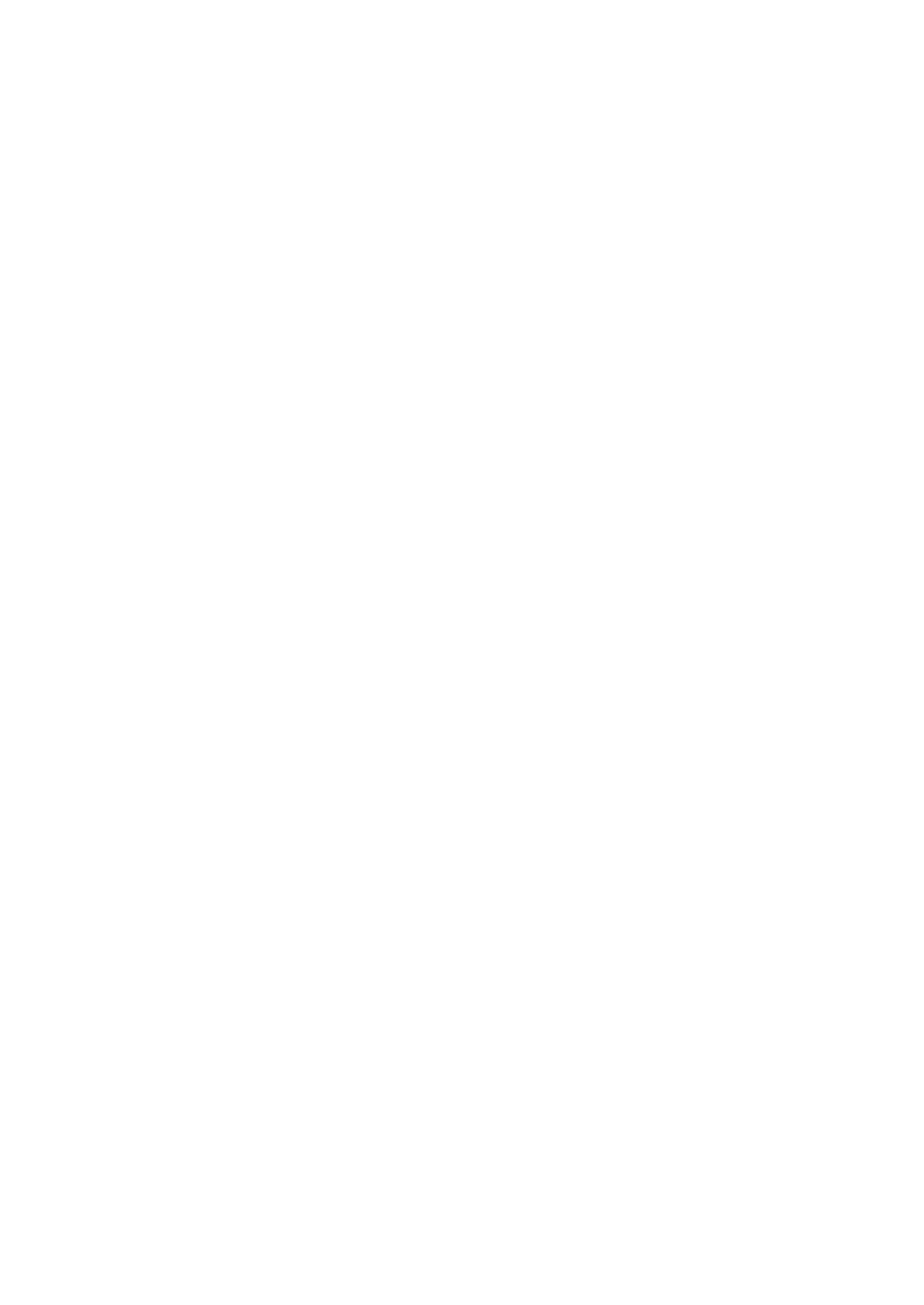| <b>Contents</b>                                     | Paragraph |
|-----------------------------------------------------|-----------|
| <b>A: Introduction</b>                              | 1         |
| <b>B:</b> The Financial Services legislative regime | 6         |
| C: The investment and the Complaint                 | 16        |
| D: The Ombudsman's decision                         | 29        |
| E: The grounds of challenge                         | 41        |
| F: The parties' submissions                         | 44        |
| G: Analysis and conclusions: Ground One             |           |
| G1: The approach to the decision of the FOS         | 78        |
| G2: The consultation argument                       | 85        |
| <b>G3: The Augmentation argument</b>                | 98        |
| <b>G4: The Conflict argument</b>                    | 114       |
| H: Analysis and Conclusions: Ground Two             | 138       |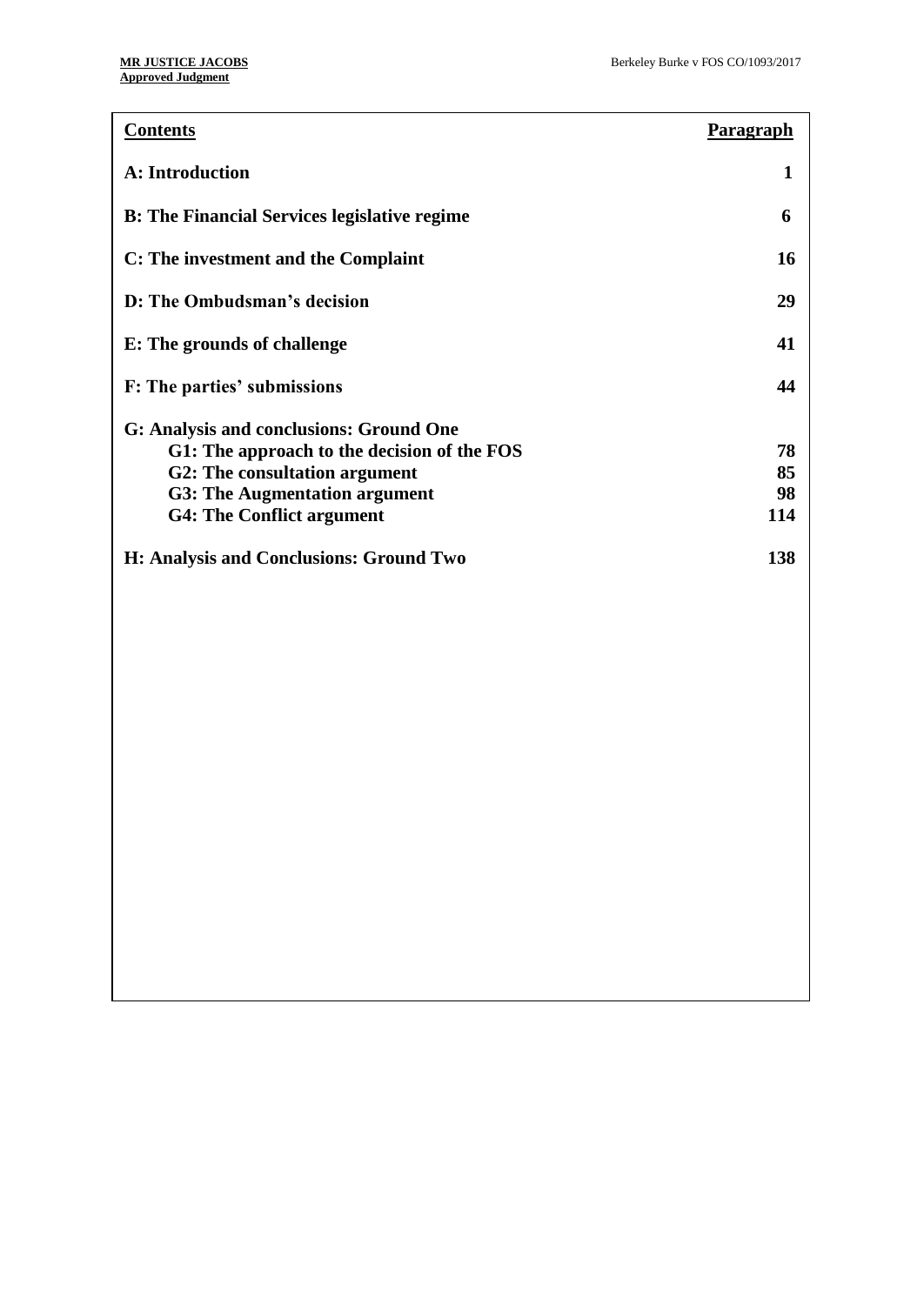## **MR JUSTICE JACOBS :**

#### **A: Introduction**

- 1. This case involves a challenge by the Claimant ("BBSAL") to the final decision of one of the Defendant's ombudsmen, Mr. Colin Brown ("the Ombudsman"). The Ombudsman issued a Provisional Decision ("the Provisional Decision") on 10 November 2016, in which he provisionally concluded that BBSAL had not acted fairly and reasonably in its dealings with Mr. Wayne Charlton ("Mr. Charlton"), who is the First Interested Party in these proceedings. On 2 February 2017, the Ombudsman issued his Final Decision ("the Final Decision") in which he decided not to depart from his provisional findings, and ordered BBSAL to pay compensation to Mr. Charlton.
- 2. BBSAL is a self-invested personal pension ("SIPP") provider and administrator. The basic concept of a SIPP is that an individual can choose the investments which are to form the assets in his or her pension pot. There are certain assets, such as listed shares in quoted companies, which can be put into a SIPP and which benefit from the tax advantages which apply to SIPPs, and are therefore (to use the word deployed in the course of the case) "SIPPable". Other assets, such as residential property, do not qualify for those advantages, and there is therefore no benefit to holding such assets in a SIPP.
- 3. Mr. Charlton was a gardener. In 2011, he was introduced to BBSAL by a company called Big Pebble Ltd. Mr. Charlton wanted to make an investment in a "green oil" scheme in Cambodia, and to hold that investment in a SIPP. The investment was offered by a company called Sustainable AgroEnergy plc ("SA"). Mr. Charlton applied to transfer his existing personal pension to BBSAL and to use the money for investment in SA's scheme. A large number of other individuals invested in the scheme: some 616 investors invested around  $\pounds$  12,250,000 in SIPPs operated by BBSAL. However, it transpired that the scheme was a scam. SA lacked basic title to the land in question in Cambodia and the scheme was fraudulent. SA was subsequently placed into receivership following a Serious Fraud Office investigation, and three of its directors were sent to prison for fraud.
- 4. The Defendant ("FOS") deals with certain complaints under a statutory scheme created by the Financial Services and Markets Act 2000. On 20 September 2012, Mr. Charlton complained to FOS about the conduct of BBSAL ("the Complaint"). He sought reimbursement from BBSAL for the sums he had lost as a result of placing his funds in SA. In due course, the Ombudsman issued the Final Decision. This incorporated his earlier Provisional Decision. In upholding Mr. Charlton's Complaint, the Ombudsman considered that he was acting in accordance with his statutory jurisdiction under section 228(2) of the Financial Services and Markets Act 2000 ("FSMA 2000"), namely to "determine [the Complaint] by reference to what is, in the opinion of the ombudsman, fair and reasonable in all the circumstances of the case". BBSAL now challenge the lawfulness of his Final Decision.
- 5. Permission for the present claim was granted by order of Yip J on two grounds described hereafter. Permission was also given to join the Financial Conduct Authority ("FCA"), the regulator of financial services in the UK, as an interested party. At the hearing of the application, FOS and Mr. Charlton submitted that the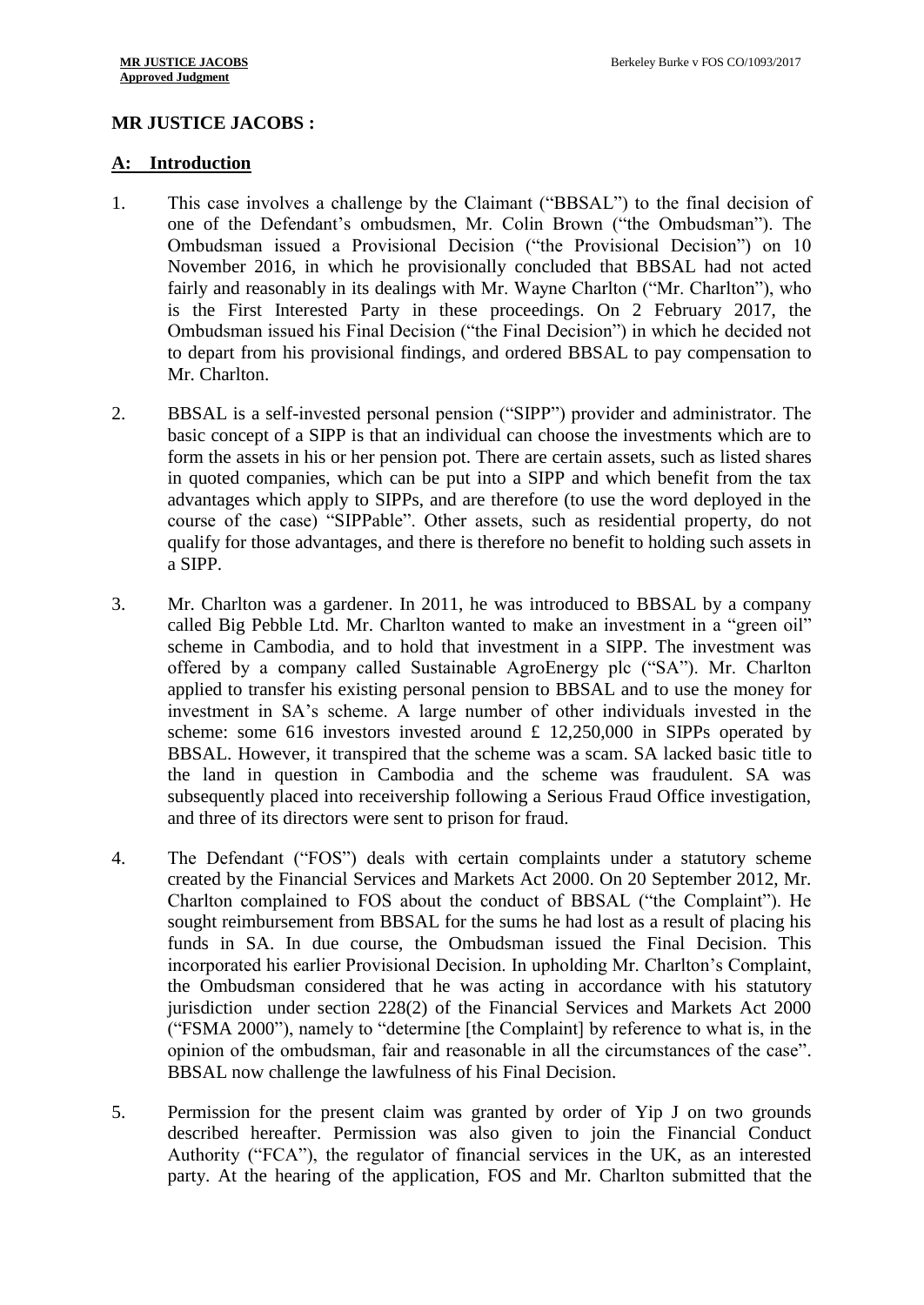Ombudsman's decision was lawful, and that BBSAL's application for judicial review should be dismissed. The FCA made submissions as to the true interpretation of the laws and rules which comprised the context for the FOS decision under challenge.

#### **B: The Financial Services legislative regime**

- 6. The FCA is the statutory regulator of SIPP operators. Its predecessor was the Financial Services Authority ("FSA"), which was the regulator at the time that Mr. Charlton made his investment. However, for the purposes of this case it is unnecessary to draw a distinction between the FSA and the FCA, and (unless the context otherwise requires) I will simply refer to the FCA as encompassing both bodies.
- 7. The FCA has a statutory function under section 2 (4) of FSMA 2000 to make rules and issue guidance, and with it supporting materials. These rules and guidance are contained within the FCA Handbook ("the Handbook"), which uses acronyms or abbreviations such as "PRIN", "DISP", and "COBS" to denote different sections of the Handbook. The rules are denoted by the suffix 'R' and guidance by the suffix 'G'. Rules were more important than guidance, in the sense that FSMA provides that a contravention by an authorised person of a rule made by the FCA is actionable at the suit of a private person who suffers loss as a result of its contravention. There is no equivalent provision in respect of guidance. Unless the context otherwise requires, references in this judgment to legislation, rules and guidance refer to those provisions in force at the time that Mr. Charlton made his investment.
- 8. At the time when Mr. Charlton made his SIPP investment in 2011, the FCA's general rule-making power was contained in Part X of FSMA. Section 138 empowered the FCA to make rules as appeared to it to be necessary or expedient for the purpose of meeting its regulatory objectives. These regulatory objectives included, under FSMA section 2 (2), market confidence, financial stability, the protection of consumers and the reduction of financial crime. Rules could be made by the FCA without Parliamentary oversight. However, FSMA section 155 provided that if the FCA proposed to make any rules, it had to publish a draft of the proposed rules in a way appearing to it to be best calculated to bring them to the attention of the public. The draft had to be accompanied by a number of things: a cost benefit analysis; an explanation of the purpose of the proposed rules; an explanation of the FCA's reasons for believing that making the proposed rules was compatible with its general duties under FSMA section 2; and, importantly, notice that representations about the proposals could be made to the FCA within a specified time. Under section 155 (4), the FCA was required, before making the proposed rules, to "have regard to any representations made to it" in accordance with the notice that had been given. Thus, there was, as the heading to section 155 indicates, a statutory requirement for "consultation" on proposed rules. FSMA section 157 provided, similarly, for consultation in relation to any proposed "guidance".
- 9. The Handbook contains high-level rules called 'Principles for Businesses' ("Principles"). It was common ground that these had been consulted upon. The purpose of the Principles, as set out in PRIN 1.1.2G, is that they are a "general statement of the fundamental obligations of firms under the [FCA's] regulatory system". Amongst the Principles which are set out at PRIN 2.1.1R are: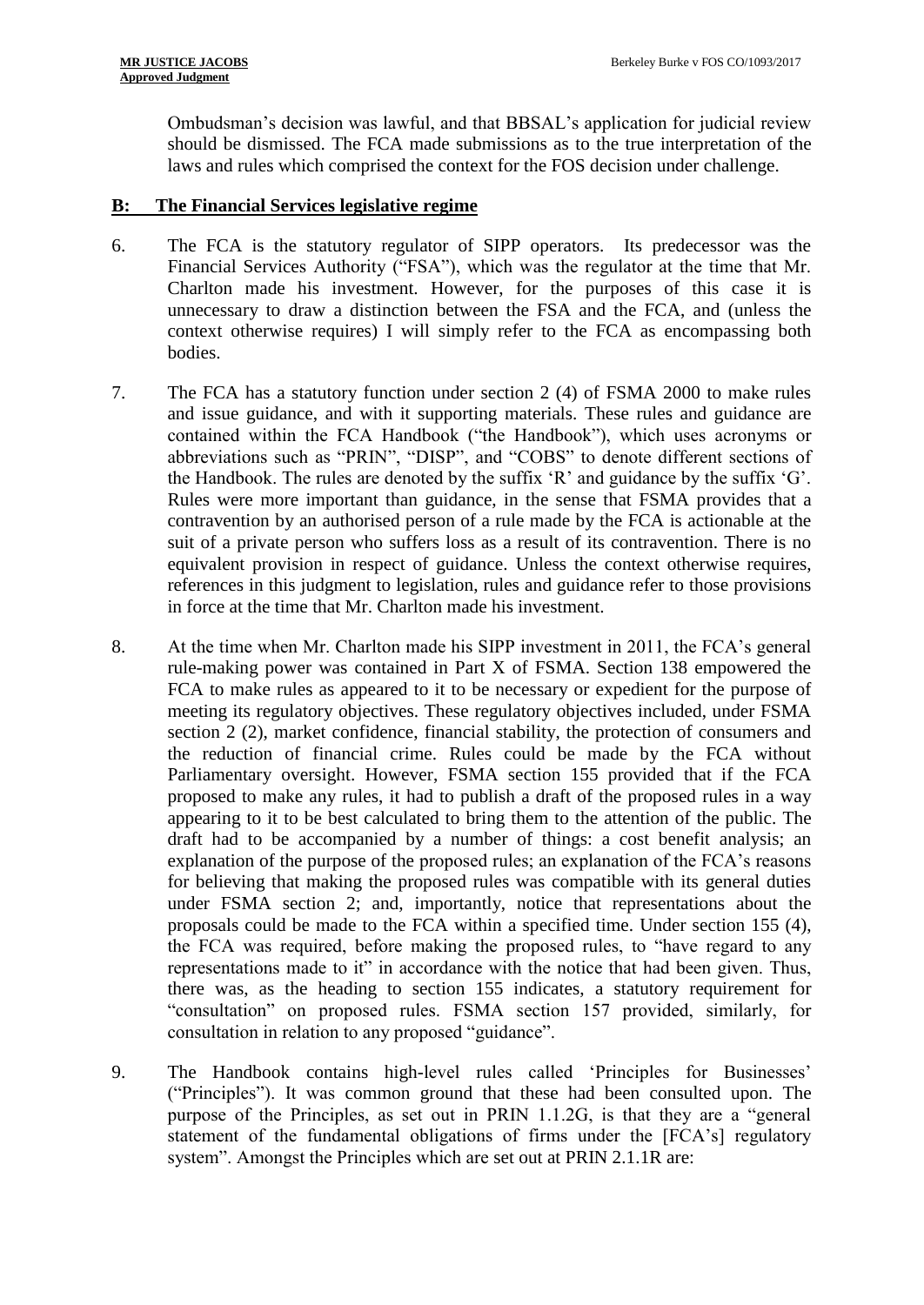2. A firm must conduct its business with due skill, care and diligence.

6. A firm must pay due regard to the interests of its customers and treat them fairly.

The relationship of the Principles to the specific rules and guidance promulgated by the FCA in the Handbook was considered in detail by Ouseley J. in *R (British Bankers Association) v Financial Services Authority* [2011] EWHC 999 (Admin)*.* This is an important decision (to which I shall refer as "*BBA*"), both generally and in relation to the issues in the case.

- 10. The FCA Handbook also contains guidance and specific rules governing the conduct of a firm, including, in particular, the rules and guidance contained in the Conduct of Business Sourcebook ("COBS"). The rules and guidance in COBS 9 concern the suitability of a firm's recommendation for a client. Thus, COBS 9.2.1 provides that a firm must take reasonable steps to ensure that a personal recommendation, or a decision to trade, is suitable for its client. The rules and guidance in COBS 10 concern the appropriateness of an investment for a client. Thus, COBS 10.2.1 provides that when providing a service to which COBS 10 applies, a firm "must ask the client to provide information regarding his knowledge and experience in the investment field relevant to the specific type of product or service offered or demanded so as to enable the firm to assess whether the service or product envisaged is appropriate for the client". It was common ground that the duties set out in COBS 9 and 10 did not apply to BBSAL.
- 11. COBS 11 concerns "Best execution". Its provisions are central to one of BBSAL's arguments and are set out in more detail in Section G4 below.
- 12. The Ombudsman Service was established pursuant to Part XVI of FSMA 2000 to provide an independent and informal complaint resolution procedure for the financial services industry without the need for consumers of regulated financial services to resort to the courts.
- 13. Sections 226 and 228(2) of FSMA deal with an ombudsman's obligation to deal with complaints that fall within the compulsory jurisdiction. A complaint falling within that jurisdiction "is to be determined by reference to what is, in the opinion of the ombudsman, fair and reasonable in all the circumstances of the case."
- 14. Under section 225(4) and paragraphs 13 and 14 of Schedule 17 to and Part X of FSMA 2000, rules relating to the ambit of FOS's statutory jurisdiction are made by the FCA, and those rules governing the procedures for handling the complaints by firms and at the FOS are made jointly by the FCA and FOS pursuant to these provisions of Schedule 17. These rules are set out in the FCA Handbook under the section entitled "Dispute Resolution: Complaints" ("DISP").
- 15. DISP 3.6.1R reiterates the statutory duty under section 228(2) of FSMA 2000 and DISP 3.6.4R provides:

"In considering what is fair and reasonable in all the circumstances of the case, the Ombudsman will take into account: (1) relevant: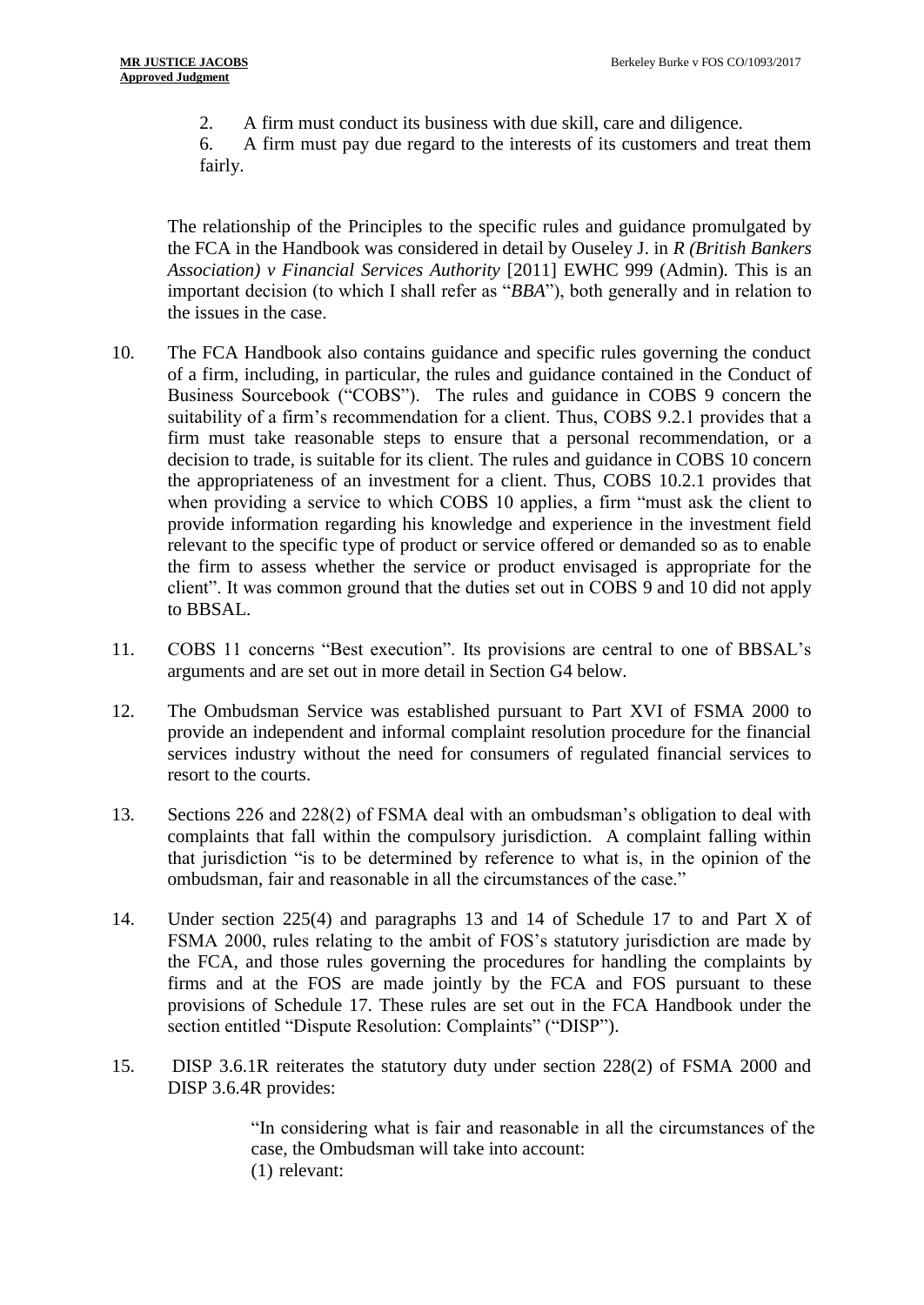- (a) law and regulations;
- (b) regulators' rules, guidance and standards;
- (c) codes of practice; and
- (2) (where appropriate) what he considers to have been good industry practice at the relevant time."

## **C: The investment and the Complaint**

*The investment*

- 16. The background to Mr. Charlton's investment was that SA offered investments based on jatropha trees grown in Cambodia. The investments involved the investors leasing plots of land, along with the trees planted on them, and receiving a return either as annual income payments or additional land plots.
- 17. On 8 September 2011, Mr. Charlton met up with Mr. Stones of Big Pebble Ltd., which acted as an introducer of business to BBSAL. Mr. Charlton signed a standard form document for an investment with an Investment Name "Capital Builder" and Investment Type "Green Oil". The document provided:

"I, WAYNE [Charlton] being the prospective member/ member of the above Scheme write to instruct Berkeley Burke SIPP Administration Limited acting on behalf of Berkeley Burke Trustee Company Limited to Purchase for a consideration of £ 24,195 on my behalf for the above Scheme.

I confirm that I have considered the information prospectus provided by the product provider and I am fully aware that this is investment is High Risk and/or Speculative, may be illiquid and/or difficult to value or sell and confirm that I wish to proceed.

I acknowledge that I have been recommended to seek professional advice from a suitably qualified and authorised adviser however has chosen not to seek advice for this transaction.

I am fully aware that Berkeley Burke SIPP Administration Limited act on an Execution Only Basis as directed by me as scheme member and that Berkeley Burke SIPP Administration Limited has not provided any advice whatsoever in respect of this investment or the SIPP.

18. On the same day, Mr. Charlton completed BBSAL's SIPP Application form. This identified that his SIPP funds would be invested, in the amount of  $\pounds$  24,000, in the "Capital Builder" investment, and it identified his Financial Adviser as Edward Stones of Big Pebble. It was signed in three places on the final page. Mr. Charlton thereby stated: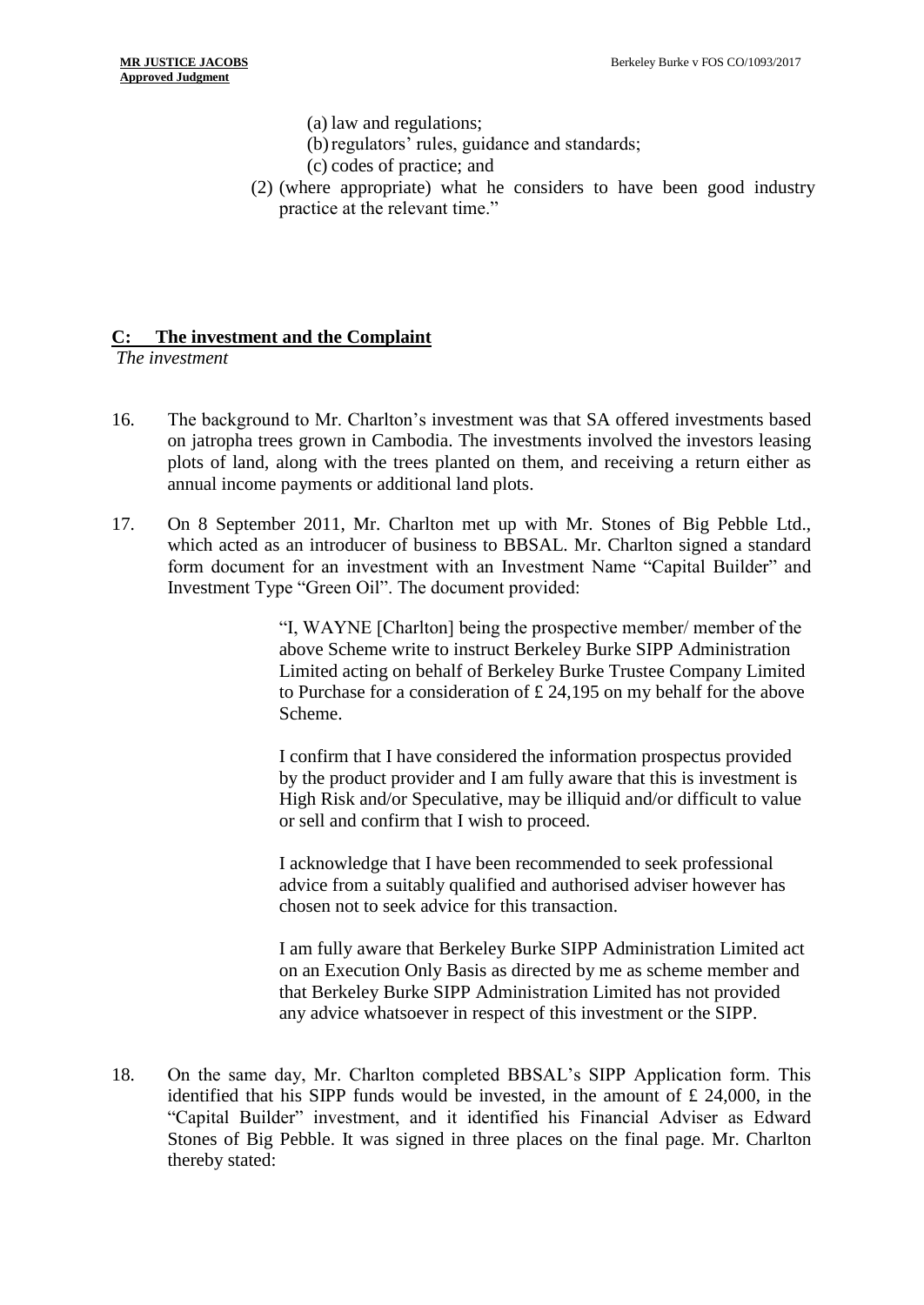"I require my SIPP to purchase and sell investments and/or accept transfers in of other pension policies into the SIPP, within the 30-day cooling off notice period.

I confirm that I understand that by signing this section I have waived my rights to the 30 day cooling off notice

…

I understand that I should seek advice regarding the setting up of a self invested personal pension plan and that I do not require and do not seek advice in this respect from Berkeley Burke".

19. Mr. Charlton also completed BBSAL's Asset Purchase Form, identifying the asset to be purchased as "Capital Builder" and the amount of £ 24,000. This included the following relevant passages:

> "… you accept that the investment may be illiquid and that Berkeley Burke SIPP Administration take no responsibility for the suitability of the investment to your personal circumstances and we strongly suggest that you take investment advice before proceeding."

You can ask us to proceed immediately by waiving the 'waiting period', however, you will be liable for any costs incurred in connection with the purchase, should you decide not to go ahead.

Do you wish to waiver the waiting period of seven days?

In relation to the question concerning waiver, Mr. Charlton's answer was "yes".

20. On 26 September 2011, Mr. Charlton received a letter from BBSAL welcoming him to the "Berkeley Burke SIPP". The letter stated.

## **WELCOME TO BERKELEY BURKE SIPP**

We received your application documentation to open a Berkeley Burke SIPP on 16<sup>th</sup> September 2011, from your non-regulated agent Edward Stones at Big Pebble. I can confirm that the documentation will now go through our compliance checking procedure. This procedure is currently taking in the region of 10 working days from date of receipt of the pack. You will receive a New Member Pack to confirm that this has been set up.

…

We have a process in place to assess whether investments are capable of being held within a SIPP in line with HMRC guidance. For the avoidance of doubt, acceptance of an investment by us in a SIPP does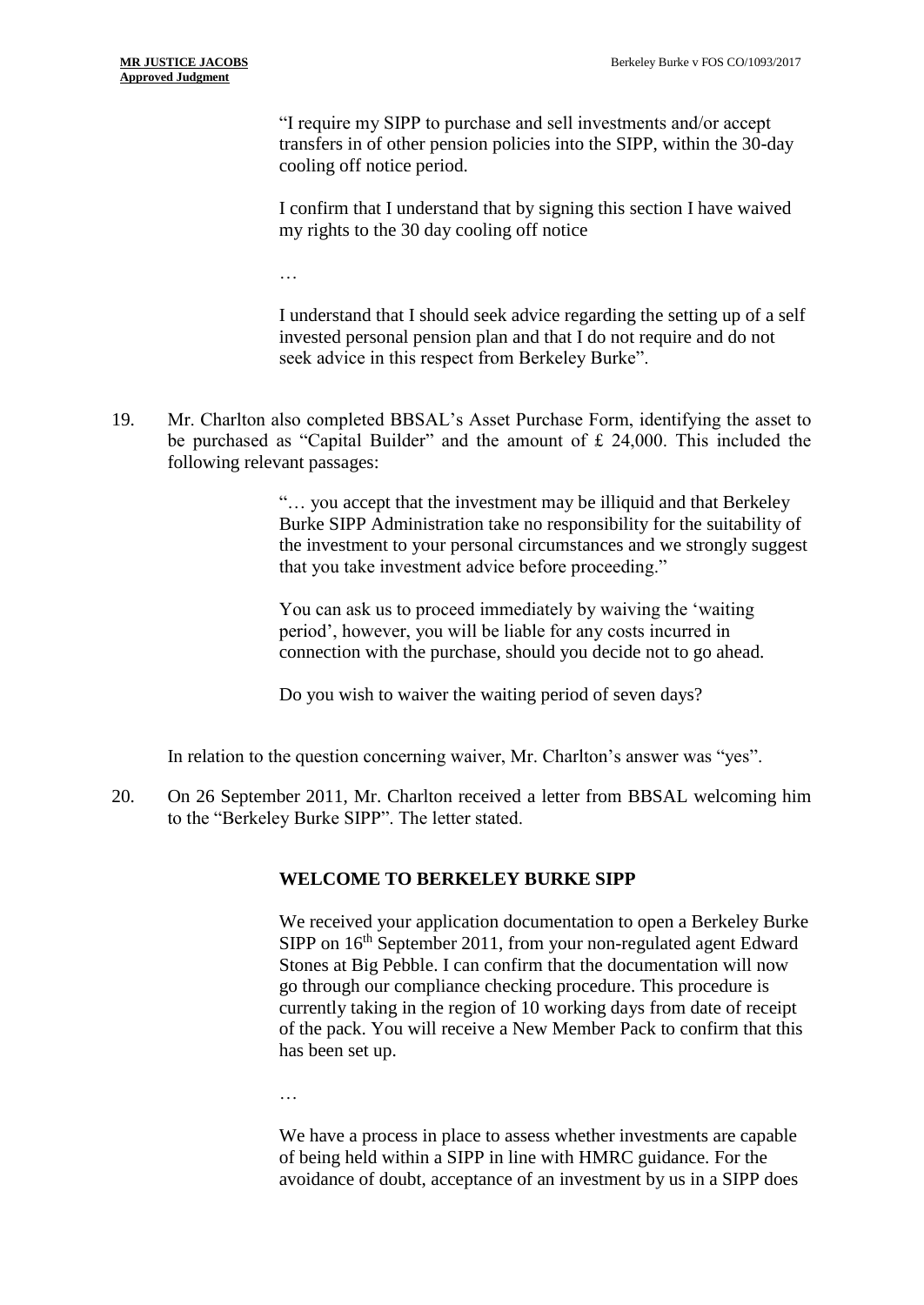not mean we endorse the investment, nor its suitability to meet your own financial objectives or investment risk profile. The responsibility for assessing the 'suitability' of any investment within your SIPP rests with you and your professional advisers. If you have doubts about the investment options proposed, you should seek advice from a suitably authorised and qualified adviser. Berkeley Burke SIPP Administration Limited are not authorised to provide financial advice.

We are not currently aware of the investments to be made by your SIPP. However, you need to be aware that for your particular investment proposition the following issues should be considered by you before entering into any contract:

- The asset may be illiquid.
- There may be future requirements to make contributions to the SIPP to fund purchases of ongoing fees or costs associated with the investment.
- HMRC/FSA rules may change in future and that could alter the acceptability of the investment.
- If the member cannot complete on the contract, the investment may be lost.
- The investment may not be covered by any UK Financial Services compensation scheme (i.e. FSCS and FOS).
- If the investment is an unregulated investment, it will not be covered by the FSA.
- You would be strongly advised to seek financial advice of the investment and any related issues before proceeding.
- You must be comfortable that any shortfalls would need to be made up either by the transfers of pension plans or by cash contributions from you and that you have the ability to facilitate and finance such matters should they arise.

You should note that Berkeley Burke SIPP Administration Limited cannot be held responsible for any losses or liabilities that may arise from your investment decisions.

Bearing all of the above in mind, I would be grateful if you could please sign and return the attached copy of this letter to me, confirming your understanding of the issues raised. The administration team will not be able to process your investment until they receive back your signed confirmation letter.

21. On 10 October 2011, Mr. Charlton signed the letter which provided at its foot:

I have read a copy of the issues set out above and indemnify Berkeley Burke SIPP Administration Limited against any losses or liabilities that may arise.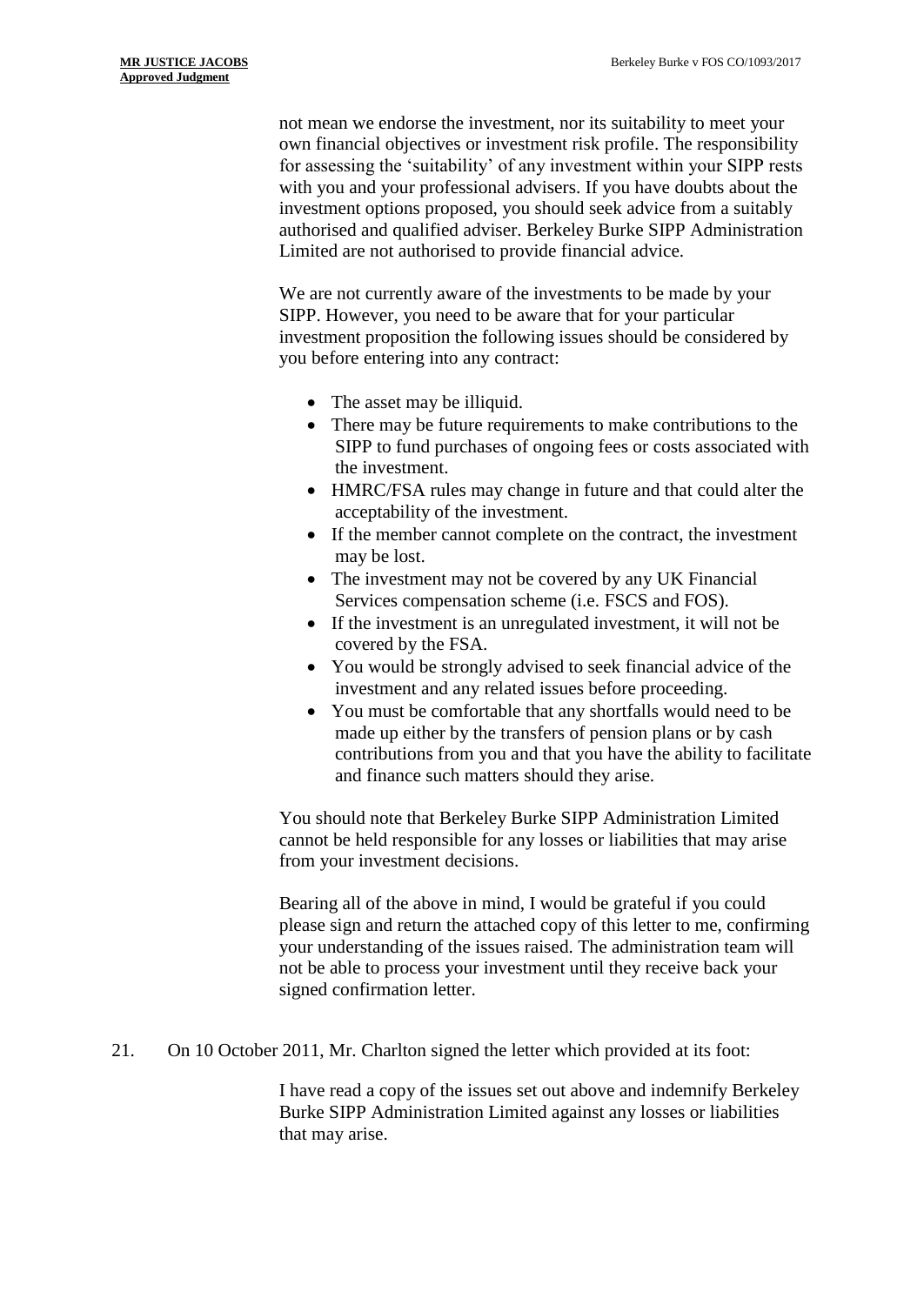22. On 28 October 2011, Mr. Charlton signed a "Capital Builder Programme Application Form and Lease Agreement". The other signatories to this document were: BBSAL as SIPP Trustee; SA; and Citadel Trustees CC Ltd defined in the Agreement as "the Trustee". The shape of the investment was that Mr. Charlton purchased 4 "Capital Builder" plots of land, including all the trees planted on the land, for a total purchase price of  $\hat{\mathcal{L}}$  24,195. The agreement specified how the land was to be held and how Mr. Charlton's interest in the land was to be evidenced.

## **Land Title**

Sustainable AgroEnergy warrants that it has acquired good title to a large estate of agricultural land ("the land") of which the plot forms part. Sustainable AgroEnergy has arranged for the Land to be vested in the name of the Trustee by way of a registered lease for an initial duration of approximately 45 years … At Sustainable AgroEnergy's direction, the Trustee has created plots out of the Land, each measuring one hectare or more. Each plot has been demarcated on the ground and on a plan held by the Trustee. The Trustee has been holding the Plot in trust for the benefit of Sustainable AgroEnergy until this Agreement is executed. Thereafter following Sustainable AgroEnergy's receipt of full payment of the Purchase Price referred to in Section 2 of this Agreement the Trustee will hold the Plot in trust for the benefit of you the Purchaser(s) listed in Section 1 of this Agreement, until the Termination Date. Your beneficial ownership will be evidenced by a Certificate of Leasehold issued by the Trustee. This document states the location of your Plot(s). Additionally, the trees on your Plot(s) have been logged in the field using a global positioning satellite system and recorded in the Trustee's records".

23. BBSAL had conducted little or no investigation into the SA investment. It had commissioned and received two documents. The first was a short two-page report from a company called Enhance Support Solutions Limited dated 8 September 2010. This was focused on whether the investment would attract tax relief when placed into the SIPP; i.e. whether it was "SIPPable". The document concluded:

> "This document has been completed as part of a due diligence process on a proposed investment within a member-directed pension arrangement. The process undertaken by Enhance Support Solutions Limited seeks to identify whether the investment is likely to be acceptable based on HMRC rules as set by the Finance Act 2004 and subsequent amendments. The commentary provided is for information purposes only. This process does not comment on the suitability of the investment for meeting the scheme member's investment objectives and should not be constituted as advice".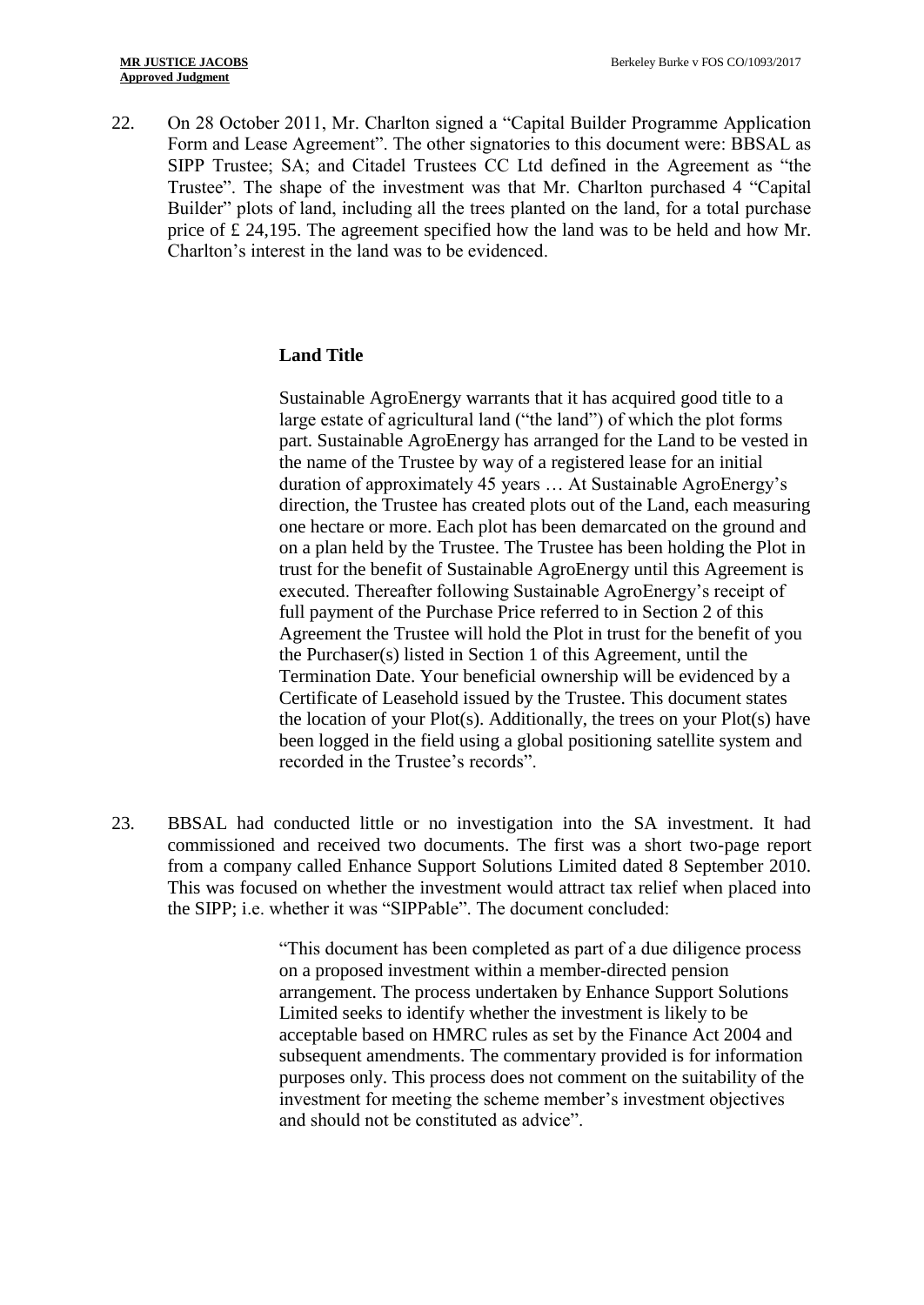24. The second was a 3-page document, also from Enhance Support Solutions Limited, and dated July 2011. This repeated the paragraph quoted immediately above. It also gave a broad description of the investment and the parties involved. It included a description of the Client Money flow and stated that:

> "A valuation will not routinely be provided, instead the value is more likely to be determined by the income generated. An annual report will be provided to confirm the underlying crop strategy plus Citadel will report the financials".

- 25. BBSAL accepted that these were the only documents in relation to the scheme which it considered at the time. It did not carry out an investigation into whether, for example, the plots had actually been planted with jatropha trees, or whether SA had good title to the land. BBSAL's case before the Ombudsman was, in essence, that it was not required to do so. BBSAL was acting as an administrator. It was not providing advice on the investment, as the various documents signed by Mr. Charlton made clear. In due course, the substance of this case was rejected by the Ombudsman.
- 26. As I have said, Mr. Charlton was the victim of a scam. In early 2012, SA was put into receivership. On 27 April 2012, the receiver of SA sent investors a letter which stated:

The (SA) Companies have no title to the land in Cambodia. Yet they have purported to effect the sale of leases to third party investors on the basis that they did. Moreover, the land at present is entirely unsuitable for palm oil production and requires very substantial investment before any significant returns can be made from agriculture. Of particular concern is that the land is unsuitable for the growing of jatropha. All that the Companies own in Cambodia are some plant and equipment of little, if any, realisable value.

# *Mr. Charlton's complaint*

27. On 20 September 2012, Mr. Charlton referred his Complaint to the Ombudsman Service. The complaint form summarised his complaint as follows:

> "Complainant is unhappy with the business as they invested his pension money into a company that went into administration. He has lost a large amount of his pension, and feels that the business should recover this for him."

28. The resolution of Mr. Charlton's Complaint has a protracted history, with a number of Ombudsmen involved. But it is not necessary to describe this in detail. The consideration of Mr. Charlton's Complaint was ultimately transferred to Mr. Colin Brown. Mr. Brown issued his Provisional Decision on 10 November 2016, in which he indicated that he was minded to uphold the complaint but providing a further opportunity for representations. After representations, he upheld the Complaint in his Final Decision dated 2 February 2017. The Ombudsman decided that the Claimant did not act fairly and reasonably in its dealings with Mr. Charlton.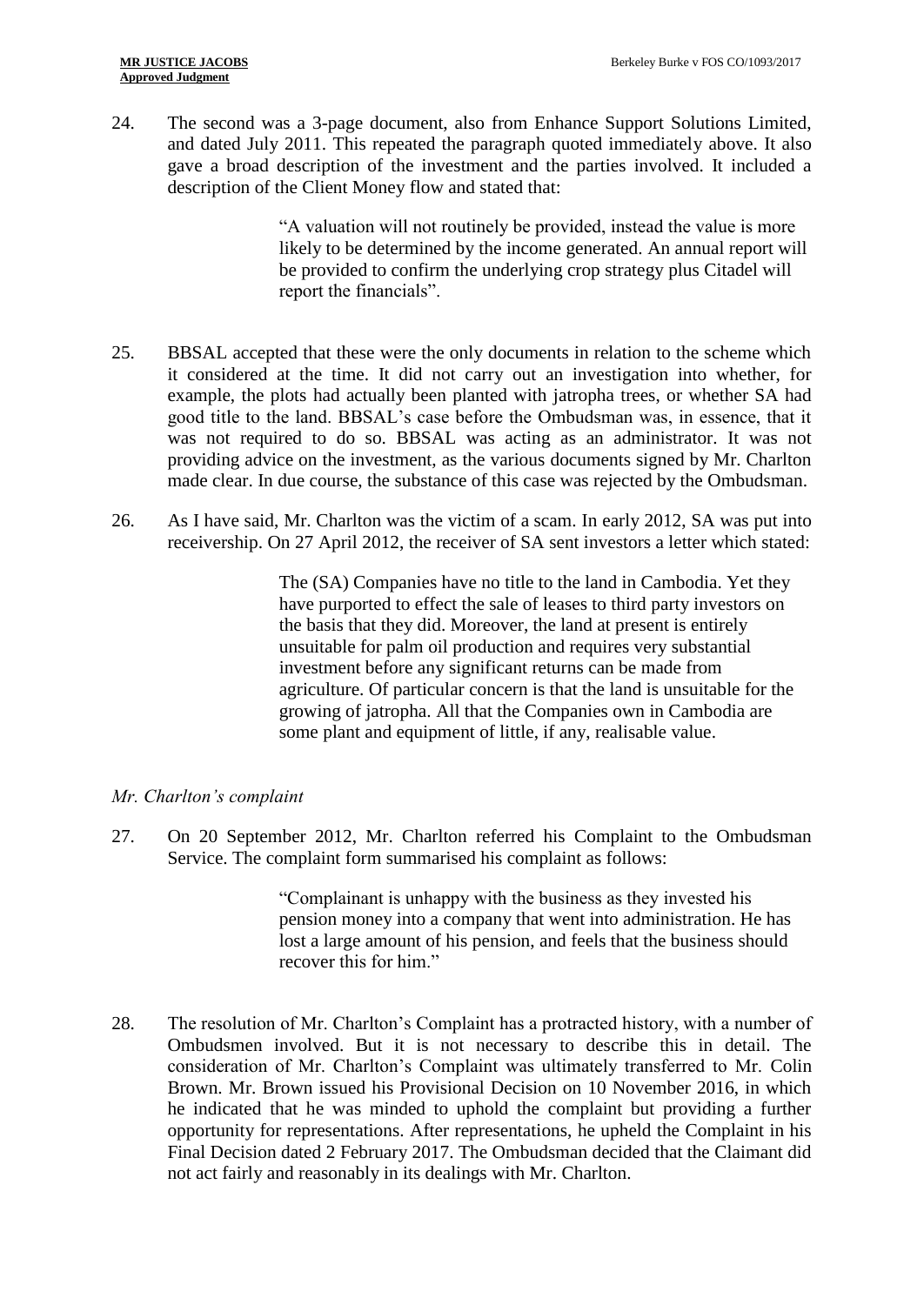## **D: The Ombudsman's decision**

29. The Ombudsman's principal fact-findings and reasoning were contained in the Provisional Decision, which was subsequently incorporated in his Final Decision. The Provisional Decision ran to 31 pages, with headings and sub-headings rather than paragraph numbers. Bracketed numbers in this judgment refer to the page numbers of that decision. At page (4) he identified the critical question:

> The core question that has been considered is whether BBSAL acted fairly and reasonably by accepting Mr C's SA investment into his SIPP. That has involved looking at what BBSAL's obligations were.

30. He then set out the background to Mr. Charlton's investment and the parties' submissions, and continued  $(11) - (13)$ :

## **my provisional findings**

I've considered all the available evidence and arguments to decide what's fair and reasonable in the circumstances of this complaint.

I'd like to assure both parties and their representatives that I've looked at all of their submissions with care. In this decision I concentrate on the key arguments and evidence that are material to my determination of the complaint.

When considering what's fair and reasonable in the circumstances, I need to take into account relevant law and regulations, regulators' rules, guidance and standards, codes of practice and, where appropriate, what I consider to have been good industry practice at the time. This goes wider than the rules and guidance that come under the remit of the FCA. I'm required under the Financial Services and Markets Act 2000 (FSMA) to make a decision that's fair and reasonable in all the circumstances of the case.

31. Pages (13) – (18) contain the Ombudsman's discussion of "relevant considerations".

## *relevant considerations*

… In my view, the FCA's Principles for Businesses are of particular relevance to my decision on what's fair and reasonable in this case.

The Principles for Businesses, which are set out in the FCA's handbook, *"are a general statement of the fundamental obligations of firms under the regulatory system"* (PRIN 1.1.2G).

32. Having quoted from the decision of Ouseley J. in *BBA*, the Ombudsman continued:

I note that on 23 April 2009 the FSA sent BBSAL a letter which said: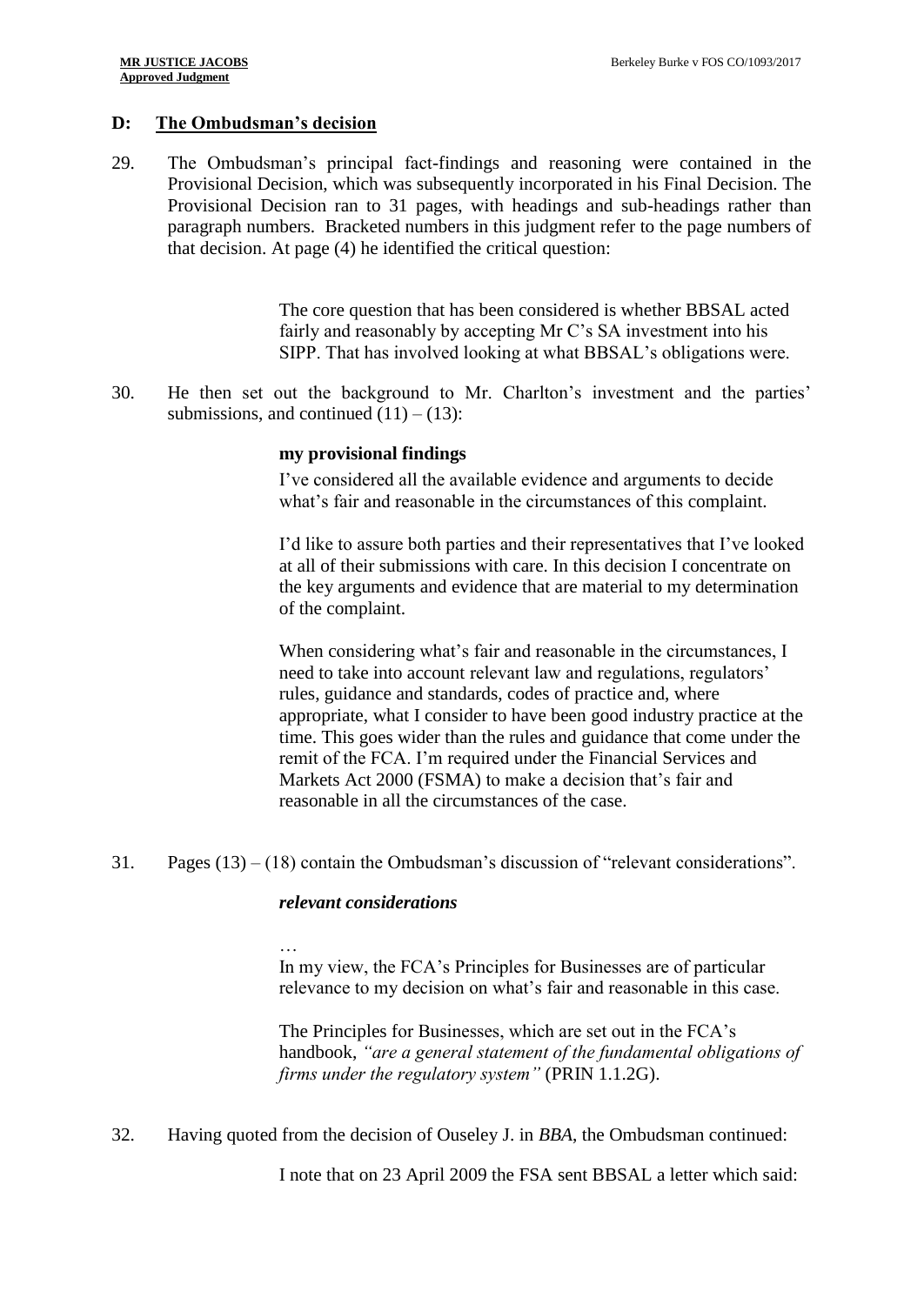*"…the firm is responsible for taking the appropriate and ongoing measures to ensure that it is compliant with the FSA's principles and rules and that its clients are treated fairly."*

I'm therefore satisfied that, contrary to what BBSAL says, it should have been aware that it needed to comply with the Principles for Businesses, that it was an ongoing obligation and that it was for the firm to determine how to meet the obligation. Mr C's SIPP was arranged two and a half years after the FSA's letter reminded BBSAL of this obligation.

The FSA and its successor the FCA also issued reports in 2009 and 2012, guidance in October 2013 and the 'Dear CEO' letter in 2014, all regarding the responsibilities of SIPP operators. In my view, these are all relevant considerations to this complaint.

Some of these documents were issued after the events in this complaint, but the regulations and principles that underpin them already existed. So I'm satisfied that in referring to the reports, guidance and letter, I wouldn't be deciding this complaint with the benefit of hindsight. BBSAL's responsibility to comply with the Principles for Businesses existed from the outset of its relationship with Mr C. I've decided the reports, letter and guidance, which gave the regulator's views on the kinds of steps the Principles might require a SIPP operator to take in practice, are all relevant considerations in this case.

I accept that the 2009 and 2012 reports aren't formal 'guidance' (though the 2013 guidance is). The documents are important because they provide a reminder that the Principles for Businesses should be followed and they illustrate the kinds of things the regulator expected a SIPP operator might do to produce the outcomes envisaged by the Principles.

33. The Ombudsman then set out extracts from the FSA and FCA documents referred to above, and concluded the "relevant considerations" of his Provisional Decision as follows:

> So, when deciding what's fair and reasonable in the circumstances of this case, the factors I need to take into account include the requirements placed on BBSAL by the Principles for Businesses, as these are relevant rules. It follows that I must consider whether BBSAL did enough, fairly and reasonably, to meet the regulatory obligations placed on it by the Principles.

> The Principles which are of particular relevance to this complaint are numbers 2 and 6: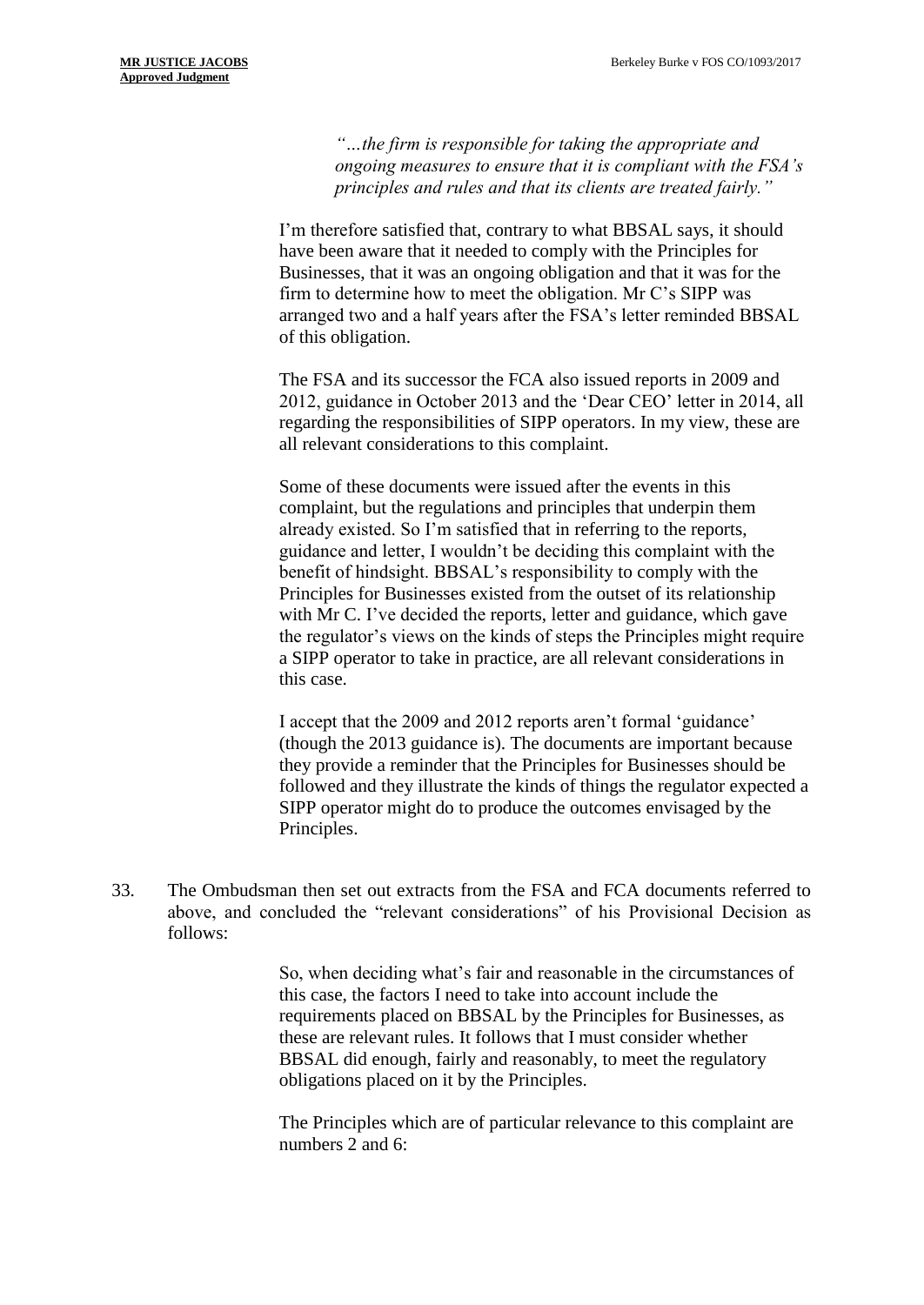*Principle 2. Skill, care and diligence - A firm must conduct its business with due skill, care and diligence.*

*Principle 6. Customers' interests – A firm must pay due regard to the interests of its customers and treat them fairly.*

BBSAL says that Principle 2 relates only to internal procedures and the way in which a business runs itself, and has nothing at all to do with consumer protection. I don't agree. In my view this seeks to make a distinction that is artificially narrow. To my mind, it would be fair and reasonable to expect BBSAL to comply with both Principles 2 and 6. So if, for example, consumers are treated unfairly as a result of a failure to conduct its business with due skill, care and diligence, then it hasn't complied with the either Principle 2 or 6.

Having said that, I should stress again that I'm required to make a decision based on what's fair and reasonable in all the circumstances of the case. This is wider than the rules and guidance that come under the remit of the FCA.

## 34. At pages  $(17) - (18)$ , he said:

## *did BBSAL act fairly and reasonably towards Mr C*

I've answered this question by considering what BBSAL's obligations meant in practice, what the firm did, and what it should have done. The Principles and appropriate due diligence are relevant considerations here.

## *what did BBSAL's obligations mean in practice?*

It's my view that Principles 2 and 6 together mean that BBSAL was obliged to carry out due diligence on the SA investment – due diligence that went further than simply checking that the investment was 'SIPP-able' under HMRC rules. I say that after taking into account the regulator's reports, guidance and 'Dear CEO' letter, among other matters, in considering whether BBSAL acted fairly and reasonably in this case.

BBSAL is of the view that it wasn't required to carry out "*commercial*" due diligence. It hasn't explained what it considers commercial due diligence to be in this context. In any event, in this case, the focus should be on what BBSAL should have done fairly and reasonably to meet its responsibilities to Mr C, whether that's correctly characterised as commercial due diligence or not.

It's my view that it's fair and reasonable to expect BBSAL to have looked carefully at the investment it was allowing Mr C's pension fund to be invested in. For BBSAL to accept everything 'SIPP-able' that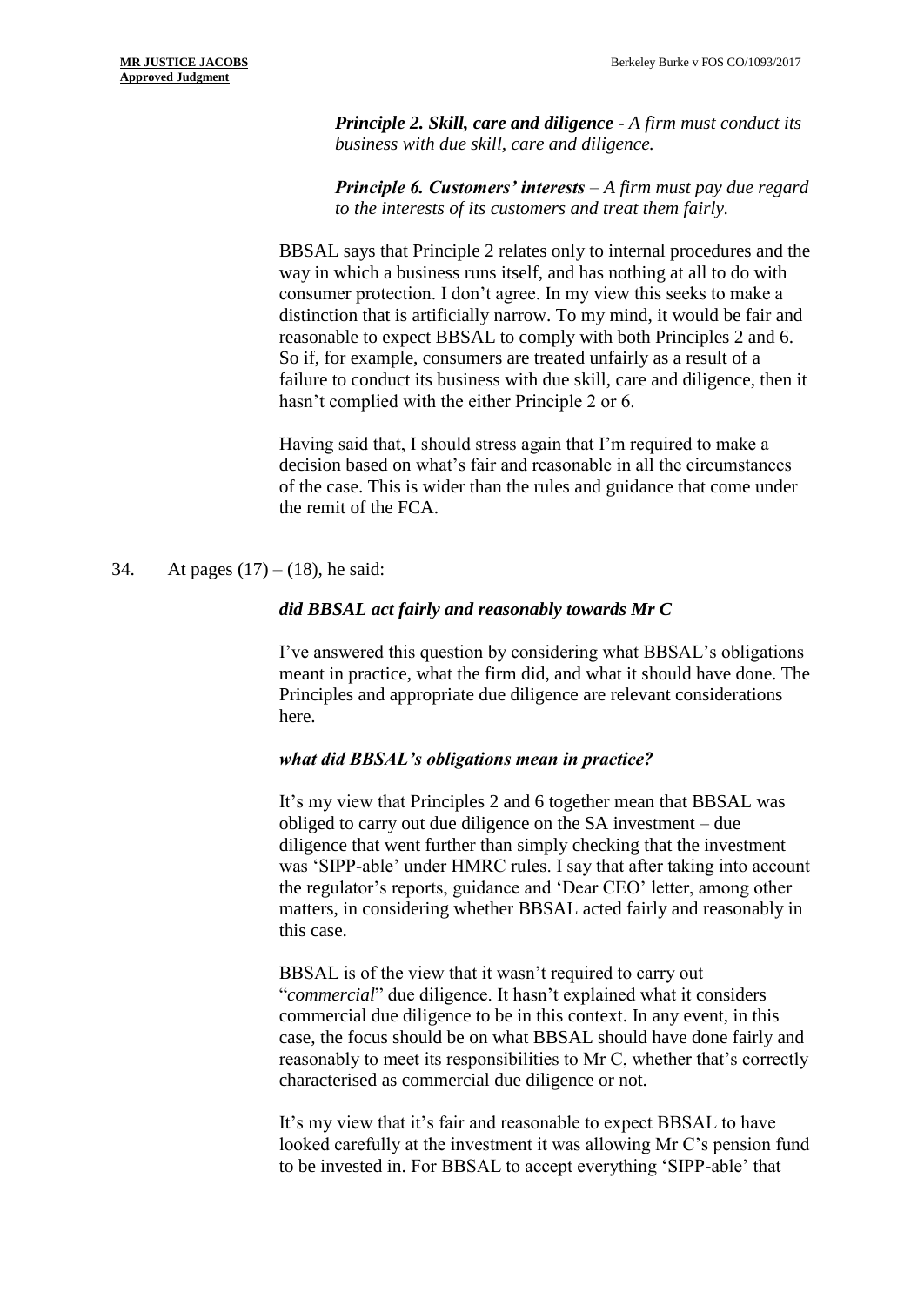came its way and ask its customer to accept warnings absolving it of the consequences wouldn't, in my view, be fair and reasonable or sufficient.

For example, if BBSAL didn't look at an investment in detail and if such a detailed look would have revealed that the investment might not be secure, might be fraudulent, or might not exist, then it wouldn't in my view be fair and reasonable to say BBSAL had exercised due skill, care and diligence – or treated its customer fairly – by accepting the investment.

35. He then considered at  $(18) - (23)$  the due diligence which BBSAL had actually carried out, and then set out his views as to what BBSAL should have done, and what BBSAL ought reasonably to have concluded if it had carried out sufficient due diligence. In the context of what BBSAL should have done, he said:

> Taking into account all the available evidence and the relevant considerations I've described, and what's fair and reasonable in the circumstances of this case – in relation to the SA investment – my view is that BBSAL should, at least, have:

- Identified SA as a high-risk, speculative and non-standard investment, so it should have carried out sufficient due diligence.
- Considered whether SA was appropriate for a pension scheme.
- Ensured that the investment was genuine and not a scam, or linked to fraudulent activity.
- Independently verified that SA's assets were real and secure, and the investment operated as claimed.
- Ensured that the investment could be independently valued, both at point of purchase and subsequently.
- Ensured Mr C's SIPP wouldn't become a vehicle for a high-risk and speculative investment that wasn't a secure asset, and could be a scam.
- 36. His conclusion at the end of this section of his Provisional Decision (22) -(23) was:

After considering these points, I don't regard it as fair and reasonable to conclude that BBSAL acted with due skill, care and diligence, or treated Mr C fairly by accepting the investment in SA. BBSAL didn't meet its regulatory obligations, and it allowed Mr C's funds to be put at significant risk as a result.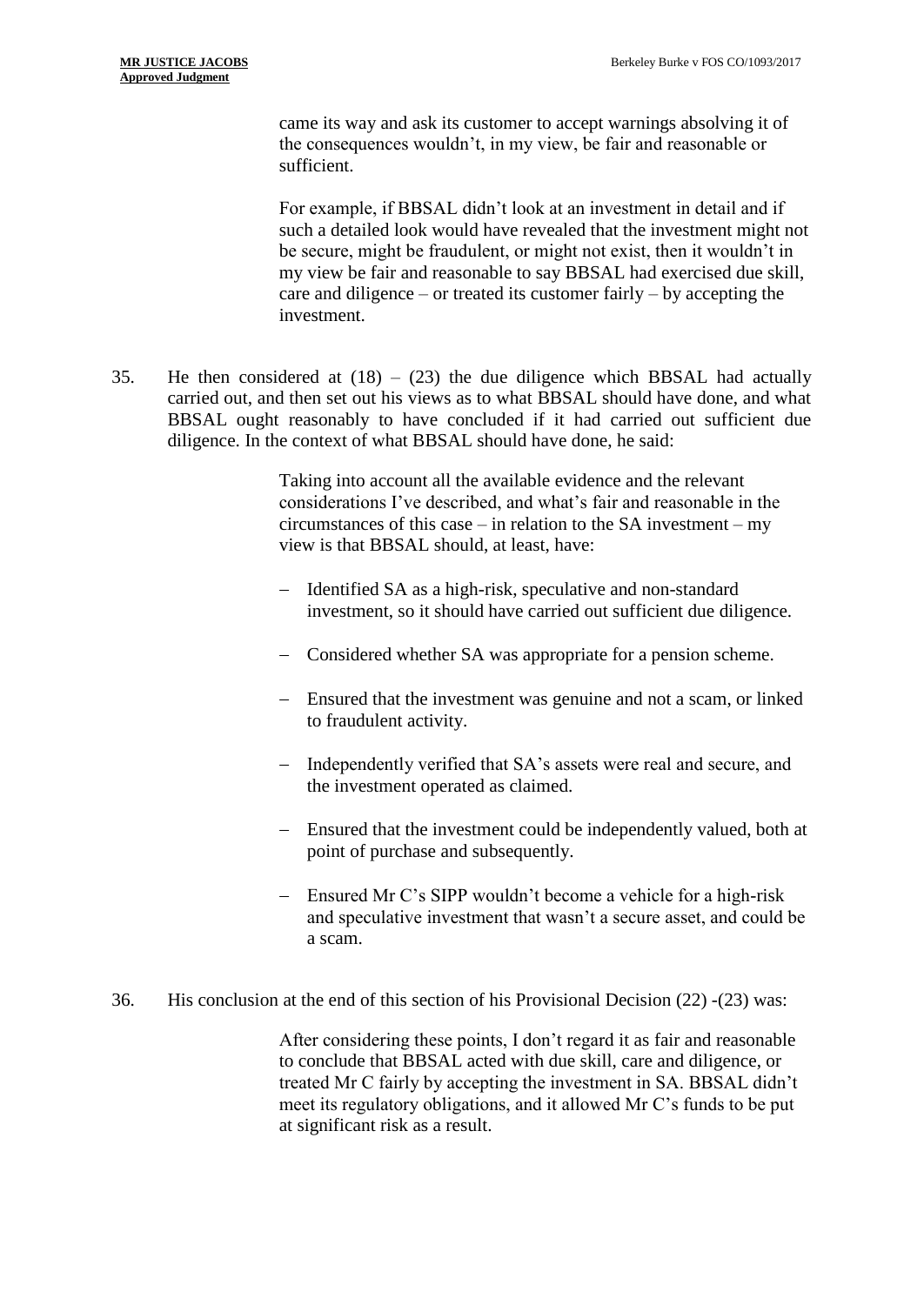I'm not making a finding that BBSAL should have assessed the *suitability* of the SA investment for Mr C. I accept BBSAL had no obligation to give advice to Mr C, or to ensure otherwise the suitability of an investment for him. My finding isn't that BBSAL should have concluded that Mr C wasn't a candidate for high-risk investment. It's that BBSAL should have concluded the investment wasn't *acceptable*  for his pension scheme and thereby failed to treat Mr C fairly or act with due skill, care and diligence when accepting the investment.

37. At pages (23) – (25) he considered the question of whether BBSAL acted fairly and reasonably in proceeding with Mr. Charlton's instructions. In that context he considered arguments advanced by BBSAL as to the effect of COBS 11. His conclusion was that:

> I'm satisfied that if BBSAL had acted fairly and reasonably in its dealings with Mr C by carrying out adequate due diligence, it wouldn't have accepted SA as a permitted investment. I therefore don't accept BBSAL's submission that it had no choice but to make the investment, or that the rules allowed it to simply give risk warnings and go ahead.

38. He then addressed a number of matters under the heading "other issues", including the question of good industry practice at (26):

## *industry good practice*

When determining what's fair and reasonable in this complaint, one of the things I'm required by our rules (under DISP 3.6.4(2)) to take into account is what I consider to have been *good* industry practice at the time. Not simply what was *common* industry practice – they may not amount to the same thing.

As discussed above, the regulator's reports, guidance and letter go a long way to clarify what should be regarded as good practice and what should not. In my view, it was good practice to check before accepting an investment into a pension scheme that it was what it purported to be. And in this case it seems BBSAL had a very limited understanding of the investment Mr C made. So BBSAL didn't carry out what I consider to have been good industry practice.

In any event, the statement BBSAL provided from a trade association honorary secretary says enquiries by an operator might be made into "*matters affecting title, HMRC compliancy, compliance, money laundering and overt criminal activity*". And in my view BBSAL didn't go that far with its due diligence into the SA investment Mr C made – in particular, BBSAL appears not to have made adequate enquiries into matters affecting title.

39. He then expressed his provisional conclusions as follows: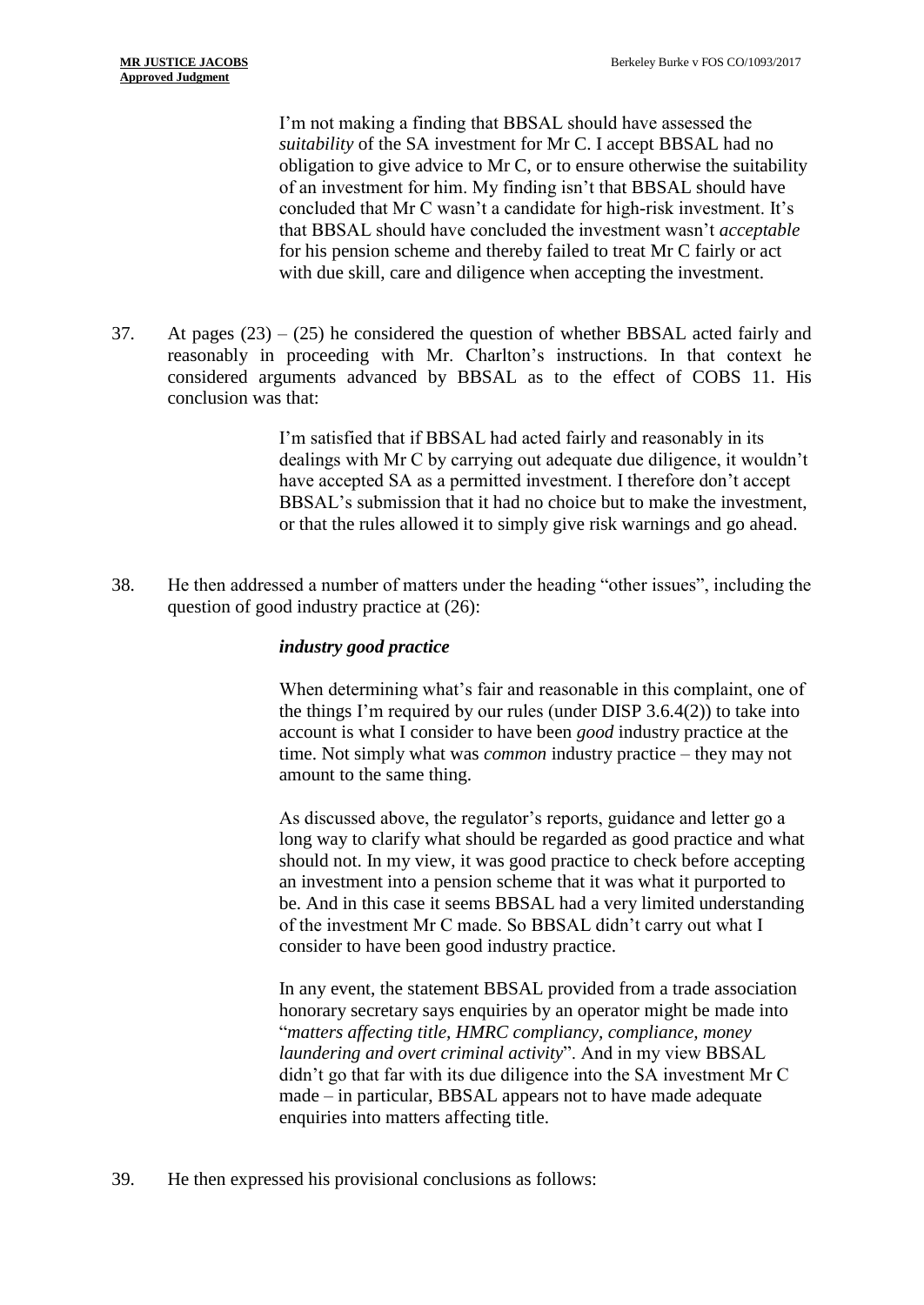## **provisional conclusions**

In summary, my provisional conclusion is that, for the reasons set out above, BBSAL didn't act fairly and reasonably in its dealings with Mr C. BBSAL didn't act in accordance with its responsibilities to Mr C as set out in the Principles for Businesses and didn't carry out sufficient due diligence on the SA investment. If it had done so, BBSAL ought reasonably to have identified that it wasn't an acceptable investment for Mr C's pension and so it shouldn't have accepted an application to open a SIPP to facilitate the investment. So BBSAL didn't act fairly and reasonably in proceeding with Mr C's instructions.

40. In his Final Decision, the Ombudsman addressed various arguments advanced following his Provisional Decision, but his decision was not to depart from his provisional findings. He concluded by setting out the basis upon which BBSAL should compensate Mr. Charlton.

# **E: The grounds of challenge**

- 41. Permission to apply for judicial review was granted by Yip J. The permission application contended that there were two grounds (subsequently referred to as Ground 1 and Ground 2) on which it was alleged that the Ombudsman had erred in law:
	- a. Finding that BBSAL was not required to execute Mr. Charlton's specific instructions in accordance with rule 11.2.19 of COBS which implemented the obligation in Article 21 of MiFID; and
	- b. Failing to follow previous decisions of the Pensions Ombudsman Service or to give cogent reasons for his declining to do so.
- 42. The permission application identified two questions of law arising from the Ombudsman's decision, namely:
	- a. In circumstances where, on an execution only basis, a client instructs a SIPP provider (who is prohibited from giving investment advice) to include a named unregulated investment in his SIPP, is that SIPP provider, apart from ensuring that the proposed investment complies with HMRC rules regarding inclusion in a SIPP, under any duty to undertake extensive legal, regulatory and factual inquiries and/or investigations into that investment in order to ascertain whether it is viable and should or should not be accepted into the SIPP; and, where the SIPP provider ascertains that it should not be accepted, refuse to include it within the client's SIPP, notwithstanding his instructions to the contrary?
	- b. To what extent was Mr. Brown bound by the principle of consistency as regards previous decisions of the Pensions Ombudsman in cases in which the facts were the same or not materially dissimilar to the facts of the case before him?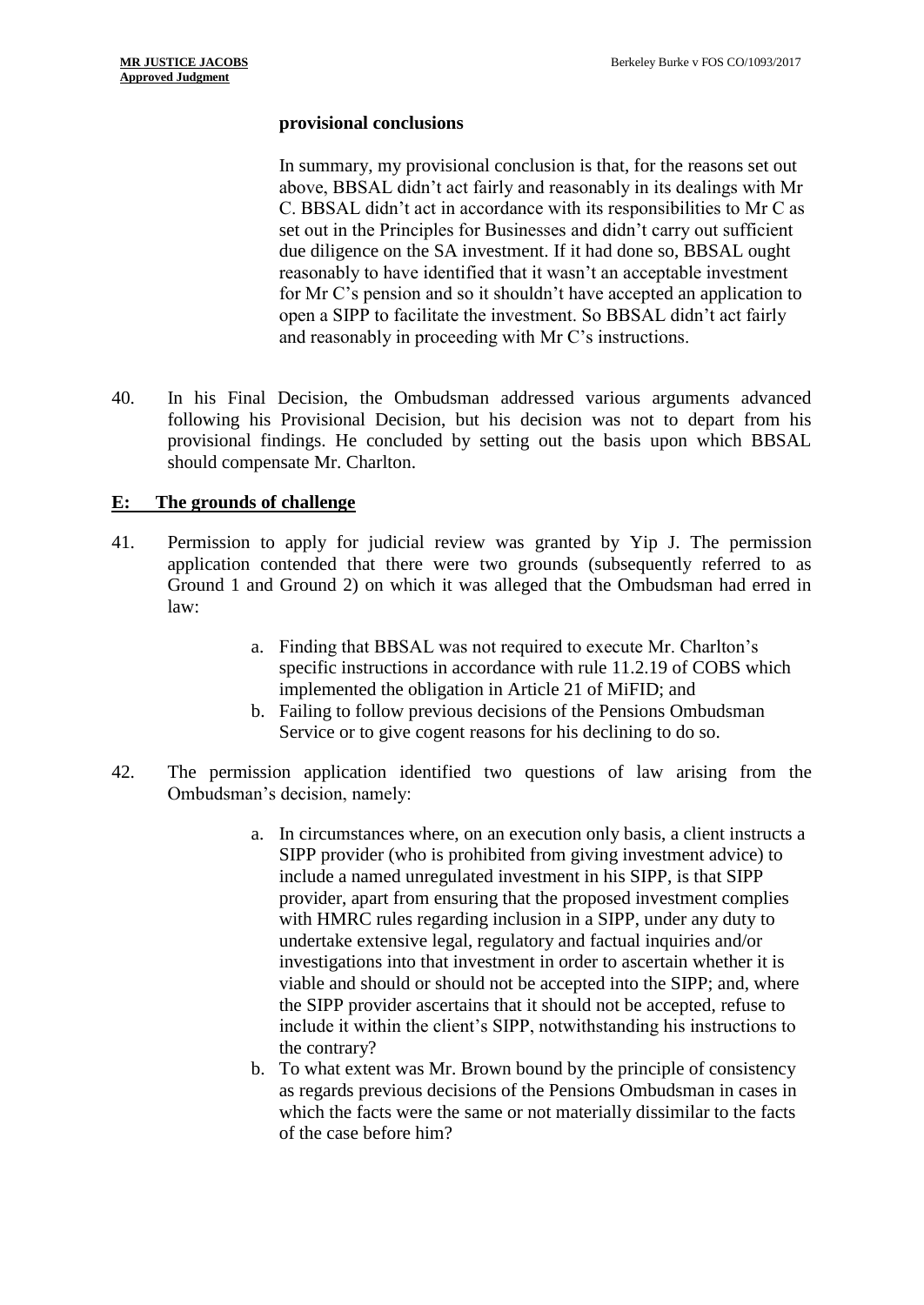43. The arguments advanced by BBSAL in relation to the first ground were ultimately somewhat expanded, in particular with a focus on the lack of consultation in relation to the duty which the Ombudsman had found to exist. However, there was no objection to the expansion of the arguments and it is therefore appropriate that I should deal with all points advanced on their merits.

## **F: The parties' submissions**

*The Claimant's submissions: Ground 1*

- 44. In summary, BBSAL contended that the Ombudsman found that a SIPP administrator had a specific duty to investigate whether a foreign high-risk investment was suitable for a SIPP. Although he accepted that an administrator had no duty to advise on the merits of an investment, the Ombudsman found that there was a duty to investigate to determine whether the investment was "acceptable for inclusion in a SIPP". This begged the question, what is the purpose of such an investigation? The purpose can only be to determine whether a product is unlikely to yield a return and therefore a bad investment for a SIPP. It was therefore to dress up a duty to advise as due diligence.
- 45. The scope of the duty that the Ombudsman found was extensive. He had suggested that a SIPP administrator ought to have investigated and verified the foreign title in the underlying land asset. It should have travelled to the foreign jurisdiction to verify that the land was being used for its stated purpose. It should have obtained legal opinions to ensure the scheme complied with foreign law and regulations. It should have ascertained the method by which the business enterprise might be valued and realised. It should have investigated the general viability of that type of investment in crops. The administrator ought to have scrutinised the company accounts to determine whether the certified auditor (PwC) had included disadvantageous caveats. In short, the duty of a SIPP administrator was effectively to become an overseas fraud investigator.
- 46. The Ombudsman derived that duty from the FSA Principles rather than rules. The Ombudsman made a material error of law by creating such a duty. In the course of his submissions, Mr. Kirk refined his argument to four basic propositions. These began with the correct proposition that it was not suggested that the Claimant had breached any express rule or guidance that had been consulted upon, save for Principles 2 and 6. Against that background, the Claimant made four submissions.
- 47. *(1) The Consultation Argument.* BBSAL submitted that the Principles were important, but they remain a part of secondary legislation. Secondary legislation cannot be used to undermine a primary statutory requirement for there to be consultation on rules or guidance.
- 48. The effect of an Ombudsman creating novel duties from general Principles was to undermine the statutory protection against rule-making without consultation. The relevant part of FSMA (Part X at the material time) conferred substantial powers on the financial regulators to make both general and specific rules affecting the provision of financial services without direct Parliamentary oversight. The rationale for this rule-making independence is the complexity of financial services and the potential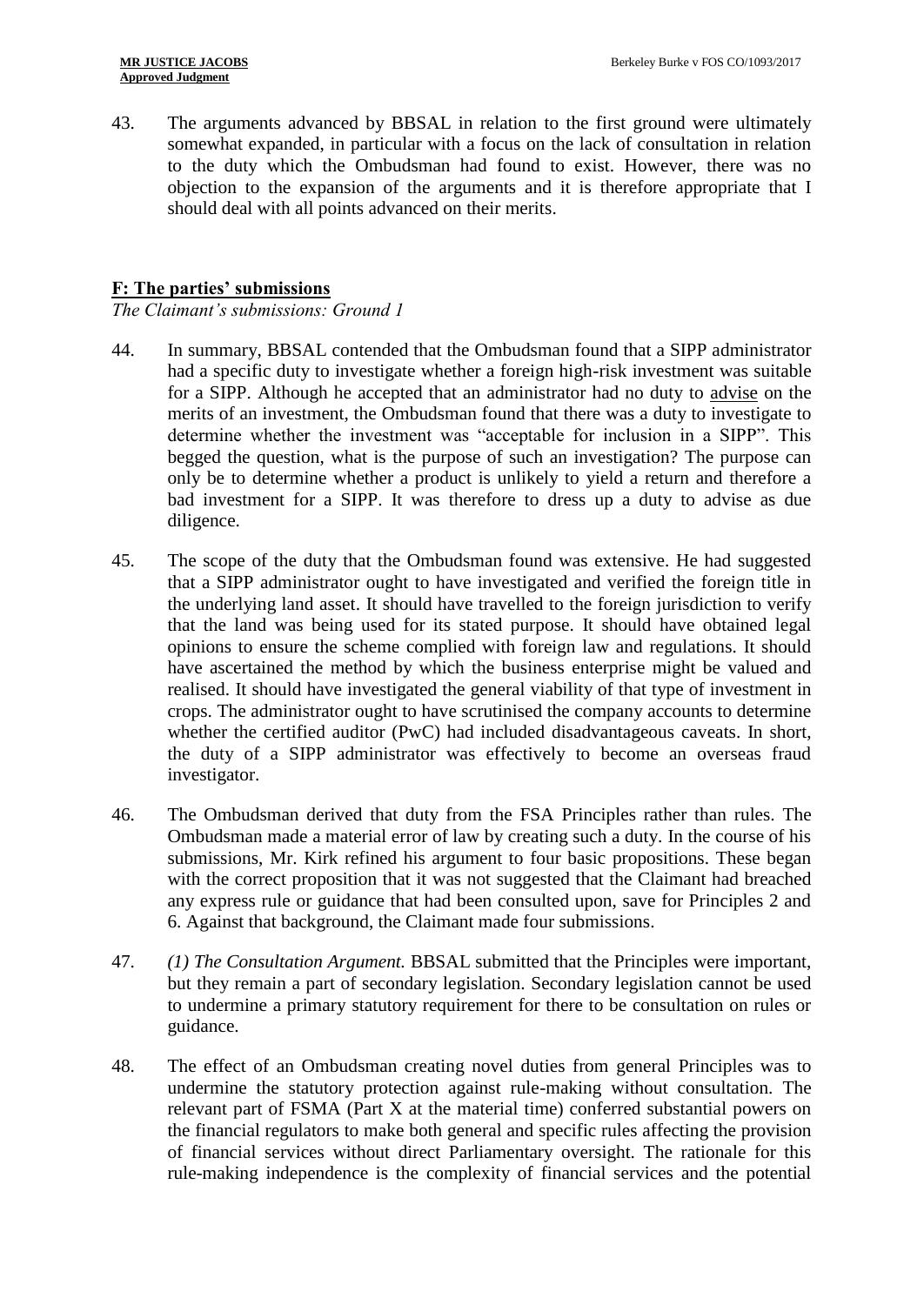need for urgent change. However, the safeguards include the statutory requirement for consultation with those potentially affected. If the UK regulator would not be permitted to make such specific rules without consultation, it is inappropriate for an Ombudsman to do so at first instance. This is particularly so, where both FOS and the FCA are treating this decision as a test case.

- 49. The Ombudsman's approach therefore bypassed important statutory safeguards relating to rule-making, namely
	- a. the rule making powers can only be exercised by the governing bodies of the FCA and Prudential Regulation Authority;
	- b. the powers must be exercised in accordance with the statutory objectives; and
	- c. there is a strict statutory requirement for consultation with practitioners and consumers.
- 50. In short, the Principles cannot become a rule-making power. The moment they become a rule-making power to create new obligations, the statutory obligation to consult about rules and guidance has been undermined.
- 51. *(2) The Augmentation Argument*. BBSAL submitted that where there is an existing regulatory framework in which a business operates, the Principles should be used to augment, clarify or enlarge existing duties, rather than to create *new unexpected* duties (BBSAL's emphasis) that have not been the subject of consultation.
- 52. Thus, BBSAL accepted that the Principles could be used to augment the FSA Rules. However, they submitted that in a sector that had been subject to specific duties, they should not be used to create new and surprising or unexpected duties. Whilst it was permissible to augment a rule by amplifying an existing duty, it was not permissible to create a new rule, by using the Principles, which does not amplify an existing duty. To do so would mean that businesses that operated under an existing set of duties would suddenly without consultation have a new duty.
- 53. Here, there were express, specific FSA rules that required certain categories of regulated person to assess the suitability and appropriateness of an investment. Those duties did not apply to a SIPP administrator without permission to advise retail clients on the merits of an investment. Having expressly declared that certain types of business were included in the duty to assess whether a product is likely to achieve a return, it was wrong to then retrospectively imply a rule that other administrators also had that duty. It was common ground that BBSAL did not have the duty of a financial advisor or portfolio manager to assess the suitability or appropriateness of specific investments, and that the applicable rules in that regard (in particular COBS 9 and 10) did not apply to BBSAL, an administrator with permission only to establish and operate pension schemes.
- 54. A reasonable construction to place on COBS 9 and 10, taken in conjunction with COBS 11 (described below) was that since there was no duty to advise the client on suitability or assess appropriateness, and since there was a duty to execute a transaction instructed by the client, there was (contrary to the Ombudsman's conclusion) no duty to assess whether or not a particular product was acceptable for a SIPP.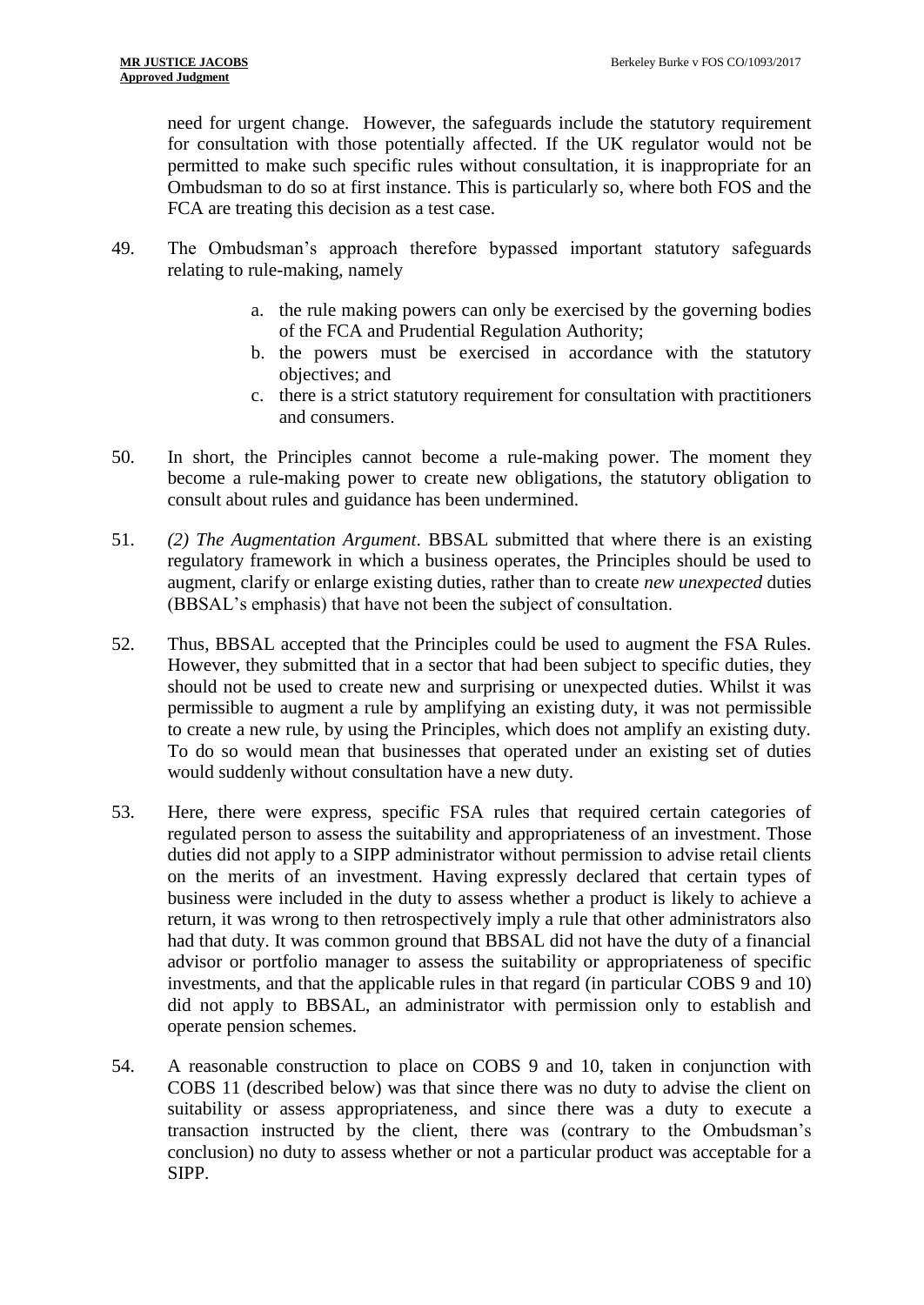- 55. BBSAL also submitted that the potential effect of any individual Ombudsman being permitted to create duties from the Principles is inconsistency in decision-making. The result of that is unfairness to respondents. The Ombudsman's duty to decide on the basis of what is "fair and reasonable" cannot mean that an individual Ombudsman can reach any decision he or she thinks is appropriate on a complaint. If that were permitted, an identical complaint would achieve a different result from the Financial Ombudsman Service than from the Pensions Ombudsman Service. The consequence would be forum-shopping by complainants undermining the system of detailed rules imposed on financial services operators.
- 56. BBSAL recognised that certain passages in the decision of Ouseley J. in *BBA* created difficulties for this line of argument, and Mr. Kirk said that he faced the difficult task of distinguishing it. Nevertheless, he submitted that the case was distinguishable and that, properly read, the principal passages on which FOS and the interested parties relied were obiter. The Ombudsman misunderstood that case, which involved the regulator setting out high level rules in relation to PPI compensation complaints handling that had been the subject of extensive statutory consultation. It was not authority for the proposition that an Ombudsman is entitled to determine a case by deriving specific rules from general principles; particularly when to do so contravenes another expressly stated rule.
- 57. *(3) The Conflict Argument*. BBSAL submitted that in this case, there was a conflicting rule (namely COBS 11.2.19R) that meant that the extensive duty of inquiry was imposed in conflict with a rule that required execution on instruction. A duty to engage in foreign investigation was contrary to the express obligation, set out in the FSA rules, for a SIPP administrator to execute an instruction. The purpose of such an administrative duty to execute is that it must take precedence over consideration of an investment's merit. The duty is not to execute only those transactions that were believed to be good investments. It is to execute the transaction when instructed.
- 58. At the relevant time, the rule at COBS 11.2.19R (1) provided that:

"Whenever there is a specific instruction from the client, the firm must execute the order following the specific instruction."

Pursuant to COBS 11.2.19R (2), in doing so a firm satisfied its obligation to "take all reasonable steps to obtain the best possible result for a client". To have undertaken due diligence as contended for by the Ombudsman would have required BBSAL to disregard Mr Charlton's specific instruction on the ground that the investment was not a good one. Such assessment inevitably goes beyond whether the investment could lawfully be held in a SIPP wrapper under HMRC rules or the criminal law, and where a SIPP operator might not be required to execute a transaction. The Ombudsman's decision required a value judgment to be made by BBSAL as to the legitimacy and value of the investment. Further detail as to BBSAL's arguments in this regard is set out in Section G4 below.

59. At the time when Mr. Kirk submitted his skeleton argument, and made his opening submissions, it had been and appeared to be common ground that the FSA rule in COBS 11.2.19R was applicable to BBSAL's execution of this transaction. However at the start of the second day of the hearing, Mr. Henshaw for the FCA indicated that he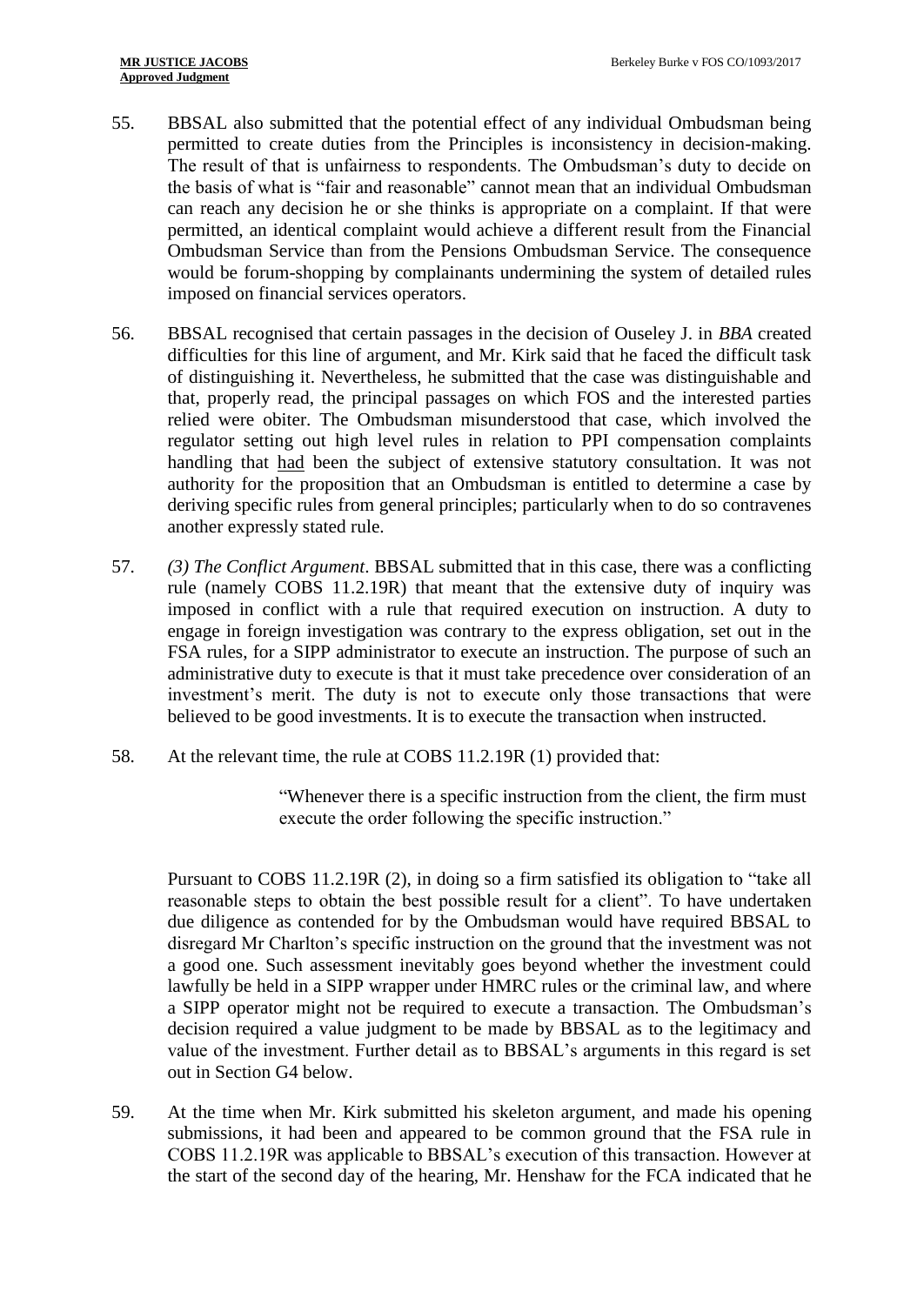wished to take a point that 11.2.19R was not applicable. After discussion between the parties, it was agreed by them that the Court should proceed on the basis that COBS 11.2.19R was applicable. However, if the Court concluded that there was a material conflict between the application of COBS 11.2.19R and the Principles then the case should be listed for resolution of the argument advanced by the FCA that COBS 11.2.19R did not in fact apply. The reason for this approach was that BBSAL could not fairly be expected to respond immediately to the new argument as to the applicability of COBS 11.2.19R. However, the issue as to its applicability would only become significant if I were to conclude that the Ombudsman had erred in law in deciding that there was no material conflict between COBS 11.2.19R and the Principles.

- 60. *(4) The Error of Law Argument.* BBSAL's overarching submission was that the Ombudsman's discretion to (a) consider a wide range of materials and (b) to depart from the common law, did not mean that he did not have to consider the law and get it right.
- 61. In summary, the reason that the Ombudsman erred in the present case was that he had used the Principles to find that there was a duty of enquiry or investigation. He had derived that duty from the Principles, but he was wrong to do so. This meant that BBSAL were found to have duties of extensive enquiry, whereas its duty was actually administrative in nature.

*The Claimants' submissions: Ground 2*

- 62. In relation to Ground 2, BBSAL submitted that the Ombudsman's Decision created an inconsistency as to approach between FOS and the Pensions Ombudsman, which had previously repeatedly rejected similar complaints by consumers. BBSAL relied upon three decisions in February 2014, March 2015 and March 2016. The first was a decision of an investigator within the Pensions Ombudsman Service ("POS"), and the latter two were decisions of a Pensions Ombudsman within POS.
- 63. BBSAL submitted that consistency was a fundamental principle of public law, , relying upon Lord Bingham in *R (O'Brien) v Independent Assessor* [2007] 2 AC 312, at paragraph [30]:

"It is generally desirable that decision-makers, whether administrative or judicial, should act in a broadly consistent manner. If they do, reasonable hopes will not be disappointed."

64. BBSAL submitted that the authorities in relation to FOS recognised the crucial importance of consistency in a decision-making process which operates according to what is "fair and reasonable" under section 228(2) of FSMA. In *R (Heather Moor & Edgecomb Ltd) v Financial Ombudsman Service* [2008] EWCA Civ 642, Stanley Burnton L.J. said at paragraph [49]

> "the common law requires consistency: that like cases are treated alike. Arbitrariness on the part of the ombudsman, including an unreasoned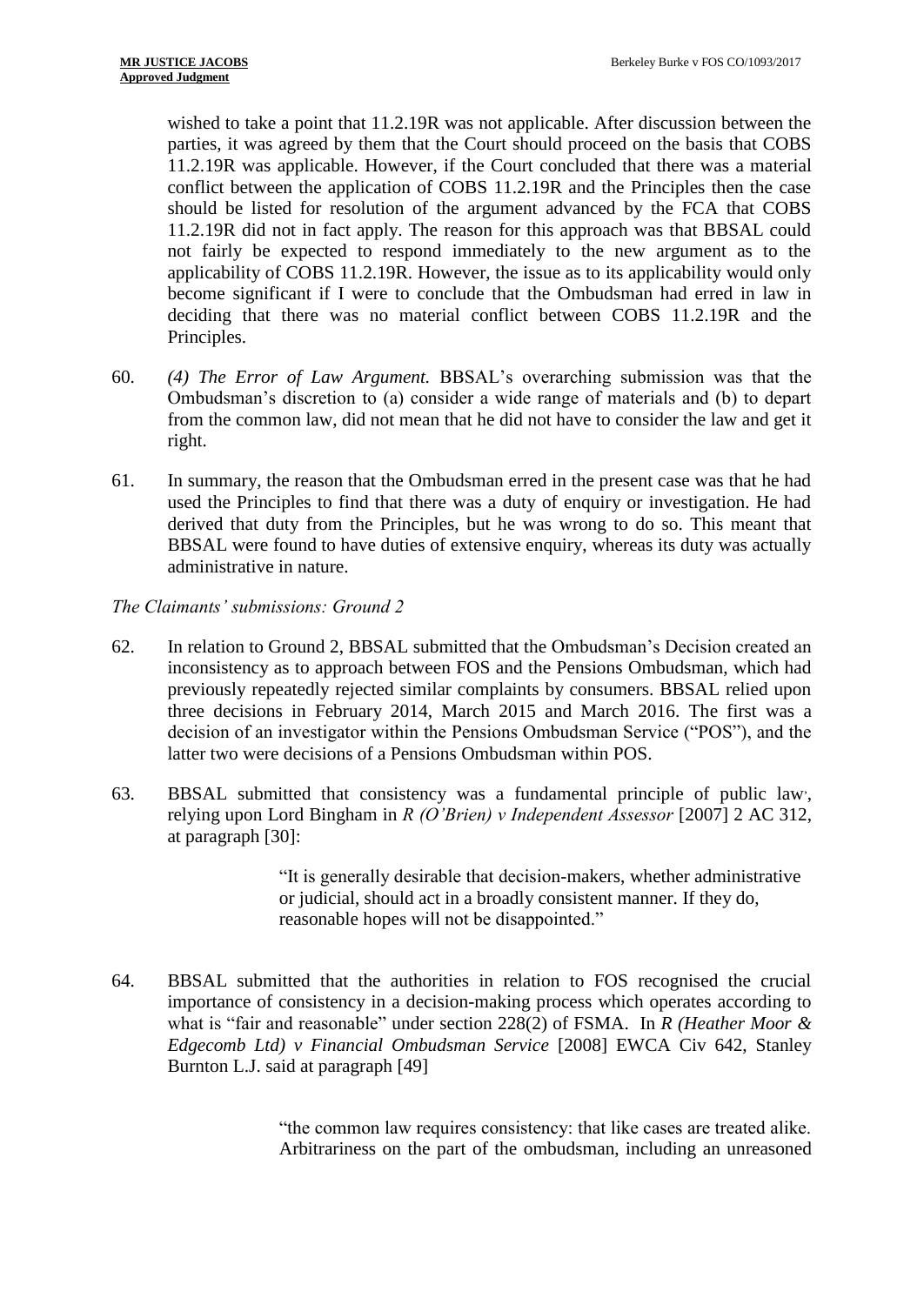and unjustified failure to treat like cases alike, would be a ground for judicial review."

- 65. BBSAL accepted that FOS and POS operated according to different statutory standards, and that it was correct that neither was bound by decisions of the other. However, that cannot affect whether or not a particular duty of care was in fact owed by a SIPP operator to an investor. Here, for example, either BBSAL owed a specific duty to investigate the legitimacy of investments pursuant to Principle 2 or it did not. To conclude otherwise would encourage forum-shopping by consumers and businesses. The consequence would, again, be to undermine the detailed regulatory scheme which applies to SIPP operators in the pensions industry. They would be unable to assess the risk of non-compliance and to structure their day-to-day activities accordingly.
- 66. BBSAL's oral submissions on Ground 2 were made by Mr. Samuels. He submitted that there was a material error of law for the Ombudsman to ignore the overarching principle of consistency. He emphasised that if the Ombudsman wished to make an inconsistent decision, he could only do so if there were cogent reasons. Here, the Ombudsman had provided no such reasons. He had simply said:

I'm aware of the Pensions Ombudsman cases that BBSAL has referred to. But I'm not bound to follow the Pensions Ombudsman's conclusions, which are decided by reference to a different statutory scheme. I'm required to form my own view, in accordance with our own statutory framework, on what I consider the fair and reasonable outcome of the complaint should be. That's what I've done in determining this complaint.

67. Mr. Samuels accepted that the Pensions Ombudsman decides matters according to law, whereas the FOS can decide cases on a "slightly" wider basis. But this was a case which could have been decided either by the POS or the FOS, and indeed the POS and FOS had entered into a memorandum under which they agreed to co-operate with each other and conduct regular exchanges of best practices in relation to (amongst other things) how the ombudsmen independently approach the resolution of similar complaints. Consistency was therefore important between the two organisations, and the reasons given by the Ombudsman for not following the previous decisions of the POS were not sufficient and constituted a material error of law.

# *The submissions of FOS*

68. In relation to Ground 1, FOS emphasised that the decision as to what was fair and reasonable in all the circumstances was for the Ombudsman, not for the court. On a judicial review application, the Court had to approach the decision on the basis of the facts found by the FOS. There was no challenge in the present case to the decision on the basis that a finding of fact was made on the basis of irrelevant considerations. Nor was there any challenge to the Final Decision on the basis of irrationality.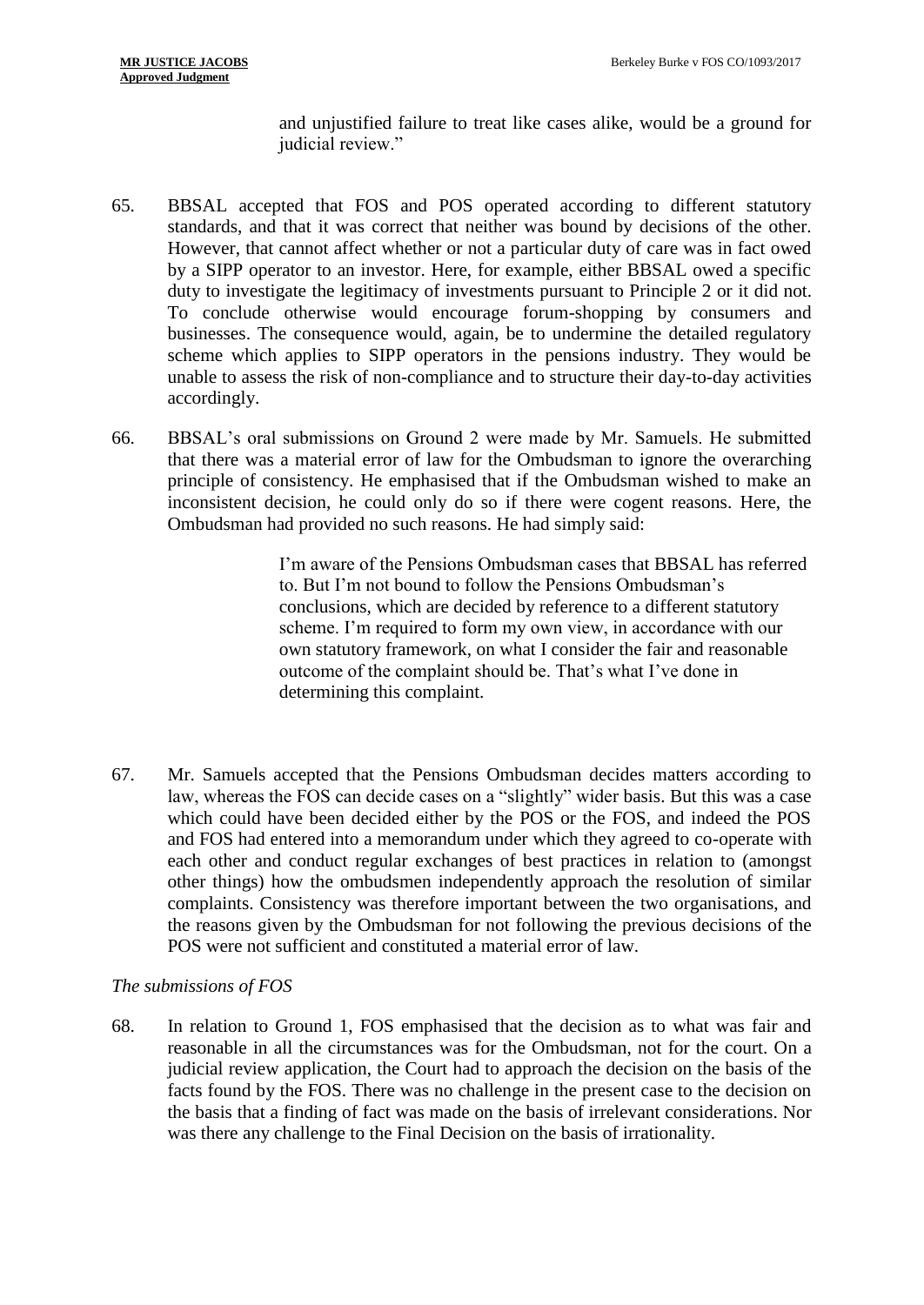- 69. In upholding Mr. Charlton's Complaint, the Ombudsman was acting in accordance with his statutory jurisdiction under section 228(2) of FSMA, namely to *"*determine [the Complaint] by reference to what is, in the opinion of the ombudsman, fair and reasonable in all the circumstances of the case". The Ombudsman's Final Decision simply reflected the application of the Claimant's obligations to "conduct its business with due skill, care and diligence" in accordance with Principle 2 of the FCA's Principles for Businesses, and to act in Mr Charlton's interests and treat him fairly in accordance with Principle 6 of those Principles. The Final Decision is properly reasoned and is consistent with the application of the Ombudsman's statutory jurisdiction. BBSAL's disagreement with the Ombudsman's assessment of what was fair and reasonable is not a proper basis for challenging that decision.
- 70. *(1) The Consultation Argument.* FOS submitted that the Consultation Argument failed at the outset. The duty of consultation was a duty on the FCA to carry out consultation before making rules or guidance. But the Ombudsman's task in the present case was to decide what was fair and reasonable in the light of the rules that existed. The Ombudsman applied the Principles, which were rules, and which had been consulted upon. His conclusion was simply that there had been a failure to comply with Principles 2 and 6. There was therefore no error of law.
- 71. In summary on the Consultation Argument, the FOS submitted that:
	- a. The Ombudsman did not use the Principles to create a new rule in breach of a duty of consultation. He was simply making a determination, based on the existing rules, pursuant to section 228 of FSMA.
	- b. Nowhere did the Ombudsman articulate that he was creating a new rule. He was applying established rules to the facts of the case.
	- c. It was of no assistance to recast the Ombudsman's findings in terms of a duty of enquiry or investigation. The concept of "due diligence" in Principle 2 inevitably involved enquiry or investigation. Enquiry and investigation fell within the natural meaning of "due diligence".
	- d. Applying the Principles to the facts of the case does not create a new rule. It is simply the application of an existing rule to a given set of circumstances. BBSAL's real complaint is the width of the existing rules. But those are the rules which exist and which were consulted upon.
	- e. It is entirely acceptable for the Ombudsman to apply the Principles to the facts in a way which is not spelt out in more specific rules. It was not only permissible to do this, but the Ombudsman was bound to do it.
- 72. *(2) The Augmentation argument.* On the augmentation argument, FOS submitted:
	- a. This added nothing to the Consultation Argument, and indeed was formulated by reference to duties "that had not been the subject of Consultation". Accordingly, FOS's arguments against that argument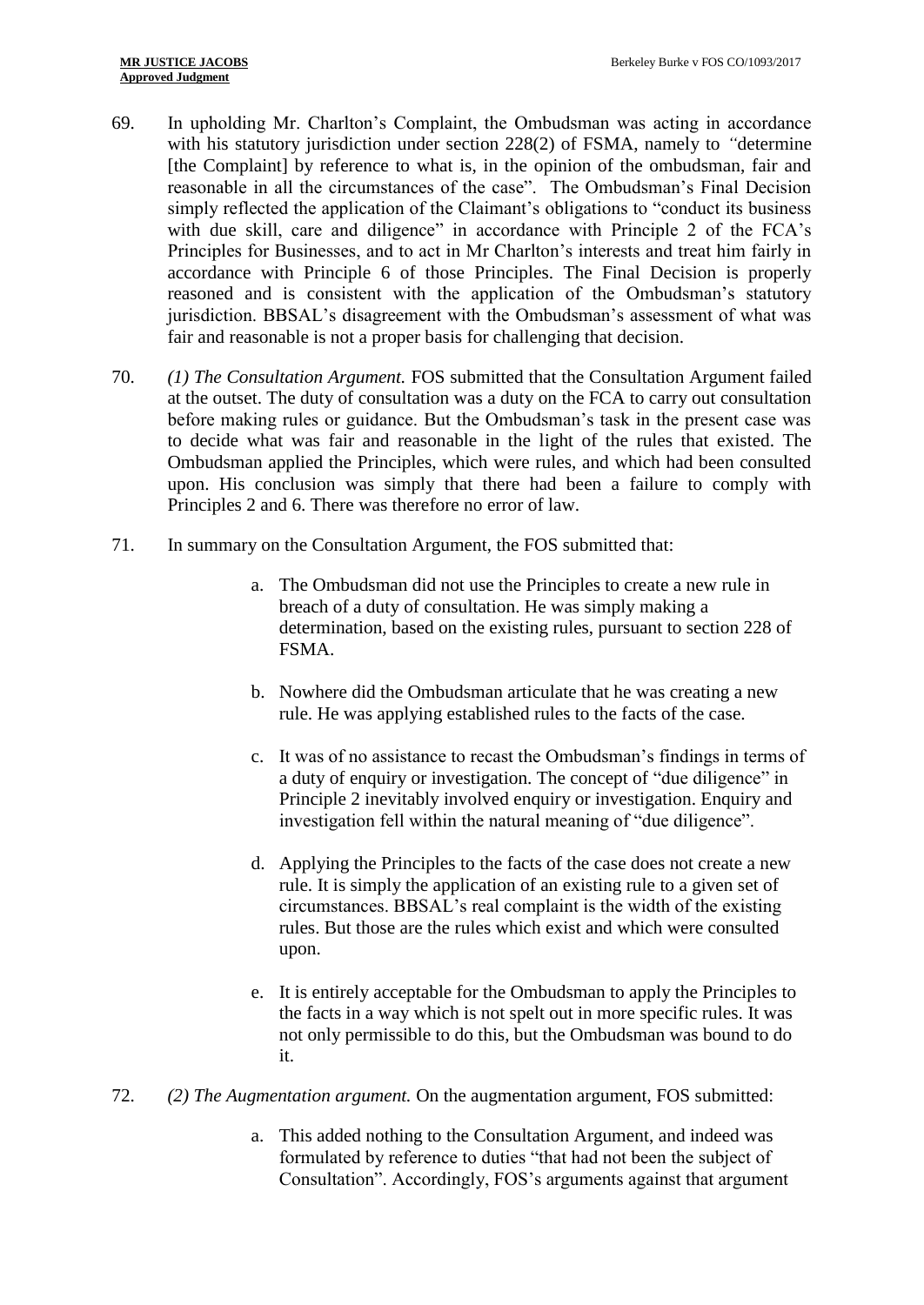were equally applicable. In particular, no new duty was being created. The Ombudsman was simply applying an existing rule to the facts.

- b. Secondly, the argument failed because it was in direct conflict to the decision in *BBA*. The Principles were ever-present rules. There was no requirement that the Principles could only augment an existing rule.
- c. Thirdly, as was clear from *BBA*, the Ombudsman under section 228 was entitled to take a view on what was fair and reasonable, taking into account the Rules. So there was no basis for the contention that the existing Rules could not be "augmented".
- d. Fourthly, the premise of the argument was that the Ombudsman had found a new unexpected duty. But this was inconsistent with the Ombudsman's finding as to what was good practice at the time.
- 73. *(3) The Conflict Argument.* The Conflict Argument failed because there was no conflict between the Principles and the relevant rule in COBS 11, as the Ombudsman had correctly recognised. COBS 11.2.19R did not create a duty to execute a transaction, regardless of Principles 2 and 6. The relevant provisions in COBS were concerned with the manner in which a transaction was to be executed, but did not create a duty on the part of a SIPP provider to execute all transactions for which the client gave instructions. A SIPP operator had a discretion, and would not be in breach of COBS 11 if, having ascertained that a particular investment was not acceptable for a SIPP, it declined to execute a transaction.
- 74. *(4) Error of Law:* Overall, FOS submitted that there was no error of law which could be identified in the decision of the Ombudsman. He had identified and applied the correct principles of law. The relevant question was whether there had been a failure to comply, on the facts of the present case, with Principles 2 and 6. The court could and should not interfere with the decision of the Ombudsman as to how those Principles applied on the particular facts of the present case. That decision was a matter for the Ombudsman.
- 75. *Ground 2.* In relation to Ground 2, FOS submitted that:
	- a. The principle of consistency in administrative law has to be properly understood. It was a principle applicable to decision-makers to encourage good administrative practice; to treat like cases alike. But it was fundamental to the principle that the decision-maker was acting under the same substantive jurisdiction. The principle could not apply where, as here, the decision-makers were acting under different jurisdictions. No authority had been produced which sought to extend the "consistency" principle across different jurisdictions.
	- b. The FOS and the Pensions Ombudsman were acting under different statutory jurisdictions. The FOS was required to make a decision under section 228 of FSMA 2000. The Pensions Ombudsman makes a decision under section 146 of the Pensions Scheme Act, where the question was whether a person had "sustained injustice in consequence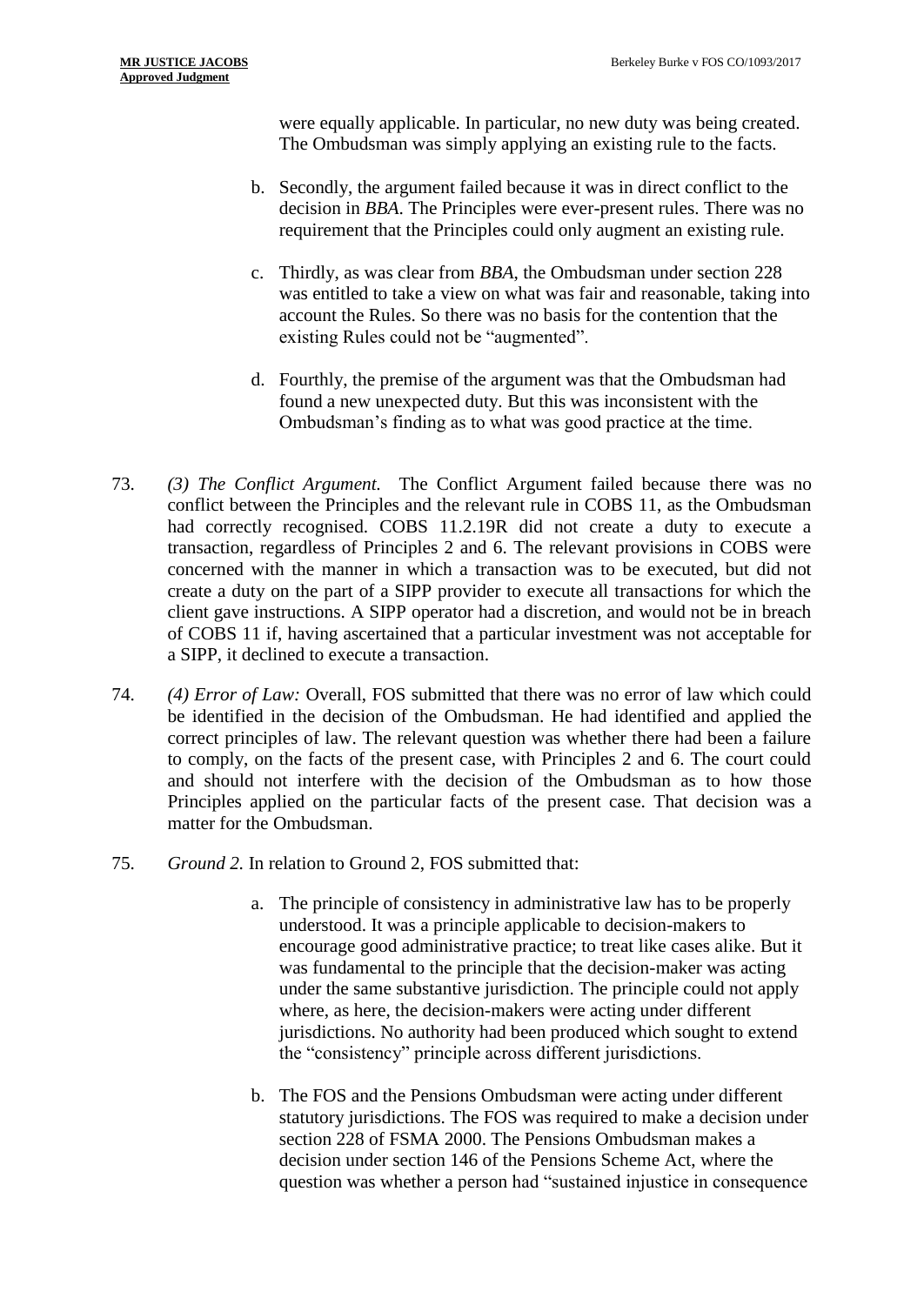of maladministration in connection with any act or omission of a person responsible for the management of the scheme". There may be overlaps in that a particular case could go to the FOS, the POS or indeed the courts, each of which would have to decide cases on the basis of the principles which it was required to apply.

- c. Even if the principle had any application, it only applied to treating like cases alike. The cases before the Pensions Ombudsman were not cases which were sufficiently similar to the present case.
- d. Finally and in any event, even if there were room for the consistency principle, the Ombudsman was not bound to follow the decisions of the Pensions Ombudsman. He had to comply with his statutory duty under section 228. He was entitled to depart from those decisions if, applying the relevant test in section 228, he considered that the complaint was justified by reference to what, in his opinion, was fair and reasonable in all the circumstances of the case. In the present case, the Ombudsman had given very thorough consideration to all the arguments and had determined, in a fully reasoned decision, that the complaint should be upheld. Reliance was placed upon paragraphs [87] – [88] in the speech of Lord Carswell in *O'Brien.*

# *The submissions of the Interested parties*

- 76. The FCA's written submissions principally sought to address the true interpretation of the relevant laws and rules. In particular, the FCA addressed detailed submissions as to the applicability of COBS 11 by reference to the preceding European Directives. In that regard, the FCA submitted that the relevant provisions of the Directives, and COBS 11, were simply concerned with the manner or method of execution of an order once accepted. They had nothing to do with the question of whether or not the order should be accepted in the first place. COBS 11.2 had no bearing on the breaches of the Principles that the Ombudsman found to have occurred. Again, Section G4 below contains further detail as to the submissions of both the FCA and FOS in relation to COBS 11 and the Conflict argument.
- 77. Brief submissions were also made by Mr. Howarth on behalf of Mr. Charlton. He largely adopted the arguments advanced by FOS and the FCA. In relation to Ground 2, Mr. Howarth submitted that it was fatal to the challenge that BBSAL now accepted that there were different statutory jurisdictions for the POS and the FOS, and different tests which each was required to apply. Indeed, if the FOS had followed the decision of the POS, this would have created fertile ground for a public law challenge on the basis that he gave too much weight to the law and did not sufficiently exercise his function of deciding what the fair and reasonable result would be. Once the jurisdiction of the FOS was engaged, he had to do his job according to the rubric given by Parliament to act.

## **G: Analysis and conclusions: Ground One G1: The approach to the decision of the FOS**

78. The present case is a challenge to the lawfulness of the Ombudsman's decision. It is not a challenge to his conclusions of fact.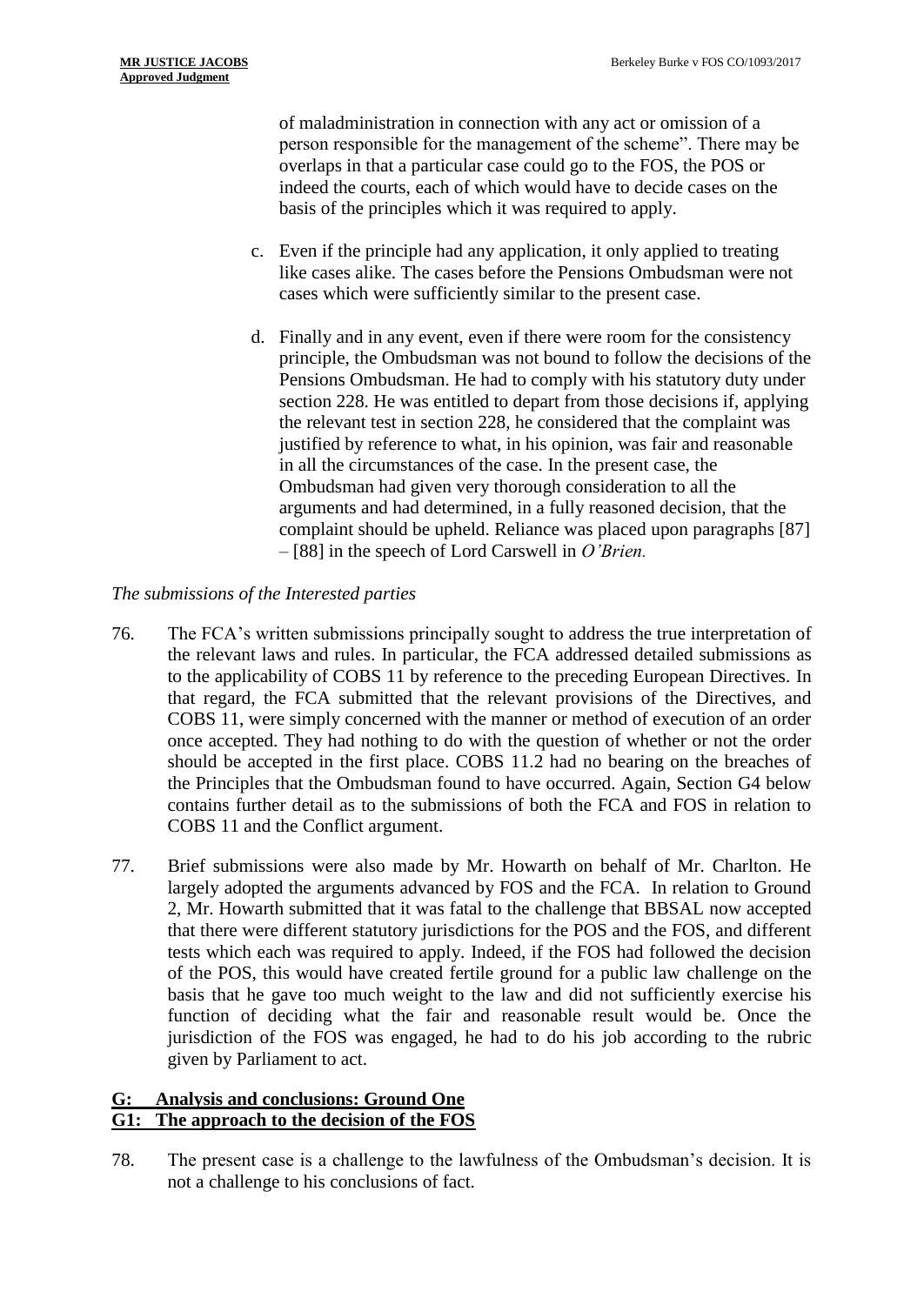- 79. As set out above, Section 228(2) of FSMA 2000 required the Ombudsman to determine the complaint "by reference to what is, in the opinion of the Ombudsman, fair and reasonable in all the circumstances of the case". DISP 3.6.4R identifies the matters which the Ombudsman should take into account in that regard.
- 80. The test under section 228(2) of FSMA 2000 is therefore a subjective one for the ombudsman. It is now well-established that "the words 'in the opinion of the ombudsman' themselves make it clear that he may be subjective in arriving at his opinion of what is fair and reasonable in all the circumstances of the case": see *R (IFG Financial Services Ltd) v Financial Ombudsman Service* [2005] EWHC 1153 (Admin), at §13 per Stanley Burnton J*.* There is therefore a wide latitude within which the ombudsman can operate so long as he is fair and reasonable in his approach to the case and the conclusions he reaches are not perverse: *R (Williams) v Financial Ombudsman Service* [2008] EWHC 2142 per Irwin J; and *R (on the application of Green) v Financial Ombudsman Service Ltd* [2012] EWHC 1253 (Admin) at paragraph [38] per Collins J. In *Williams,* Irwin J. reviewed the authorities and said at paragraph [26]:

The ombudsman is dealing with complaints, not causes of action. His jurisdiction is inquisitorial not adversarial. There is a wide latitude within which the ombudsman can operate. He can depart from the common law if justified, but must explain the extent to which the reasons for any such departure. Next, he can import his knowledge of good industry practice at the time, that being stipulated in the rules and emphasised by the judgment of Stanley Burnton LJ in the *Heather Moor* case. Next, he must be fair and reasonable in his approach to the case and his conclusions. Next, he cannot be perverse or merely subjective, and will be susceptible to judicial review if he is, both as to the manner in which the decision is reached and as to the outcome.

- 81. In the present case, there is no challenge to the Ombudsman's decision on the basis of the irrationality or perversity of his decision. The errors of law relied upon by BBSAL, and summarised above, are alleged to be errors in the Ombudsman's legal analysis of the rules contained in the FSA Handbook, and which led to him recognising a duty which did not exist. If there were such an error of law, then it was not disputed that the Ombudsman's decision could be judicially reviewed.
- 82. However, I agree with the submission of FOS that there is an important distinction between (i) construction of the rules (which is a matter for the Court), and (ii) the application of those rules to the facts of the case, which is a matter for the decisionmaker. This distinction can be seen in the decision of Ouseley J. in *R v Financial Ombudsman Service ex p Norwich and Peterborough Building Society* [2002] EWHC 2379, to which both BBSAL and FOS referred. In that case, the Court was concerned with the decision of the Building Society Ombudsman under a statutory scheme which provided for determination of complaints to be "made by reference to what is, in the adjudicator's opinion, fair in all the circumstances of the case". Ouseley J. at paragraphs [72] – [73] drew a distinction between issues as to the construction of the Banking Code, which were matters for the Court, and issues as to the application of the Code to the circumstances of the case. He said that the Ombudsman was to be afforded "considerable leeway in the application of the Code to the circumstances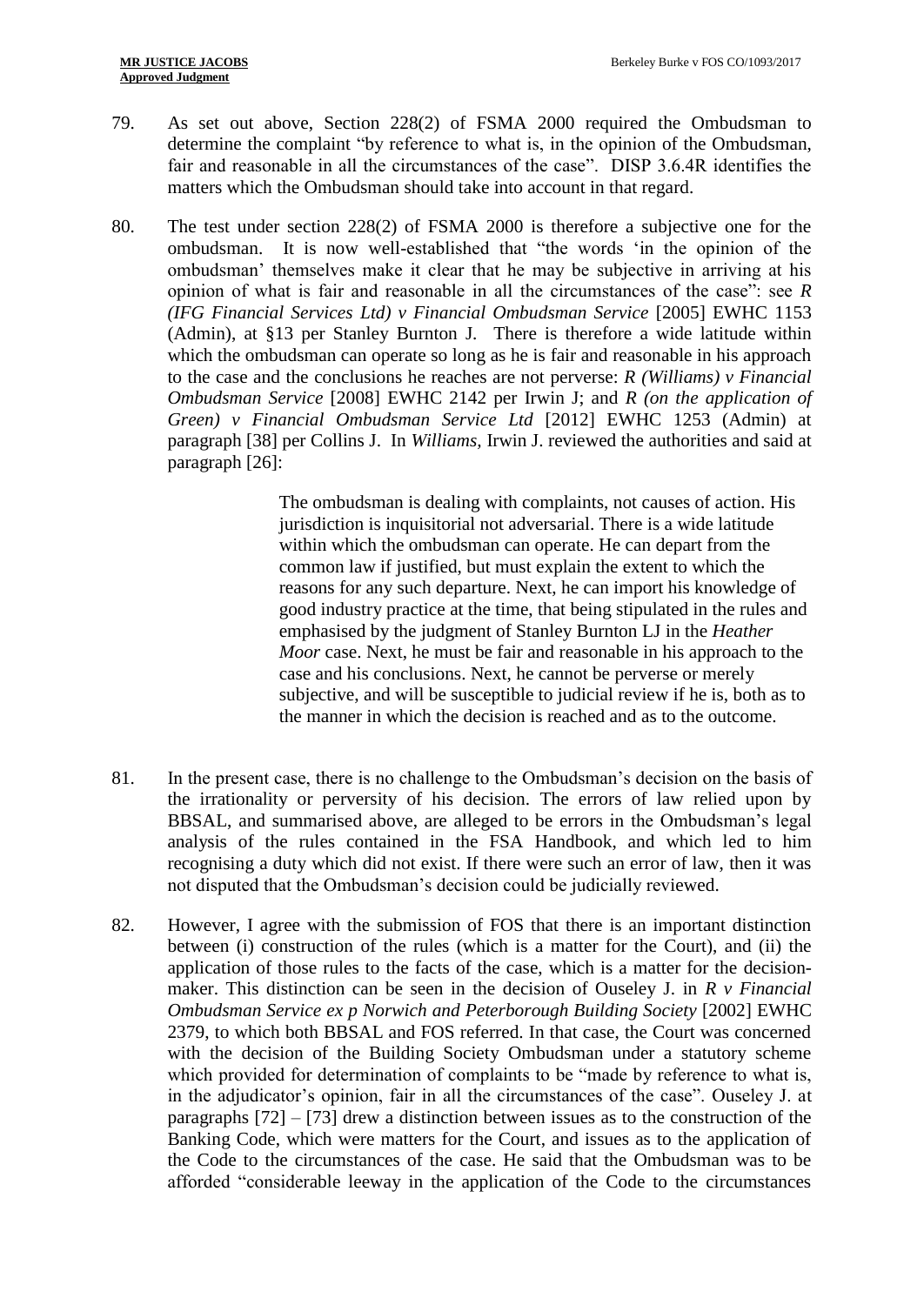which he finds". Ouseley J went on to say at paragraphs [77] – [78] (consistent with later authority) that:

> [77] ... The very concept of "unfairness" is very wide, and permits reasonable people to disagree. But its very width serves as a caution against over-active judicial intervention in the approach adopted by the Ombudsman, in the criteria which he develops or in the application of those criteria or of the concept of unfairness to the circumstances of the case.

[78] It is only if the Ombudsman has committed such errors of reasoning as to deprive his decision of logic that it can be said to be legally irrational. The Court should be very wary of reaching such a conclusion. Its own views as to what would be fair are not to be substituted for the Ombudsman's views when what is at issue is a question of the substantive merits of a decision as to unfairness".

- 83. The case-law also establishes that any Ombudsman's decision letter should be read as a whole and in a common sense, and certainly not in a legalistic way: see *R (Garrison Investment Analysis) v Financial Ombudsman Service* [2006] EWHC 2466 (Admin) at paragraph [5].
- 84. Against this background, I turn to the three errors of law on which BBSAL relied.

## **G2: The Consultation argument**

- 85. On this issue, I accept the submissions of FOS as summarised above. The most important points in my judgment are as follows.
- 86. First, I do not accept that the Ombudsman, in his decision, was creating a new rule at all. His approach was simply to identify the existing rules, specifically the Principles, which had been consulted upon, and then to decide how those rules applied in the context of the particular facts before him. This is apparent from the decision as a whole.
- 87. Thus, having introduced the facts and the parties' arguments, the Ombudsman said that he had considered all the available evidence and arguments to decide what was fair and reasonable in the circumstances of this complaint (11). (Bracketed numbers again refer to the pages of his Provisional Decision, extracts of which are quoted in Section D above). He then said that the FCA's Principles were "of particular relevance to my decision on what's fair and reasonable" (13). He then referred (13) to the decision of Ouseley J in *BBA*, at paragraph [77] and [162], including the statements that the "Principles are best understood as the ever present substrata to which the specific rules are added. The Principles always have to be complied with". He then set out Principles 2 and 6 in full, and said that to his mind "it would be fair and reasonable to expect BBSAL to comply with both Principles 2 and 6. So if, for example, consumers are treated unfairly as a result of a failure to conduct its business with due skill, care and diligence, then it hasn't complied with ... Principle 2 or 6" (17). He then went on to stress that he was "required to make a decision based on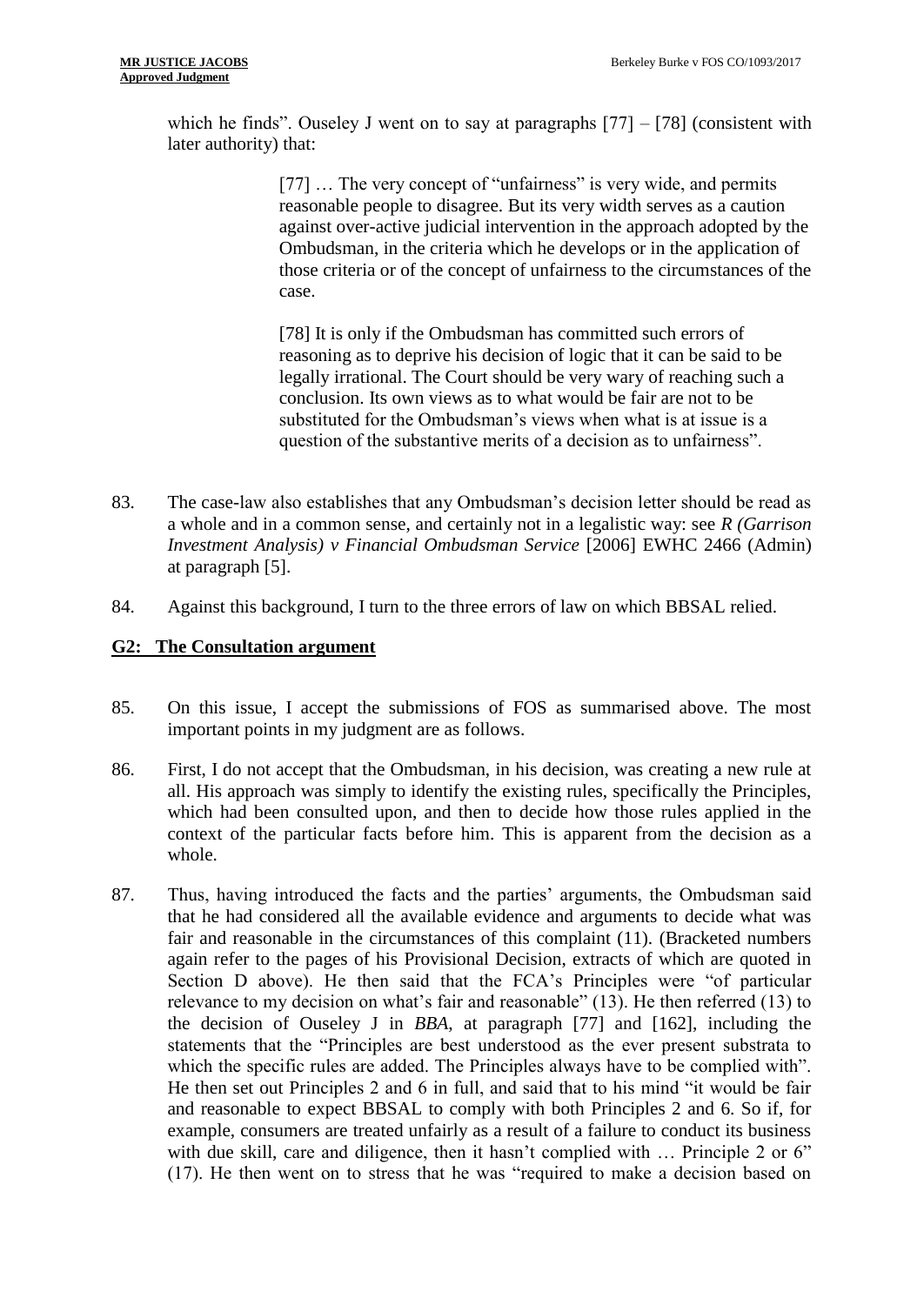what's fair and reasonable in all the circumstances of the case. This is wider than the rules and guidance that come under the remit of the FCA" (17).

88. The Ombudsman then gave his answer to the question: "did BBSAL act fairly and reasonably towards Mr. C". He said that he was doing so "by considering what BBSAL's obligations meant in practice, what the firm did, and what it should have done. The Principles and appropriate due diligence are relevant considerations here". He then addressed the following topics: "what did BBSAL's obligations mean in practice"(17); the due diligence carried out by BBSAL (18); "what should BBSAL have done" (18); and "If BBSAL had completed sufficient due diligence, what ought it reasonably to have concluded" (20). At the end of that section, he concluded that:

> After considering these points, I don't regard it as fair and reasonable to conclude that BBSAL acted with due skill, care and diligence, or treated Mr C fairly by accepting the investment in SA. BBSAL didn't meet its regulatory obligations, and it allowed Mr C's funds to be put at significant risk as a result.

I'm not making a finding that BBSAL should have assessed the *suitability* of the SA investment for Mr C. I accept BBSAL had no obligation to give advice to Mr C, or to ensure otherwise the suitability of an investment for him. My finding isn't that BBSAL should have concluded that Mr C wasn't a candidate for high-risk investment. It's that BBSAL should have concluded the investment wasn't *acceptable*  for his pension scheme and thereby failed to treat Mr C fairly or act with due skill, care and diligence when accepting the investment.

89. He then went on to consider, additionally, whether BBSAL had acted fairly and reasonably in proceeding with Mr. Charlton's instructions and concluded that:

> I'm satisfied that if BBSAL had acted fairly and reasonably in its dealings with Mr C by carrying out adequate due diligence, it wouldn't have accepted SA as a permitted investment. I therefore don't accept BBSAL's submission that it had no choice but to make the investment, or that the rules allowed it to simply give risk warnings and go ahead.

- 90. I do not consider that there is anything in the Ombudsman's analysis that makes it appropriate to characterise his decision as the creation of a new rule or guidance which should have been consulted upon. It was simply, as FOS correctly submitted, the application of an existing rule, namely Principles 2 and 6, to a given set of circumstances. The application of the Principles in a particular context may lead to the conclusion that a firm erred by taking or omitting to take particular action. But that does not constitute the derivation of specific rules from general principles, but is merely the operation of the Principles.
- 91. At one point in his submissions, Mr. Kirk correctly said that Principle 2 was a very wide general principle, and that what it amounts to may be "very subjective", with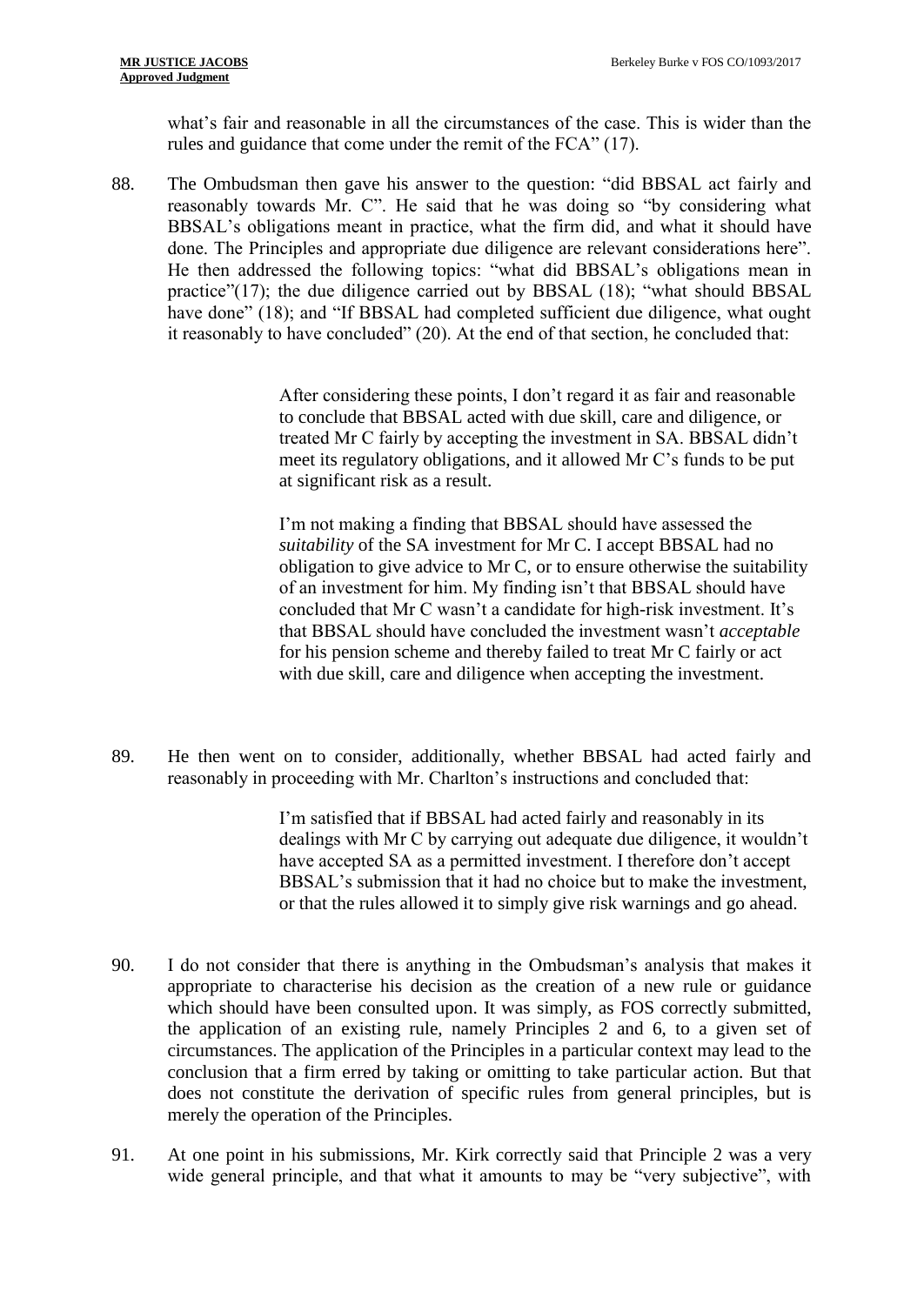different people holding different views about what a SIPP operator ought to do. He submitted that the Principle had to be applied "reasonably and proportionately". He also said, again correctly, that Principle 6 was very wide. These submissions to my mind fortify the conclusion that the Ombudsman in the present case was not creating a new rule, but was applying the wide Principles 2 and 6 to the facts before him. The difficulty for BBSAL is that the Principles are indeed wide. But as Mr. Strachan submitted, this was the virtue of the rules, not their vice.

- 92. Accordingly, to adapt the words of Ouseley J. in *Norwich and Peterborough Building Society*, this is a case where the Ombudsman's decision does no more than apply the Principles "to the circumstances which he finds". In the absence of a challenge on the basis that the Ombudsman's decision in that respect was irrational, there is in my judgment no error of law.
- 93. Secondly, I consider that there is very good reason not to seek to characterise the Ombudsman's decision as the creation of a new rule. There is nothing in the Ombudsman's Decision which indicates that he thought that he was articulating a new rule, as distinct from applying the established rules to the circumstances of the case. It seems to me that BBSAL's argument is an artificial way of seeking to negate the width of the discretion which the Ombudsman is given under Section 228 of FSMA. Under that section, it is for the Ombudsman to decide what is fair and reasonable in all the circumstances of the case. Here, he paid regard (as DISP 3.6.4R requires him to do) to the relevant regulators' rules, namely Principles 2 and 6. The decision as to how those Principles apply "in all the circumstances of the case" must be a matter for him.
- 94. Thirdly, it also seems to me that there is another artificiality in BBSAL's approach, namely the characterisation by BBSAL of the supposed new "rule" as a duty to investigate. The concept of "due diligence" in Principle 2 inevitably brings to mind the concept of enquiry or investigation. They are not such distinct concepts that an Ombudsman's conclusion – that the exercise of due diligence involved enquiry or investigation – involves the creation of a new rule.
- 95. Fourthly, I agree with FOS's submission that it is difficult to see how the consultation argument can be a valid ground for reviewing the decision of the Ombudsman. The Ombudsman had to take the rules, including the Principles, as they were. As is clear from his decision summarised above, he considered those rules in arriving at his decision as to what was fair and reasonable. There can be no valid criticism of this approach. Indeed, it is provided for in DISP 3.6.4R.
- 96. Finally, I agree with FOS that it is entirely acceptable for the Ombudsman to apply the Principles to the facts in a way which was not spelt out in specific rules. This is clear from the *BBA* decision. It is also the effect of DISP 3.6.4R, which requires the Ombudsman to "take into account" relevant regulators' rules. As the Ombudsman correctly stated (17):

"I should stress again that I'm required to make a decision based on what's fair and reasonable in all the circumstances of the case. This is wider than the rules and guidance that come under the remit of the FCA".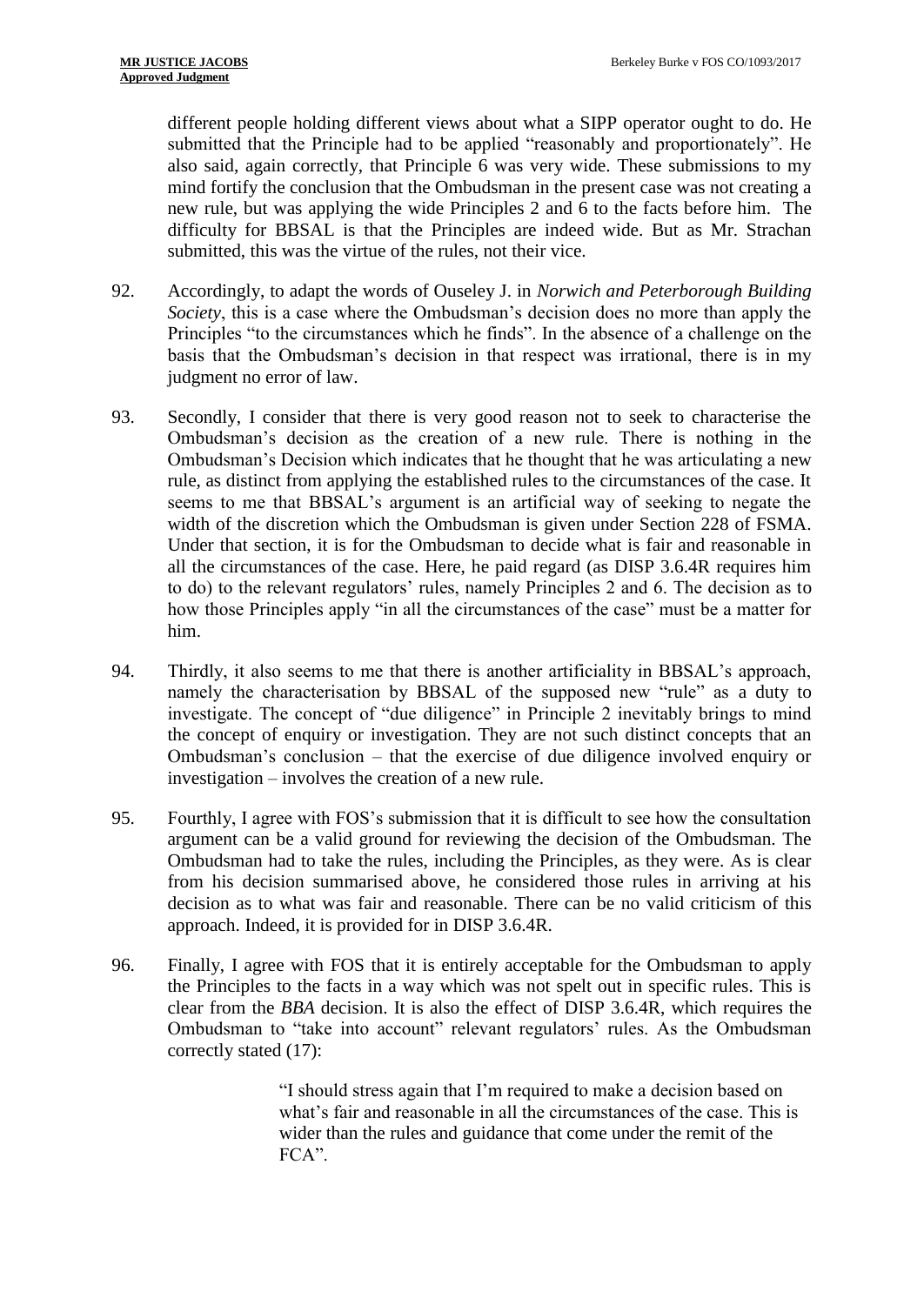These considerations provide further reasons why it is not appropriate to characterise the Ombudsman's decision as the creation of a new rule, as opposed to the application of the existing rules to the facts of the case. Once it is recognised, as *BBA* shows, that the Principles have room in which to operate irrespective of whether there is a specific rule, then it follows that the Ombudsman's decision is simply the application of existing rules, namely the Principles. There is no intermediate stage where a new rule has been created.

97. Accordingly, I do not consider that there was an error of law as suggested by the consultation argument.

## **G3: The Augmentation argument**

- 98. I agree with FOS that the reasons why the Consultation argument fails, as set out above, also apply to the Augmentation argument. This argument depends upon the proposition that the Ombudsman's decision created a "new, unexpected" duty. However, as already explained, I consider that the Ombudsman's decision simply applies the existing duties, as set out in Principles 2 and 6, to the facts before him. There are, however, two additional reasons why the augmentation argument must fail.
- 99. First, the premise of the argument is that the Ombudsman's decision created a "new, unexpected" duty. However, I consider that this argument is inconsistent with the conclusions of the Ombudsman as to what "*he considers to have been good industry practice at the relevant time";* this being one of the matters to which the Ombudsman was entitled to have regard under DISP 3.6.4R. It is clear from the Provisional Decision that the Ombudsman received submissions as to what good industry practice was. As already stated, his conclusion (26) was:

# *industry good practice*

When determining what's fair and reasonable in this complaint, one of the things I'm required by our rules (under DISP 3.6.4(2)) to take into account is what I consider to have been *good* industry practice at the time. Not simply what was *common* industry practice – they may not amount to the same thing.

As discussed above, the regulator's reports, guidance and letter go a long way to clarify what should be regarded as good practice and what should not. In my view, it was good practice to check before accepting an investment into a pension scheme that it was what it purported to be. And in this case it seems BBSAL had a very limited understanding of the investment Mr C made. So BBSAL didn't carry out what I consider to have been good industry practice.

100. This conclusion is not the subject of any judicial review challenge for which permission has been granted, and accordingly this case must be determined on the basis of that conclusion. The relevant conclusion is either a factual conclusion as to what constituted good industry practice at the time, or perhaps more strictly the Ombudsman's conclusion as to what he considered to be such practice. On any view, it was not (as Mr. Kirk sought to submit in reply) a conclusion of law. The Ombudsman's conclusion as to good industry practice at the time is, in my view, fatal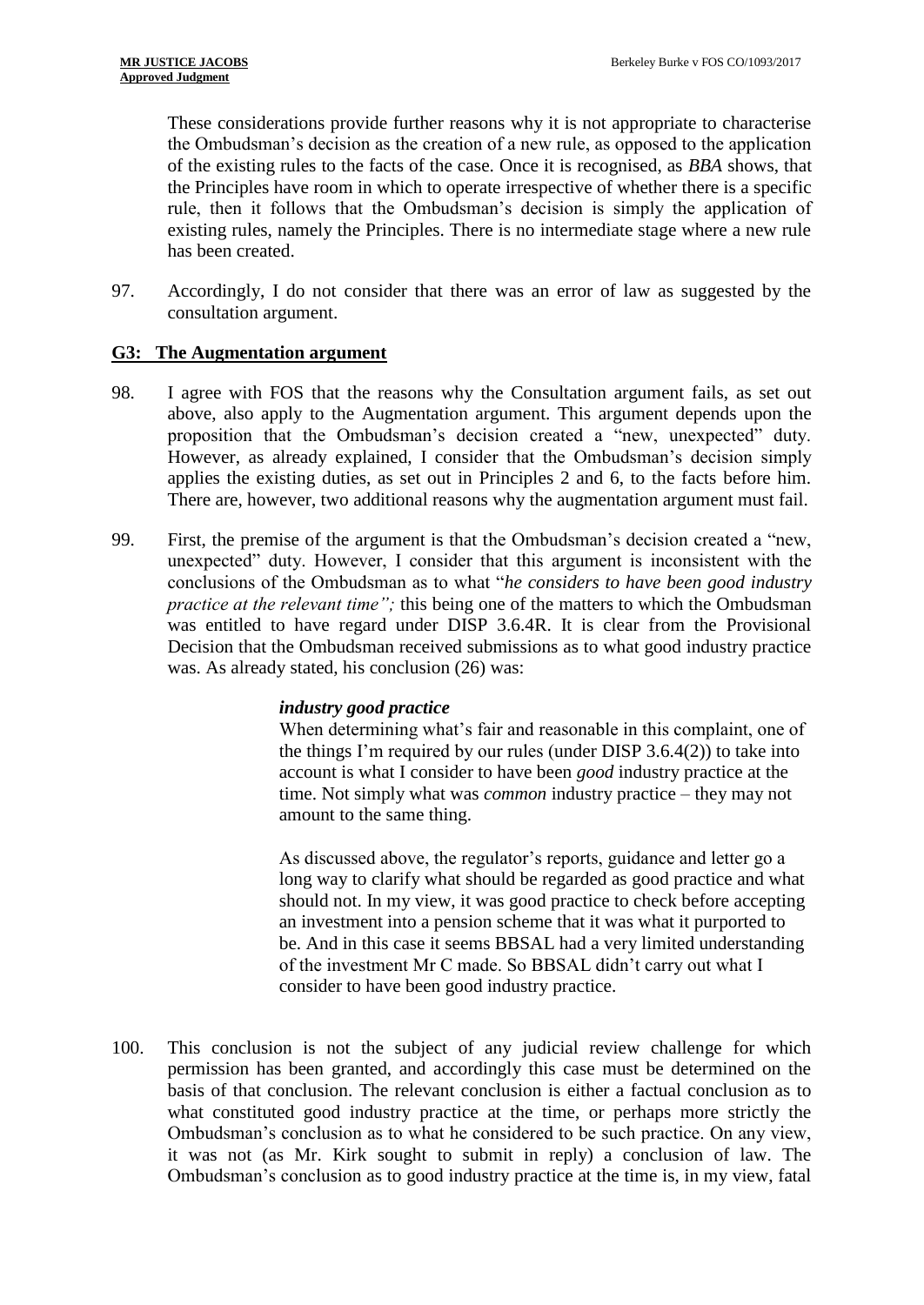to the contention that the effect of the Ombudsman's decision was to create "new, unexpected duties".

- 101. Secondly, the augmentation argument also involves the proposition that, within an existing regulatory framework, the Principles should only be used to "augment, clarify or enlarge existing duties, rather than to create new unexpected duties that have not been the subject of consultation". The premise of the argument, therefore, was that there were limitations in the extent to which the Principles could augment the existing rules, with a distinction to be drawn between the augmentation of "existing duties" and the creation of "new unexpected" duties. I do not consider that this argument is consistent with the decision of Ouseley J. in *BBA*, and in substance it seeks to advance the case that was rejected in that case.
- 102. The *BBA* case involved a claim for judicial review against the Financial Services Authority and the FOS arising out of complaints handling for PPI policies. The FSA had published a Policy Statement, including amendments to its Handbook rules, and guidance about how PPI sales complaints should be handled by banks, and the basis on which they should be decided. The claimant ("the BBA"), which was the leading association which represented banks, argued that the Policy Statement was unlawful on various grounds. One of those grounds was that the FSA were using the Principles in order to augment or contradict specific regulatory rules, and this was not permissible. The BBA submitted that where specific rules had been promulgated by the FSA "to occupy the field", and where the purpose of the specific rules was to implement specific Principles, the FSA could not additionally resort to those Principles. If that contention were correct, then the FOS was also acting unlawfully in publishing and maintaining guidance which stated that the Principles would be taken into account in deciding whether compensation was fair and reasonable. As the argument developed, it was focused primarily on the question of whether specific rules could be augmented by the general Principles, rather than on the question of whether the specific could be contradicted by the general: see paragraphs [96] and [158].
- 103. Ouseley J. rejected the BBA's argument, and said:

[161] I turn to the substance, dealing first with the general approach. In my judgment, and fundamentally, the BBA analysis rather puts the issue the wrong way round when it contends that the Principles cannot be used to contradict or augment the specific rules. The relationship between them has to be determined by understanding the true role of the Principles. The Principles are the overarching framework for regulation, for good reason. The FSA has clearly not promulgated, and has chosen not to promulgate, a detailed all-embracing comprehensive code of regulations to be interpreted as covering all possible circumstances. The industry had not wanted such a code either. Such a code could be circumvented unfairly, or contain provisions which were not apt for the many and varied sales circumstances which could arise. The overarching framework would always be in place to be the fundamental provision which would always govern the actions of firms, as well as to cover all those circumstances not provided for or adequately provided for by specific rules.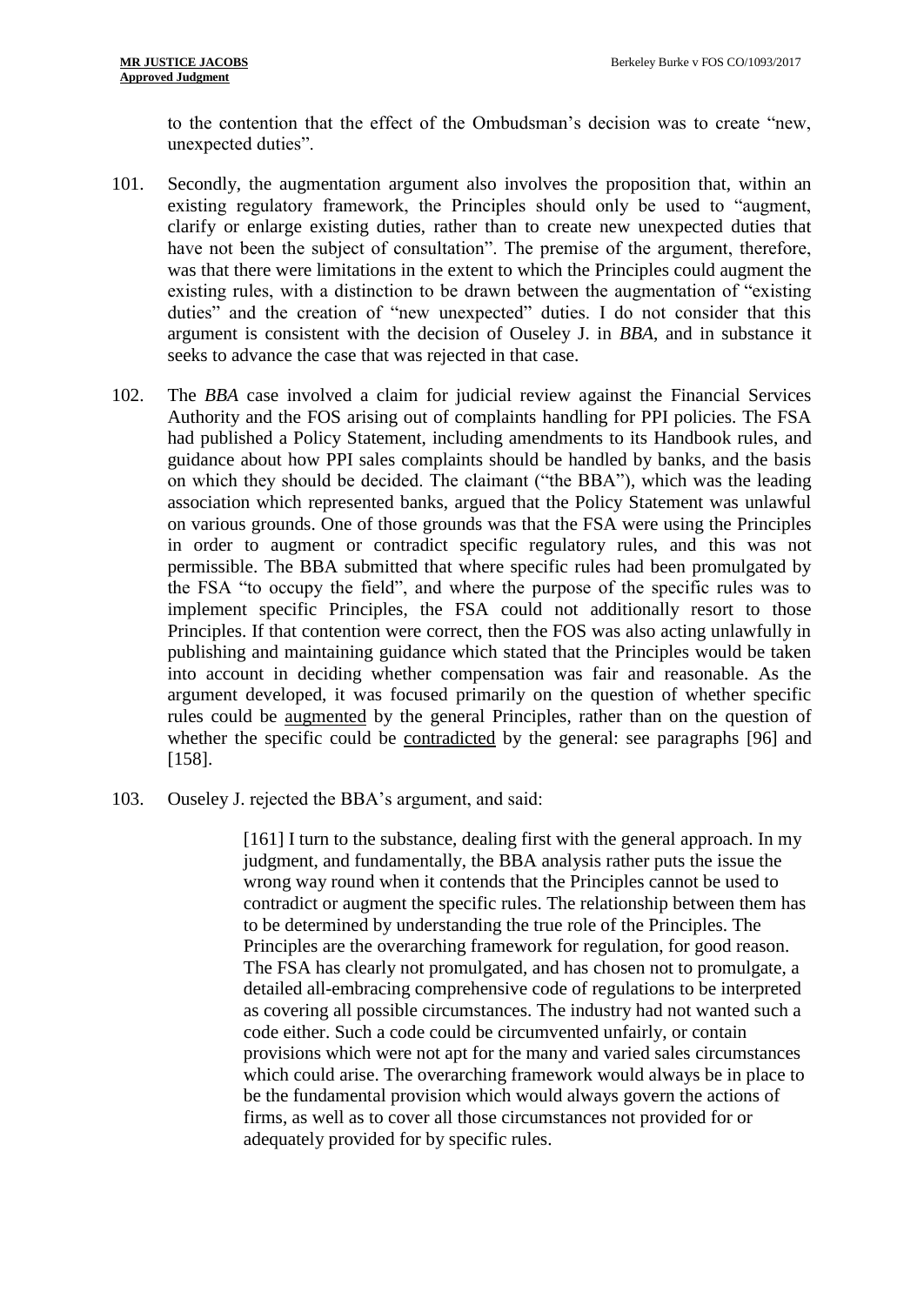[162] The Principles are best understood as the ever present substrata to which the specific rules are added. The Principles always have to be complied with. The specific rules do not supplant them and cannot be used to contradict them. They are but specific applications of them to the particular requirements they cover. The general notion that the specific rules can exhaust the application of the Principles is inappropriate. It cannot be an error of law for the Principles to augment specific rules.

[163] That role for the Principles has been clear from the language describing their role in the Handbook; see PRIN 1.1.7G to 1.1.9G, and paragraphs 29-31 above. That was also clear from what the FSA said in the 1998 Consultation Paper and the Supplementary Memorandum on which [counsel for the BBA] relied in submission on the first ground.

[164] If the question, as posed by [counsel for the BBA's] submission, makes the intent of the FSA in promulgating the rules relevant to the question of their construction in this respect, it is plain that no such exhaustion of the Principles was intended in the making of specific rules. The FSA was very clear before and in the Policy Statement about that: the Principles remain the overarching source of obligations.

[165] It was not suggested that the relationship intended by the FSA between Principles and specific rules was ultra vires the Act, or an abuse of power. It is perfectly possible for specific and general rules to have the relationship for which it contends. The relationship for which it contends is explained in the Handbook. I find it very difficult to see what error of law there can be in a rule-making regulator explaining that intention and giving effect to it, unless the language it has used precludes it.

[166] It follows that there is no reason in principle why the specific obligations in the rules should not be subject to the wider role of the Principles. The specific obligations are not to be seen as exhausting the requirement to comply with high level Principles. The unhelpful concept of the specific rules "occupying the field" is inapt to express the true position. The Principles "occupy the field"; they stand over the specific rules. It is the general performing its role as the overarching requirement which cannot be displaced by compliance with specific rules if the overarching requirement is breached. Since the correct starting point is that the Principles govern the sales activities of the firms at all times, the real question is whether there is any reason to interpret a specific rule as excluding the general so that a breach of the Principles goes unredressed, even though a specific rule has been complied with.

104. These passages explain the overarching nature of the Principles. As the FCA correctly submitted in their written argument, the role of the Principles is not merely to cater for new or unforeseen circumstances. The judgment in *BBA* shows that they are, and indeed were always intended to be, of general application. The aim of the Principlesbased regulation described by Ouseley J. was precisely not to attempt to formulate a code covering all possible circumstances, but instead to impose general duties such as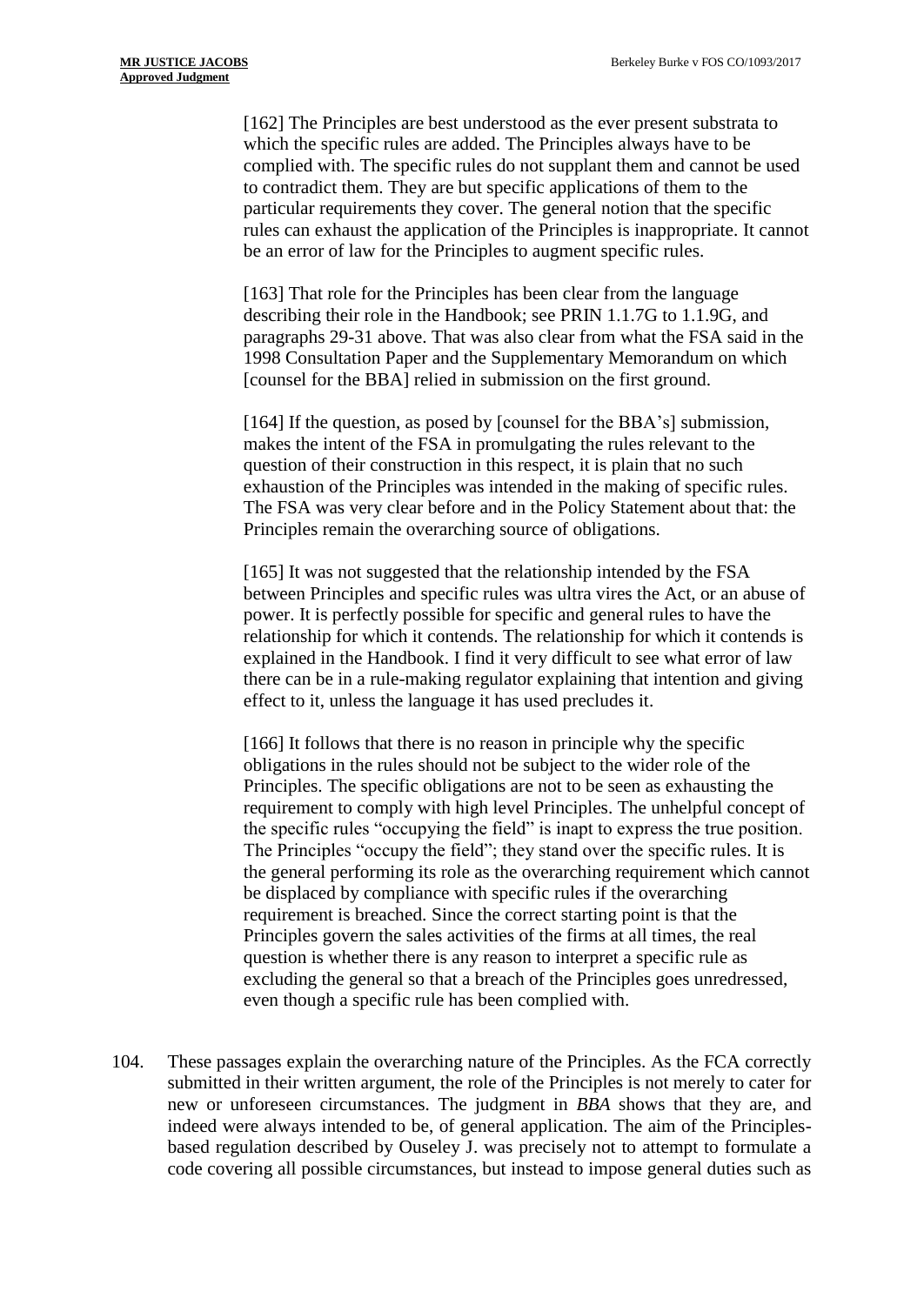those set out in Principles 2 and 6. To my mind, the decision in *BBA,* and in particular the passages set out above, are inconsistent with BBSAL's proposition that it is necessary or appropriate to search for an answer to the rather elusive question of whether there has been an augmentation of an existing duty or the creation of a new unexpected duty.

105. Furthermore, it is clear from the judgment that (consistent with the status of the Principles) the concept of augmentation is very broad indeed. Thus, at paragraphs  $[167]$  –  $[179]$ , Ouseley J. considered a number of examples where the BBA had argued that the FSA had used the Principles to create conflict with the specific rules or illegitimately to augment them. In each case, he held that there was no contradiction and only a legitimate augmentation. In each case where there was a legitimate augmentation, there was plainly a widening of what the rules had previously expressly required. Thus, at paragraph [173], Ouseley J. addressed the fact that a PPI sale would now be treated as substantially flawed where a complainant had orally not been given information concerning the amount of a refund of premium in the event of early termination. Ouseley J. accepted that this went "further than the specific rules do". He said that it did not contradict them, but augmented them and this was lawful. Another example was addressed at paragraphs [175] – [177], where the judge held that the existing rules in relation to oral sales had been augmented. He said that it was:

> "a very good example of why the FSA approach to the role of Principles is correct and illustrates the need for an overarching framework from which the specific rules are drawn without exhausting the ability of the Principles to cover gaps in the regulatory framework to deal with new techniques".

106. Similarly, in paragraph [178], the judge referred to a number of situations addressed in the evidence of an FSA witness, and not covered by specific rules. He held that:

> "in so far as the Principles add to the specific rules so as to deal with those situations, it shows that they should do so. They do not contradict rules, but add to them to cover areas which are not covered specifically".

107. The passages in the judgment of Ouseley J. discussed above were essentially directed at the question of whether the FSA could use the Principles to augment the rules. The answer to that question was that it could and there is no suggestion that the concept of augmentation was to be limited in the manner for which BBSAL contended. However, it is also important that the present case concerns the decision of an Ombudsman, rather than the FSA. In that connection, it is clear from the judgment of Ouseley J. that the Ombudsman can permissibly take an even broader approach than the regulator. Thus, in an earlier part of his judgment (addressing a different ground of challenge), Ouseley J. said:

> [77] Indeed, it is my view that it would be a breach of statutory duty for the Ombudsman to reach a view on a case without taking the Principles into account in deciding what would be fair and reasonable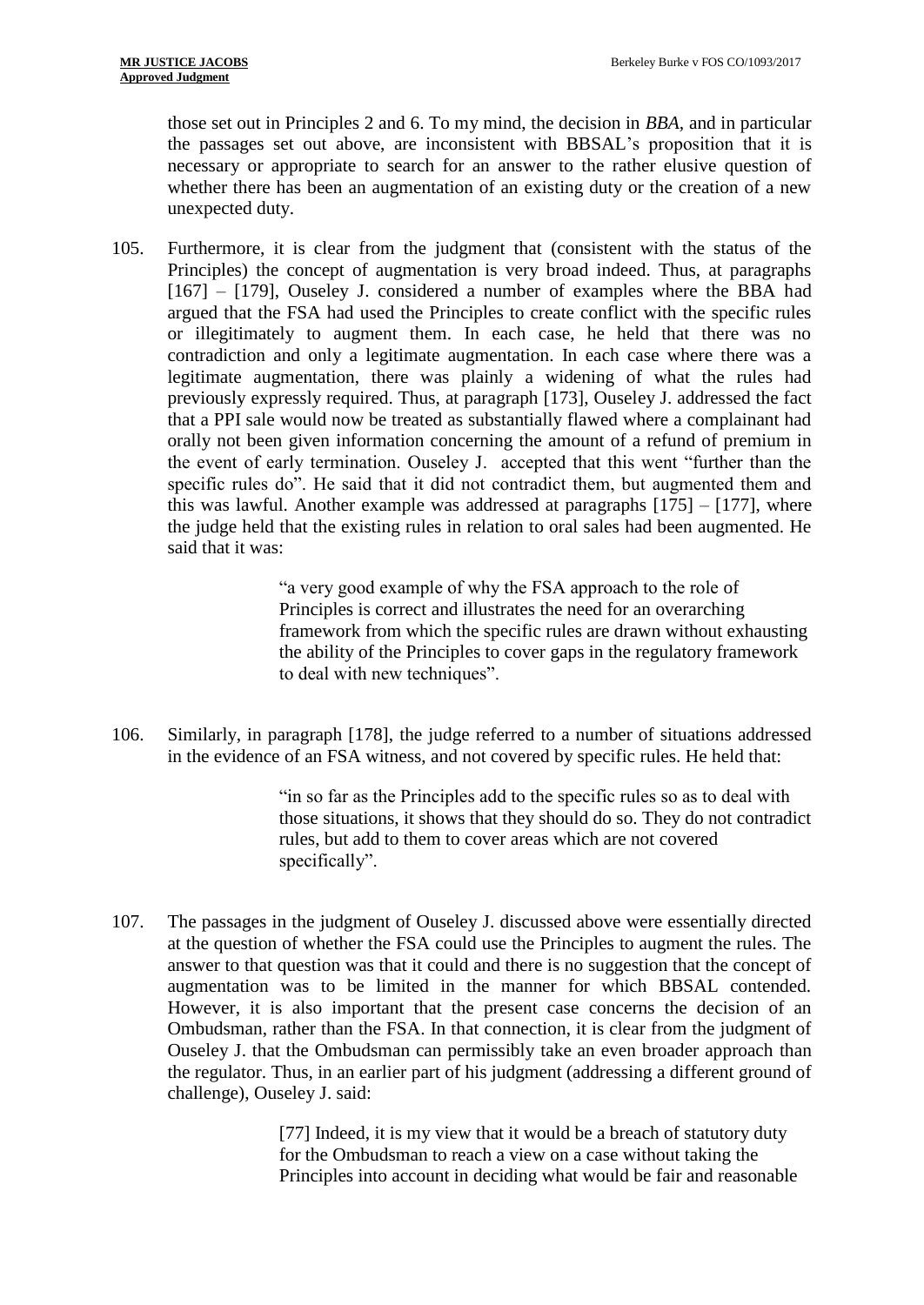and what redress to afford. Even if no Principles had been produced by the FSA, the FOS would find it hard to fulfil its particular statutory duty without having regard to the sort of high level principles which find expression in the Principles, whoever formulated them. They are of the essence of what is fair and reasonable, subject to the argument about their relationship to specific rules.

## 108. Ouseley J. went on to say (at [184])

[184] The width of the Ombudsman's duty to decide what is fair and reasonable, and the width of the materials he is entitled to call to mind for that purpose, prevents any argument being applied to him that he cannot decide to award compensation where there has been no breach of a specific rule, and the Principles are all that is relied on. Even if I were to accept the BBA argument that the FSA could not use the Principles to contradict or augment the specific provision where they were exhaustive of the application of the Principles, that would not prevent the FOS deciding that it was fair and reasonable to treat the firm as having breached an exhausted or contradicting Principle, and require the payment of compensation. If for example there were limitations on the FSA created by the restatement of Principle 7 in ICOB 2.2.3R and 3.2.1G, or amplifications, they would not inevitably constrain how the FOS must decide complaints. That would involve no necessary error of interpretation by the FOS. That would simply be the consequence of a decision as to what was fair and reasonable. It would involve the FOS deciding that one of the conflicting provisions was the dominant provision, or that there were aspects of the Principles which were not adequately or fully represented in the specific rules. But I see no reason why he should not so decide, or why that should involve misinterpreting the provisions. It involves giving them meaning and weight according to his special function.

- 109. I consider that these passages, too, are fatal to BBSAL's attempts to put limits on the extent to which the Ombudsman was entitled to use the Principles in order to augment existing rules or duties. The Ombudsman has the widest discretion to decide what was fair and reasonable, and to apply the Principles in the context of the particular facts before him.
- 110. BBSAL sought to distinguish *BBA* on the grounds that the FSA's Policy Statement in question had been the subject of consultation by the FSA and was to be used only to impose duties on banks going forward. Here, however, there had been no consultation by the FSA on its regulatory approach, upon which the Ombudsman had relied. I consider, however, that this factual distinction has no impact upon the decision in *BBA* as to the significance of the Principles, their relationship to the other rules within the FSA Handbook, and the width of the Ombudsman's discretion.
- 111. BBSAL also submitted that it was important to look carefully at the *ratio decidendi* of *BBA*. Mr. Kirk submitted that the ratio was that the Principles could augment a rule by amplifying on existing duty. This could be seen by careful consideration of the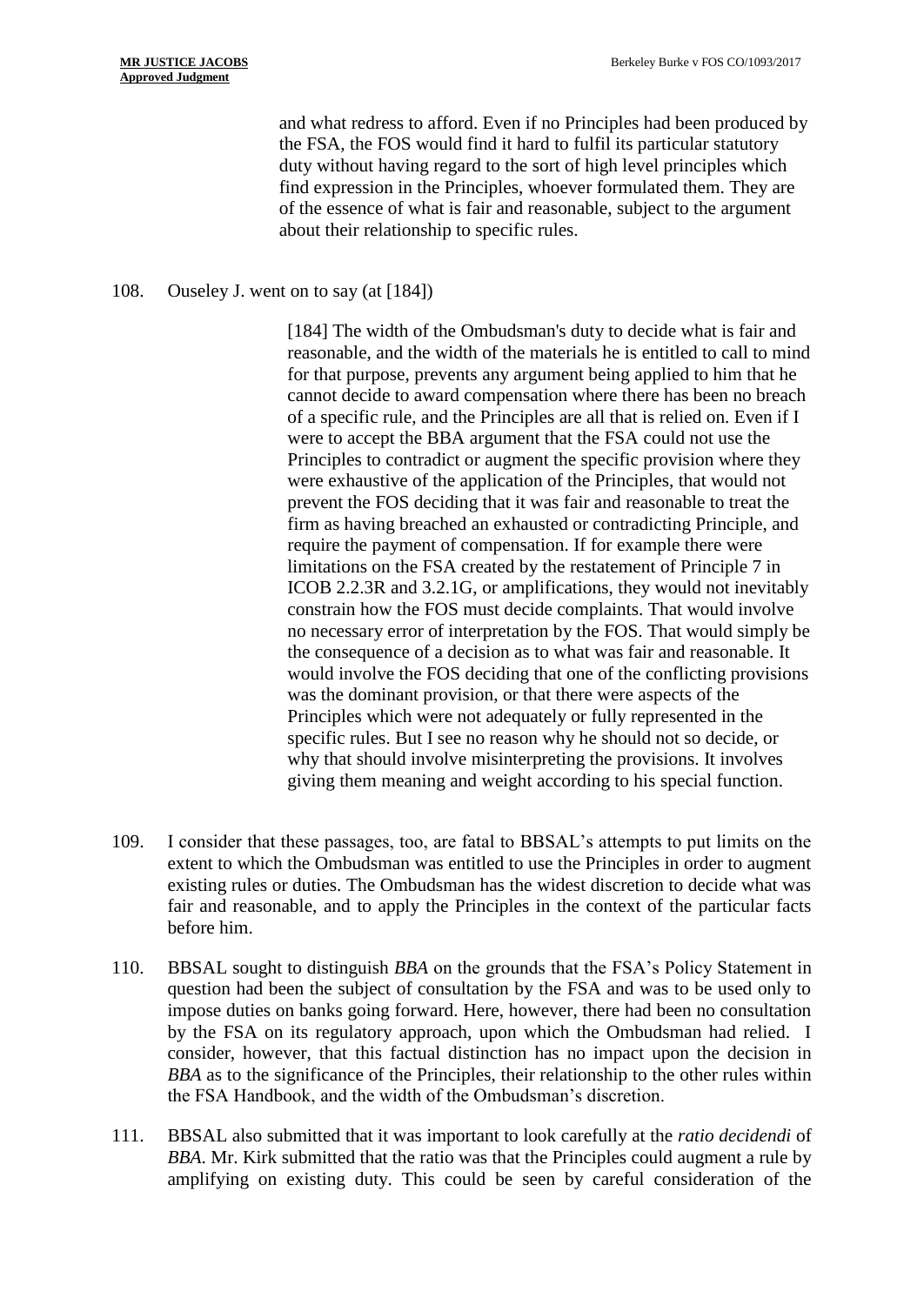examples discussed by Ouseley J. at paragraphs [167] – [179] of his judgment. But none of those examples were cases where a new rule, which does not amplify an existing duty, had been created by using the Principles. Properly understood, the *BBA*  case had not been wrongly decided. However, he submitted that if it was authority for the proposition that the Principles could be used to create new and unexpected duties, then it was wrongly decided.

- 112. In my judgment, however, the ratio of the case was that the Principles were overarching, and that they could therefore be used, both by the FSA and the Ombudsman, to augment the rules. There is no suggestion that the augmentation was limited to amplification of an existing duty. Indeed, this proposed limitation is in my view inconsistent with the overarching nature of the Principles. It would also give rise to subtle questions as to what was meant by 'amplification' in any particular case; questions which in my view are not consistent with the language of the Principles, or their effect as decided upon by Ouseley J. I also consider that there is no basis on which I can or should say that *BBA* was wrongly decided in these respects or indeed at all.
- 113. I therefore reject the Augmentation argument. On this aspect, there was no error of law by the Ombudsman

# **G4: The Conflict argument**

*The arguments of the parties*

114. BBSAL's case was that the Ombudsman imposed a duty of inquiry in conflict with COBS 11.2.19R (1). That rule provides:

# **Following specific instructions from a client**

(1) Whenever there is a specific instruction from the client, the firm must execute the order following the specific instruction.

[Note: article 21(1) of MiFID]

(2) A firm satisfies its obligation under this section to take all reasonable steps to obtain the best possible result for a client to the extent that it executes an order, or a specific aspect of an order, following specific instructions from the client relating to the order or the specific aspect of the order.

[Note: article 44(2) of the MiFID Implementing Directive]

115. BBSAL's case was that Mr. Charlton had given a specific instruction to acquire the Capital Builder asset. They referred specifically to the Asset Purchase Form signed by Mr. Charlton on 8 September 2011, including the following question: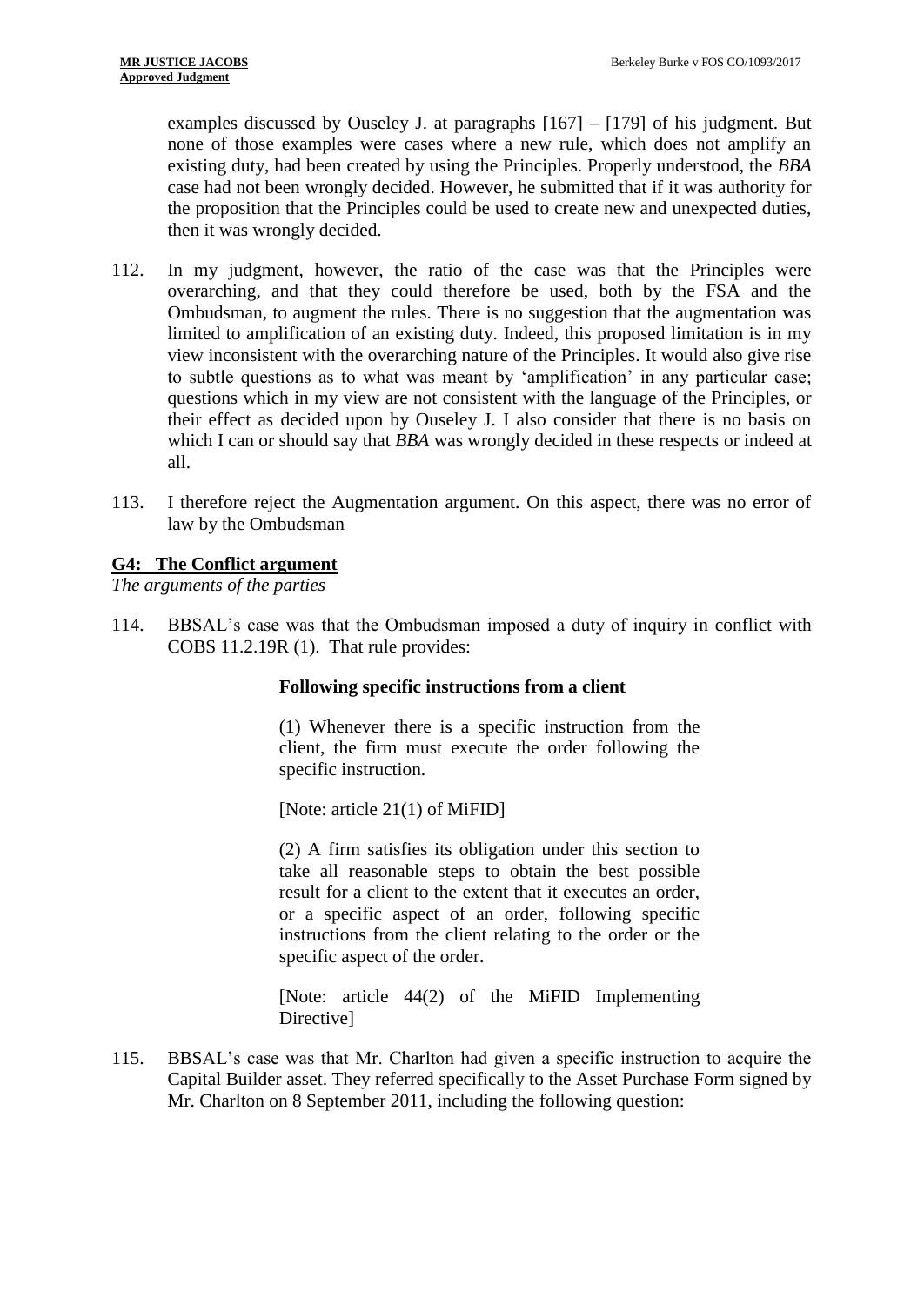You can ask us to proceed immediately by waiving the 'waiting period', however, you will be liable for any costs incurred in connection with the purchase, should you decide not to go ahead. Do you wish to waiver the waiting period of seven days?

## Mr. Charlton answered "yes" to that question.

116. BBSAL contended that the effect of COBS 11.2.1R (1) was that they had to execute the order which they had been given. There was no room for the exercise of any discretionary decision-making on the part of BBSAL. They placed particular reliance on the final sentence of Article 21.1 of MiFID (the acronym for the Markets in Financial Instruments Directive 2004/39/EC of the European Parliament and of the Council) to which COBS 11.2.19R (1) cross-referred. This provided:

"Article 21

# **Obligation to execute orders on terms most favourable to the client**

1. Member States shall require that investment firms take all reasonable steps to obtain, when executing orders, the best possible result for their clients taking into account price, costs, speed, likelihood of execution and settlement, size, nature or any other consideration relevant to the execution of the order. Nevertheless, whenever there is a specific instruction from the client the investment firm shall execute the order following the specific instruction." (Emphasis supplied)

- 117. FOS and the FCA contended that this approach was fundamentally flawed. They contended that COBS 11.2.19R (1) was subject to the Principles, which were the ever present sub-strata or overarching framework which stood over COBS 11.2.19R at all times.
- 118. Furthermore, COBS 11.2.19R (1), when seen in context, was simply concerned with the manner in which an order should be executed. This too was the effect of Article 21 of MiFID, as well as Article 44 of Commission Directive 2006/73/EC which implemented MiFID. Thus, to give an illustration used in the course of argument, if a client gave an instruction to a firm for the purchase of 100 shares in company A, the firm would have to comply, when executing that order, with the best execution provisions. This might involve, for example, deciding to purchase the shares on an exchange in New York rather than London, if that were more beneficial to the client. However, if the client's specific instructions were to purchase the shares in London, then the firm would be entitled to rely upon that specific instruction as to venue as fulfilment of its best execution obligation in that respect. COBS 11.2.19R went no further than this.

*The Ombudsman's decision on this issue*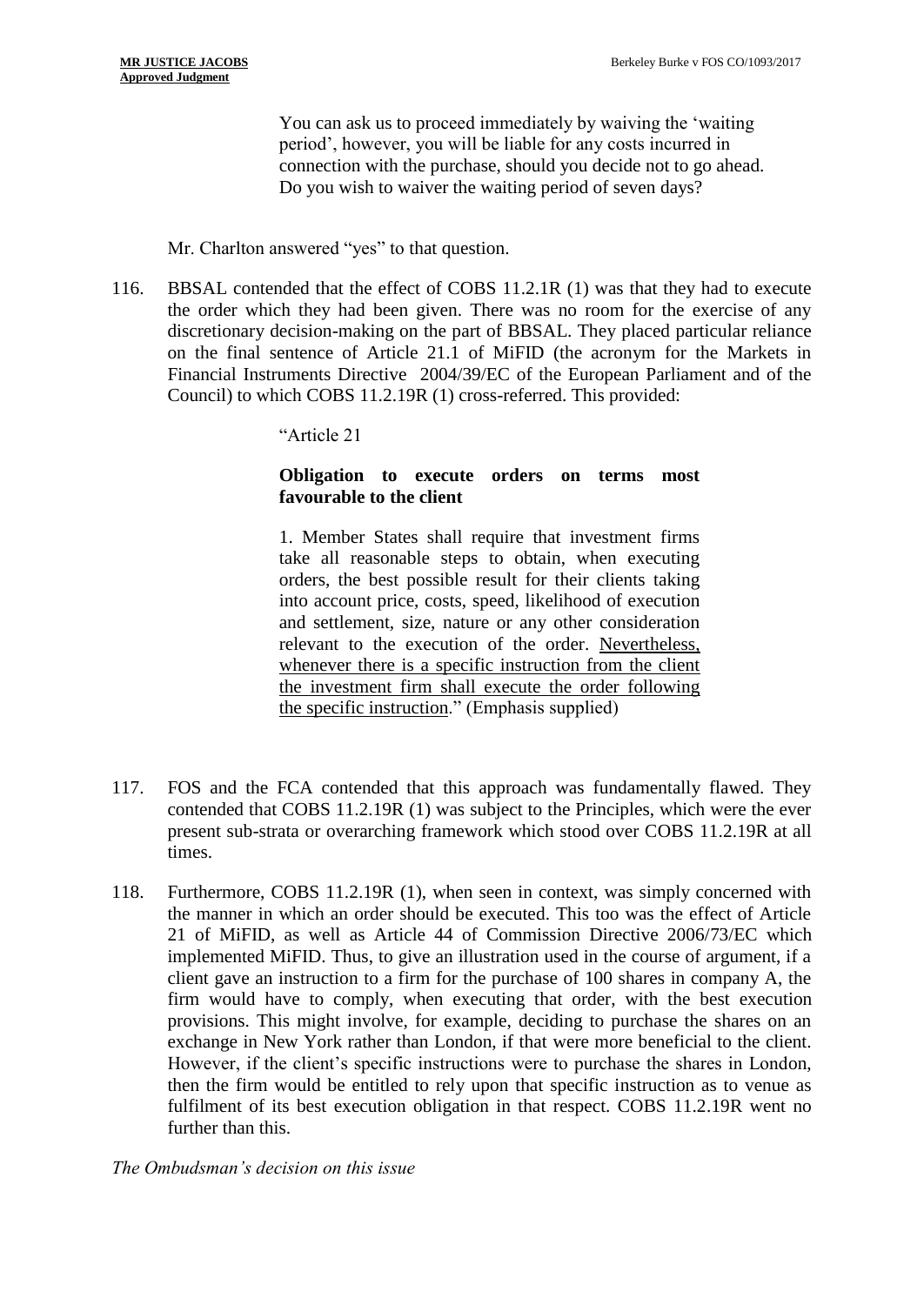119. The Ombudsman addressed this issue in his Decision. Having set out COBS 11.2.19R (1), as well as COBS 11.2.6, he said:

> I'm not persuaded by BBSAL's arguments here. These COBS rules relate to the execution of an instruction to make an investment, but they would only be relevant where the investment in question was one that BBSAL accepted as a permitted investment. BBSAL would only have got to the point of executing the specific instruction, of having to have regard to the characteristics of the things associated with the instruction, or of having to give risk warnings, if it accepted the investment. If it hadn't accepted the investment, none of this would have arisen.

I'm satisfied that if BBSAL had acted fairly and reasonably in its dealings with Mr C by carrying out adequate due diligence, it wouldn't have accepted SA as a permitted investment. I therefore don't accept BBSAL's submission that it had no choice but to make the investment, or that the rules allowed it to simply give risk warnings and go ahead.

BBSAL has asked whether or not the ombudsman accepts Mr C would have understood the risk warnings. I've considered BBSAL's point but I'm satisfied I don't need to reach a conclusion on what Mr C understood. That matter would only be important if I'd concluded that BBSAL acted fairly and reasonably in accepting the SA investment as an appropriate SIPP investment. But it's my view that BBSAL shouldn't have accepted the investment, so Mr C should never have had to deal with the risk warnings about it.

## *Analysis and conclusions*

120. I consider that the submissions of FOS and the FCA on this issue were correct, and that there is no error of law in the Ombudsman's reasoning. I start by considering COBS 11.2.19(R) in context, bearing in mind the approach to construction of the Handbook set out in GEN 2.2.1R and GEN 2.2.2G. These provide:

> 2.2.1REvery provision in the Handbook must be interpreted in the light of its purpose.

2.2.2GThe purpose of any provision in the Handbook is to be gathered first and foremost from the text of the provision in question and its context among other relevant provisions.

121. COBS 11.2.19R appears in section 11.2 of the Handbook. This is headed: "Best execution". The first provision is COBS 11.2.1R. This provides:

> "**Obligation to execute orders on terms most favourable to the client**

COBS 11.2.1R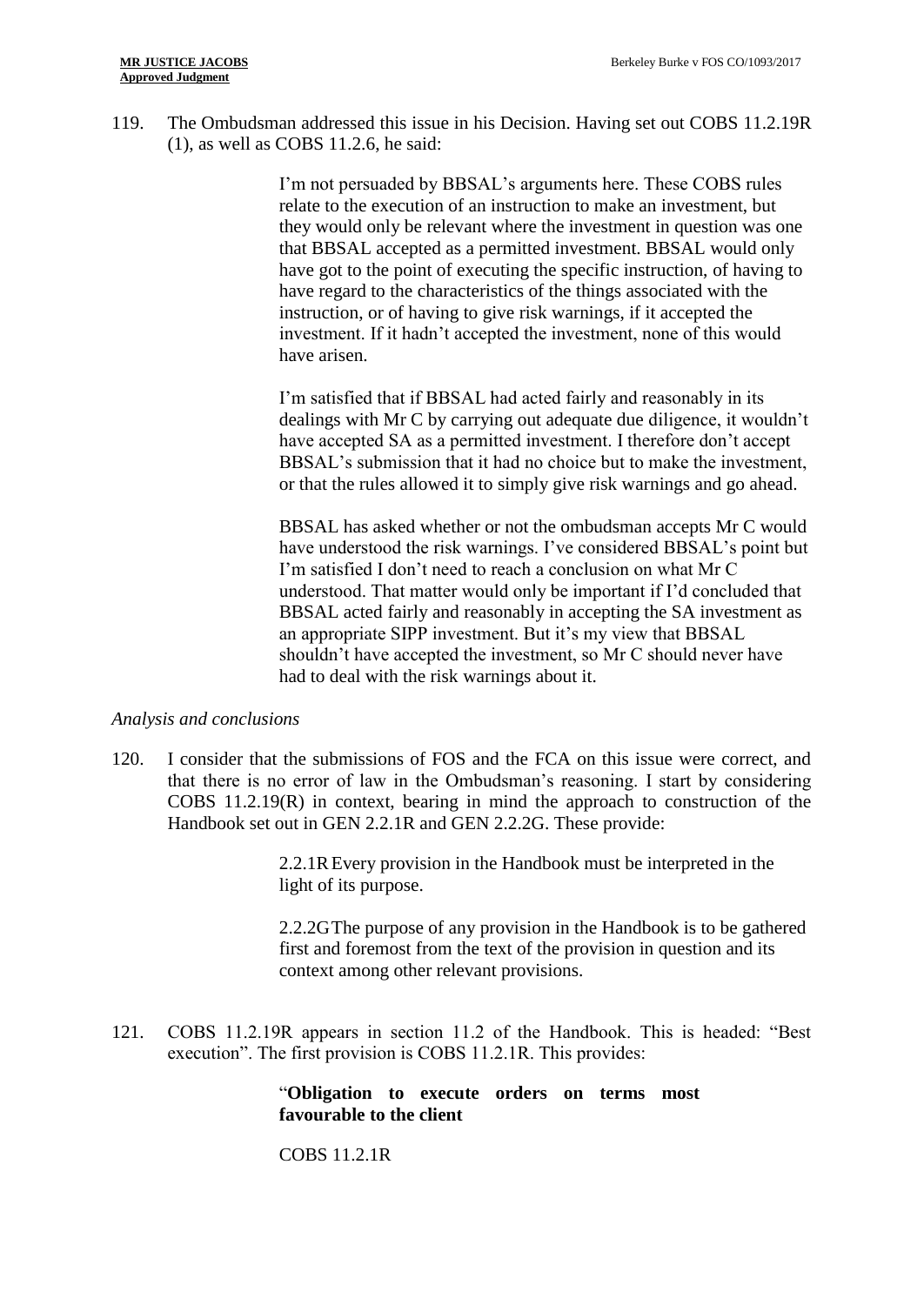A firm must take all reasonable steps to obtain, when executing orders, the best possible result for its clients taking into account the execution factors.

[Note: article 21(1) of MiFID and article 25(2) first sentence of the UCITS implementing Directive]"

The execution factors referred to are defined as "price, costs, speed, likelihood of execution and settlement, size, nature or any other consideration relevant to the execution of an order."

- 122. The heading to COBS 11.2.1R shows that it is concerned with the manner in which orders are to be executed: i.e. on terms most favourable to the client. This is consistent with the heading to COBS 11.2 as a whole, namely: "Best execution". The text of COBS 11.2.1R is to the same effect. The expression "when executing orders" indicates that it is looking at the moment when the firm comes to execute the order, and the way in which the firm must then conduct itself. It is concerned with the "mechanics" of execution; a conclusion reached, albeit in a different context, in *Bailey & Anr v Barclays Bank* [2014] EWHC 2882 (QB), paras [34] – [35]. It is not addressing an anterior question, namely whether a particular order should be executed at all. I agree with the FCA's submission that COBS 11.2 is a section of the Handbook concerned with the method of execution of client orders, and is designed to achieve a high quality of execution. It presupposes that there is an order being executed, and refers to the factors that must be taken into account when deciding how best to execute the order. It has nothing to do with the question of whether or not the order should be accepted in the first place.
- 123. This conclusion is confirmed by other parts of COBS 11.2. Thus COBS 11.2.6R identifies various criteria, which a firm must take into account "for determining the relative importance of the execution factors". These include, for example, the characteristics of the client. The opening words of this rule are: "When executing a client order". COBS 11.2.7R addresses the role of the price "[w]here a firm executes an order on behalf of a retail client". COBS 11.2.9R, together with COBS 11.2.10G-11.2.13G, address the issue of delivering best execution where there are competing venues. All of these provisions are concerned with the manner in which the order is to be carried out, if it is to be executed.
- 124. Similarly, COBS 11.2.20G provides:

When a firm executes an order following specific instructions from the client, it should be treated as having satisfied its best execution obligations only in respect of the part or aspect of the order to which the client instructions relate. The fact that the client has given specific instructions which cover one part or aspect of the order should not be treated as releasing the firm from its best execution obligations in respect of any other parts or aspects of the client order that are not covered by such instructions.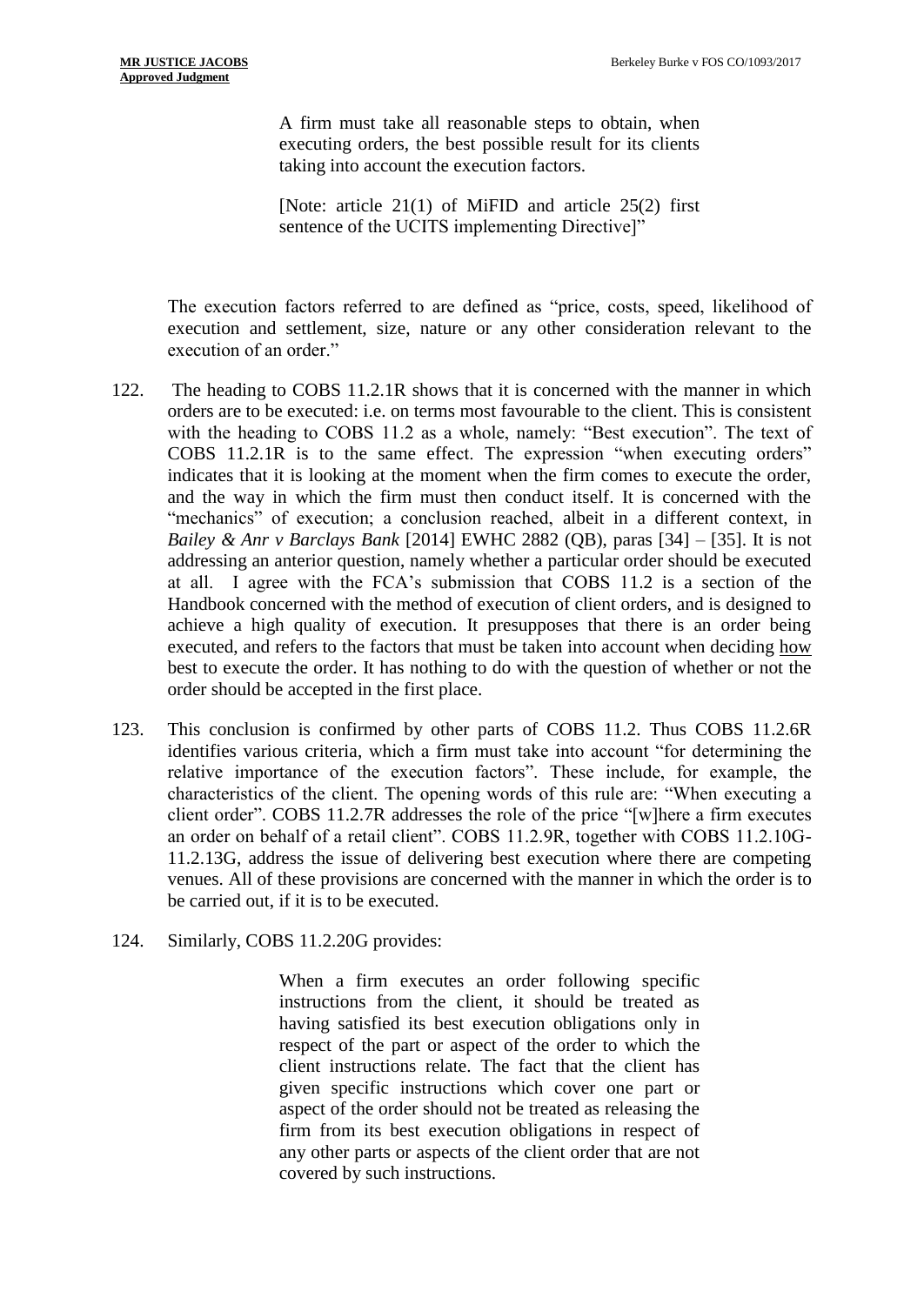Again, therefore, the provision is concerned with the manner in which the instruction is to be carried out.

- 125. Given that all of these provisions are concerned with the manner of execution, it is appropriate to construe COBS 11.2.19R as concerned with the same subject-matter. That provision, when read as a whole, is simply an exception from the general requirement on the firm, in COBS 11.2.1R, to carry out the client's order so as to obtain the best possible result. When executing an order, if the firm decides that it is appropriate to do that, it should follow any 'specific instruction'. When it follows that instruction, there can be no complaint, in that respect, about best execution.
- 126. This approach is in my view consistent with Article 21 of MiFID, which is quoted above. MiFID has a lengthy list of recitals which provide context to Article 21. Recital (2) identifies the need for the degree of harmonisation "needed to offer investors a high level of protection". Recital (5) refers to the need to "ensure a high quality of execution of investor transactions". Recital (33) identifies the necessity "to impose an effective 'best execution' obligation to ensure that investment firms execute client order on terms that are most favourable to the client". It is in that context that Article 21 is to be construed.
- 127. The heading to Article 21 ("Obligation to execute orders on terms most favourable to the client") shows clearly that the Article is concerned with the manner of execution. This is also clear from the first sentence of Article 21, which requires investment firms to take all reasonable steps to obtain the best possible result for their clients "when executing orders". The first sentence then identifies various factors to be taken into account when carrying out the execution, including price, costs, speed, likelihood of execution and settlement and "other considerations relevant to the execution of the order". Again, these factors are referable to the manner of execution.
- 128. The second sentence of Article 21 must be seen in the context of the first. It is a qualification to that first sentence. It addresses the case where there has been a "specific instruction from the client". That naturally refers to an instruction relating to one or more of the matters identified in the first sentence. Thus, where a client gives a specific instruction as to how (i.e. the manner in which) an order is to be executed – for example an instruction as to the venue, or the identity of a counterparty with whom the transaction is to be concluded – then the firm should follow that instruction. However, there is nothing in the final sentence, when seen in the context of Article 21 as a whole, and the other provisions of MiFID, which creates (as BBSAL contended) a self-standing obligation on a firm to execute a transaction come what may. A contrary conclusion would also be difficult to reconcile with the stated purpose of MiFID, namely to offer investors a high degree of protection.
- 129. This approach is also consistent with the Implementing Directive (Commission Directive 2006/73/EC). Recital (67) provides:

For the purposes of ensuring that an investment firm obtains the best possible result for the client when executing a retail client order in the absence of specific client instructions, the firm should take into consideration all factors that will allow it to deliver the best possible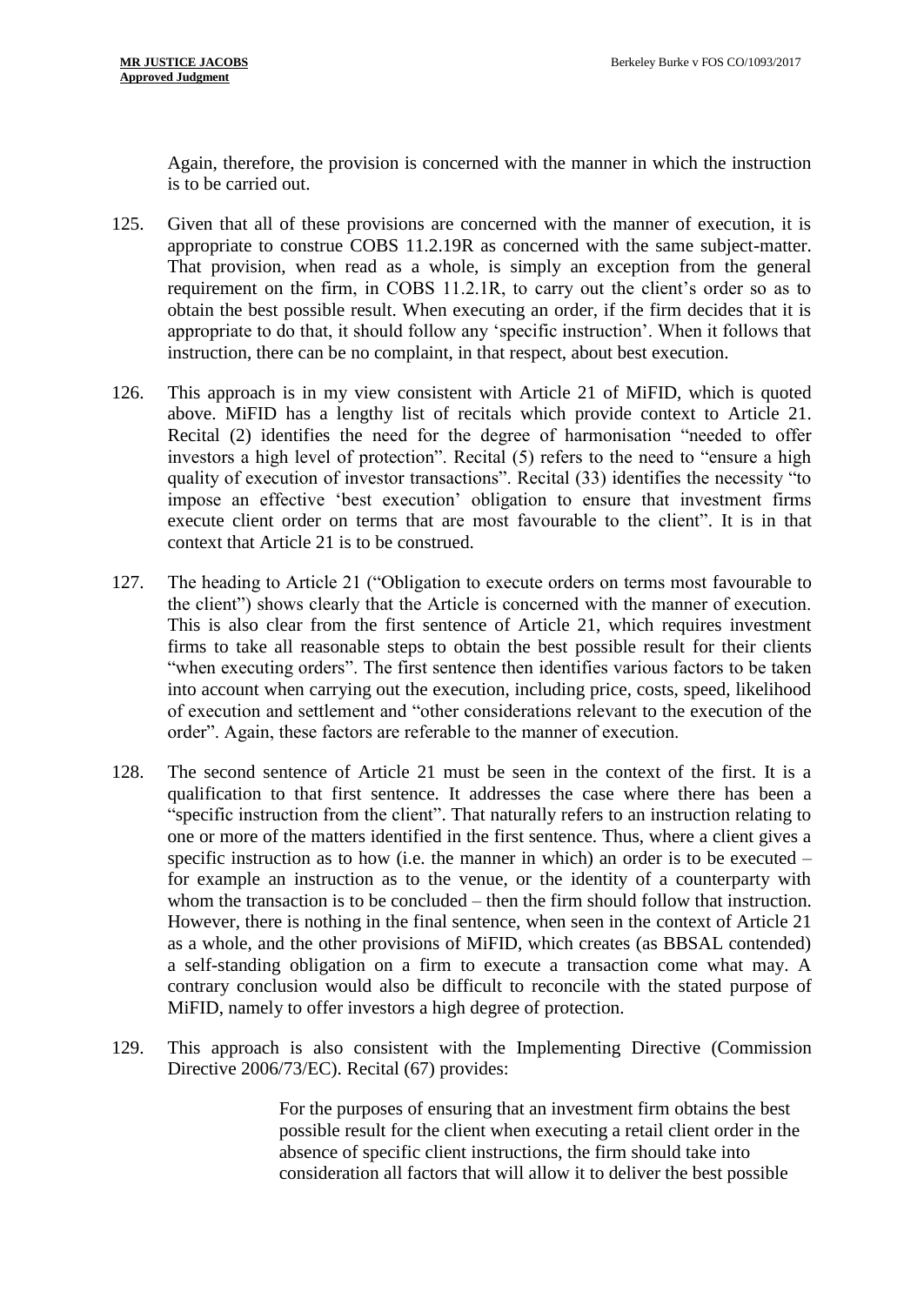result in terms of the total consideration, representing the price of the financial instrument and the costs related to execution. Speed, likelihood of execution and settlement, the size and nature of the order, market impact and any other implicit transaction costs may be given precedence over the immediate price and cost consideration only insofar as they are instrumental in delivering the best possible result in terms of the total consideration to the retail client.

Again, the focus here is on what is to be achieved "when executing a retail client order", and upon the manner of execution. This is also clear from Recital (68):

> (68) When an investment firm executes an order following specific instructions from the client, it should be treated as having satisfied its best execution obligations only in respect of the part or aspect of the order to which the client instructions relate. The fact that the client has given specific instructions which cover one part or aspect of the order should not be treated as releasing the investment firm from its best execution obligations in respect of any other parts or aspects of the client order that are not covered by such instructions. An investment firm should not induce a client to instruct it to execute an order in a particular way, by expressly indicating or implicitly suggesting the content of the instruction to the client, when the firm ought reasonably to know that an instruction to that effect is likely to prevent it from obtaining the best possible result for that client. However, this should not prevent a firm inviting a client to choose between two or more specified trading venues, provided that those venues are consistent with the execution policy of the firm.

130. Similarly, and importantly, Article 44 of this Directive, headed "Best execution criteria", provides:

> "1. Member States shall ensure that, when executing client orders, investment firms take into account the following criteria for determining the relative importance of the factors referred to in Article 21(1) of Directive 2004/39/EC

> (a) the characteristics of the client including the categorisation of the client as retail or professional;

(b) the characteristics of the client order;

(c) the characteristics of financial instruments that are the subject of that order;

(d) the characteristics of the execution venues to which that order can be directed.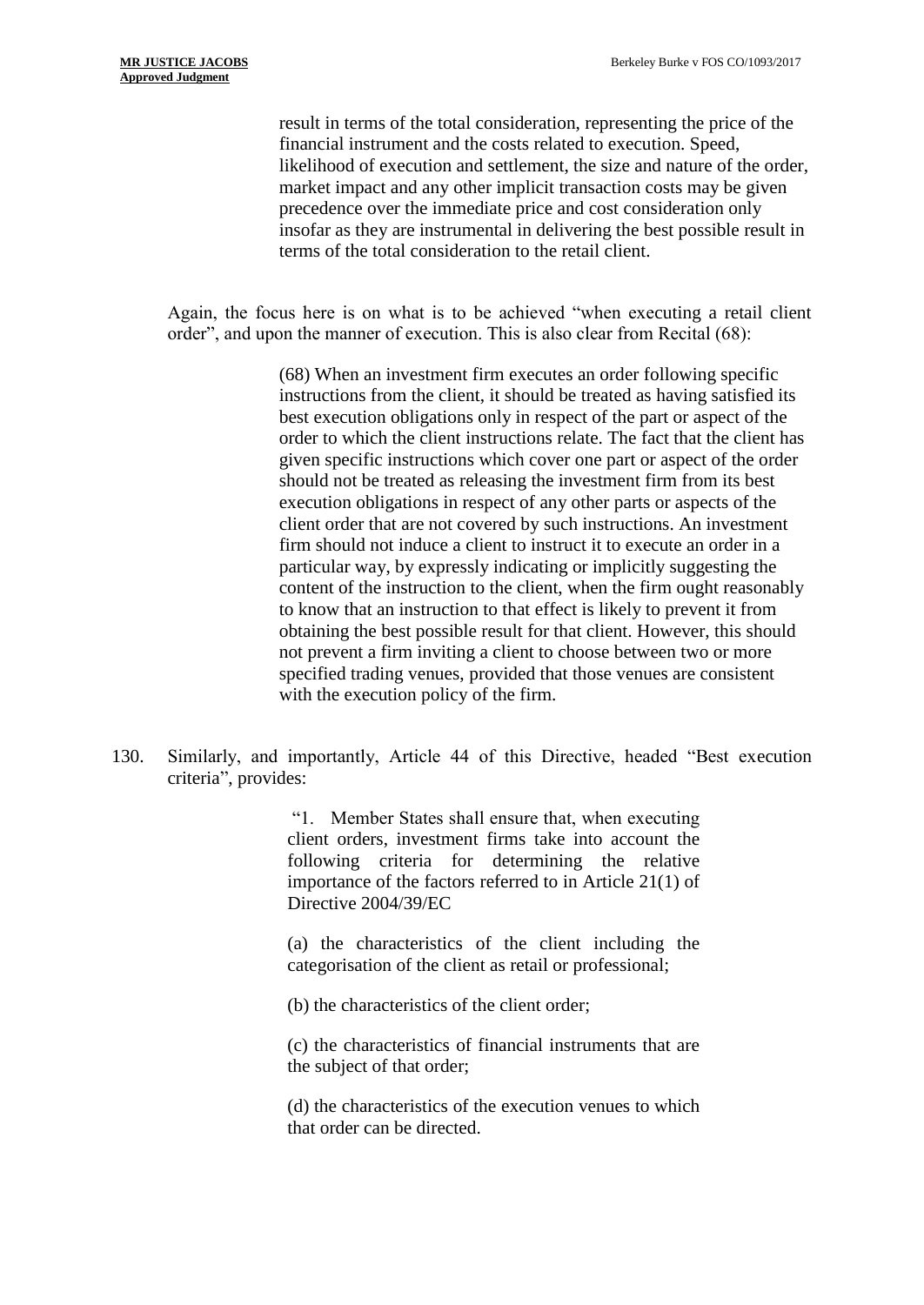For the purposes of this Article and Article 46, 'execution venue' means a regulated market, an MTF, a systematic internaliser, or a market maker or other liquidity provider or an entity that performs a similar function in a third country to the functions performed by any of the foregoing.

2. An investment firm satisfies its obligation under Article 21(1) of Directive 2004/39/EC to take all reasonable steps to obtain the best possible result for a client to the extent that it executes an order or a specific aspect of an order following specific instructions from the client relating to the order or the specific aspect of the order.

3. Where an investment firm executes an order on behalf of a retail client, the best possible result shall be determined in terms of the total consideration, representing the price of the financial instrument and the costs related to execution, which shall include all expenses incurred by the client which are directly related to the execution of the order, including execution venue fees, clearing and settlement fees and any other fees paid to third parties involved in the execution of the order.

For the purposes of delivering best execution where there is more than one competing venue to execute an order for a financial instrument, in order to assess and compare the results for the client that would be achieved by executing the order on each of the execution venues listed in the firm's order execution policy that is capable of executing that order, the firm's own commissions and costs for executing the order on each of the eligible execution venues shall be taken into account in that assessment."

- 131. I agree with the submission of the FCA that the list of factors in Article 44(1), the words in Article 44(2) "to the extent that" the firm executes an order, and the explanation in Article 44(3) of what is meant by the "best possible result", all serve to confirm that these provisions relate simply to manner of execution of an order once accepted. There is nothing in Article 44, or any other part, of this Directive which mandates a firm to execute an order which has been given by a client, or which suggests that there is an obligation to execute.
- 132. In these circumstances, there is no difficulty in concluding, as the Ombudsman concluded, that the Principles were applicable to the question of whether BBSAL should accept the investment in the first place, and that COBS 11.2.19R applied to the execution of the transaction once that decision was made. There is, therefore, no conflict between the application of the Principles, and COBS 11.2.19R, to the issue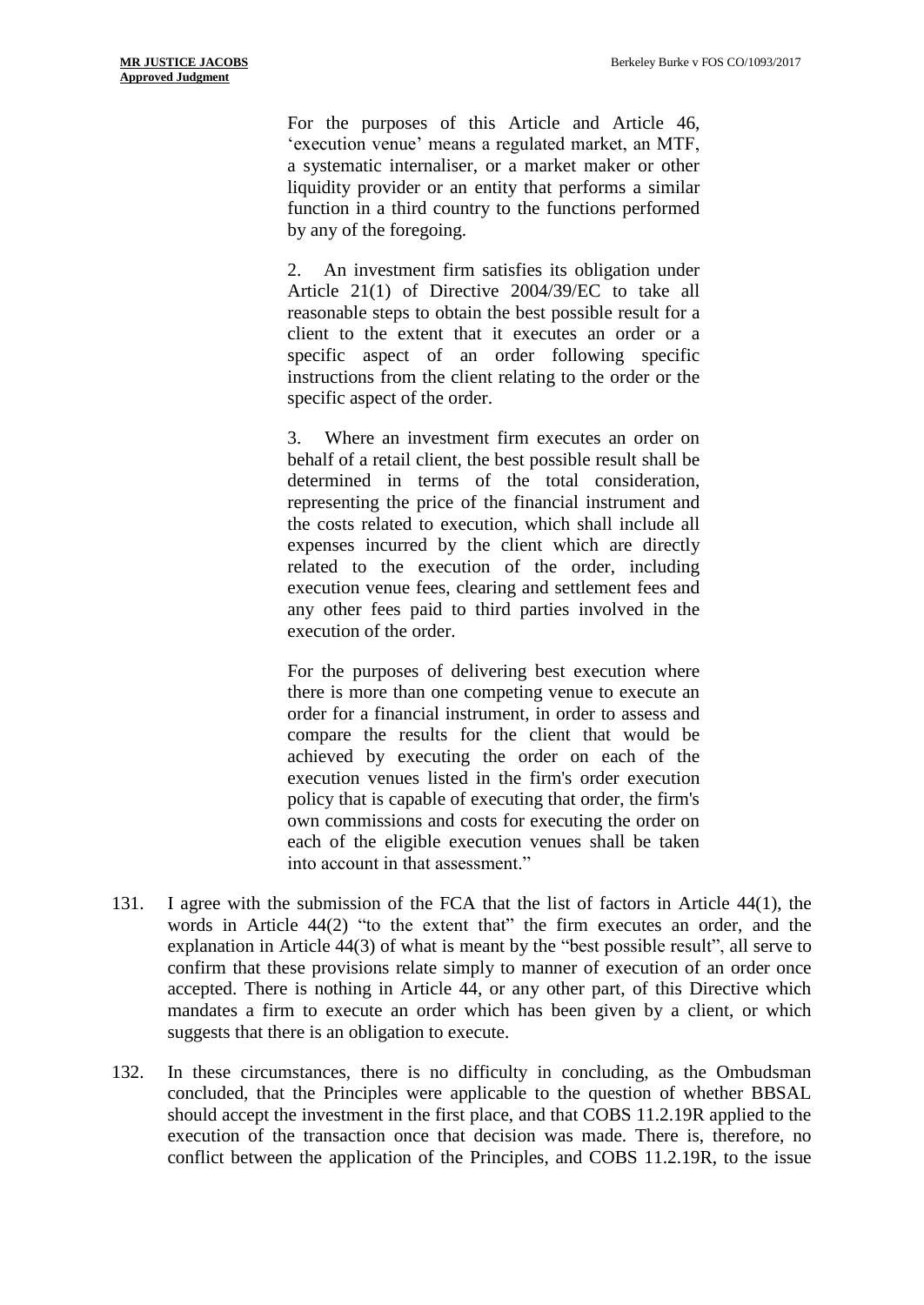which the Ombudsman had to consider. There was, therefore, no error of law in the Ombudsman's reasoning.

- 133. There are additional reasons for reaching this conclusion.
- 134. First, the Principles are indeed the ever-present sub-strata or overarching framework which stood over COBS 11.2.19R. It is appropriate, if possible, to construe COBS 11.2.19R harmoniously and consistent with the Principles. The Ombudsman's decision does so. BBSAL's submission creates a conflict where none exists. Indeed, at paragraph [162] of *BBA*, Ouseley J. said that "the Principles always have to be complied with. The specific rules do not supplant them and cannot be used to contradict them". In so far as BBSAL contended that COBS 11.2.19R mandated execution of Mr Charlton's instruction, notwithstanding that the scheme into which the investment was to be placed was fraudulent and lacked underlying assets, it seems to me that they were repeating the submission, rejected in *BBA*, that a specific rule must necessarily fill the space and leave no room for the application of the Principles.
- 135. Secondly, any suggestion that a SIPP provider must, as a result of COBS 11.2.19R, execute a transaction, regardless of the duties contained in the Principles, produces surprising results and in my view cannot be right. A number of examples were given during the course of argument as to circumstances in which, having received an instruction, the SIPP provider would or might think it inappropriate to proceed, or at the very least query the transaction with his client. These included situations where: (1) the proposed investment was not then "SIPPable"; i.e. was not eligible for the tax benefits of putting an investment into a SIPP; (2) the SIPP provider knew that although it was then SIPPable, there had been a legislative change which meant that it would no longer be SIPPable in a few months time; (3) the SIPP provider had received information which cast doubt on the integrity of those who were promoting the proposed investment, or as to whether underlying assets actually existed; (4) the SIPP provider had learnt of problems, such as a possible insolvency, which affected the proposed investment. In all of these situations, I consider that there is scope for the operation of the Principles, and that COBS 11.2.19R does not mandate the SIPP provider to proceed to execute the transaction. This is consistent with the underlying purpose of the COBS rules, which have their origin in MiFID, namely consumer protection.
- 136. Thirdly, it seemed to me that, ultimately, BBSAL did not dispute that the Principles were potentially applicable in some situations; so that in certain circumstances a SIPP provider could and should properly decline to accept an investment. In his oral opening submission, when asked whether there was a duty to execute even if the investment was not SIPPable, Mr. Kirk sensibly submitted that the obligation to execute was not "immutable". He accepted that there were some circumstances – where execution would further a fraud, or breach the criminal law such as the Proceeds of Crime Act 2002, or where existing express duties were incompatible with execution – where the SIPP provider could decline to execute. But he submitted that in the circumstances of the present case the obligation to execute should not have been contradicted by the obligations in the Principles such as due diligence. This submission was somewhat refined in reply, where Mr. Kirk accepted that the duty under COBS 11.2.19R was not immutable in the sense that no civil duties are immutable: they are all subject to criminal law and specific legal duties. But this did not mean that there was a discretion as to whether or not to execute. He therefore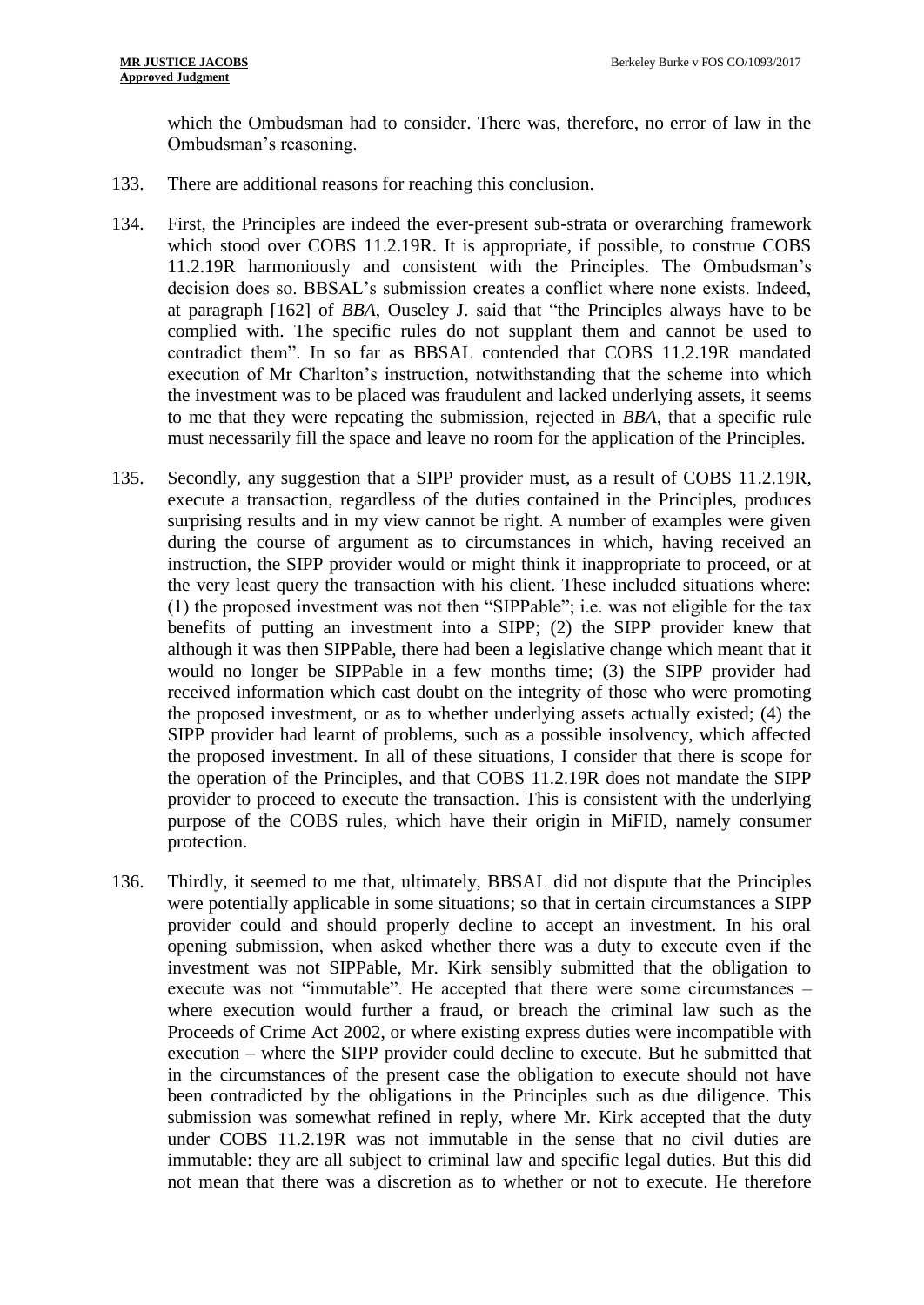submitted that COBS 11.2.19R was subject to Principle 2 and 6, but that the Ombudsman's construction of the Principles conflicted with the rule. In short, the error of law was to construe the Principles so as to find the duty of enquiry.

137. In my view, however, once it is accepted (correctly) that COBS 11.2.19R was not immutable and did not override the Principles, the question of the application of the Principles to the particular circumstances of the case was a matter for the Ombudsman: see the *Norwich and Peterborough Building Society* case and my conclusions in relation to the "Consultation Argument" above. If, as I conclude, the Principles have room to operate in a situation where COBS 11.2.19R is potentially applicable, then it was for the Ombudsman to decide how the Principles apply in a particular context. Absent a challenge on the basis of irrationality, which was not the case articulated, there is no error of law.

## **H: Analysis and Conclusions: Ground Two**

138. The Ombudsman's reasons for declining to follow the decisions of the POS were contained in his Final Decision, which was given following further representations by BBSAL on the consistency question. The Ombudsman said:

> I'm aware of the Pensions Ombudsman cases that BBSAL has referred to. But I'm not bound to follow the Pensions Ombudsman's conclusions, which are decided by reference to a different statutory scheme. I'm required to form my own view, in accordance with our own statutory framework, on what I consider the fair and reasonable outcome of the complaint should be. That's what I've done in determining this complaint.

- 139. There were therefore essentially two reasons why the Ombudsman declined to follow the conclusions of the POS. First, there was a different statutory scheme. Secondly, it was for the FOS Ombudsman to decide, applying the statutory scheme, what the fair and reasonable outcome of the complaint should be. I do not consider that either approach betrays any error of law.
- 140. First, the statutory schemes under which the POS and the FOS operate are different, and the criteria for a decision under section 228, including the matters to be taken into account under DISP 3.6.4R, are different from and indeed have no parallel in the POS scheme. In my view, this is fatal to any challenge based upon the public law principle concerning consistency. No authority was cited where there has been judicial review of a decision-maker, acting under one statutory jurisdiction, on the basis of inconsistency with the decision of a decision-maker acting under a very different statutory jurisdiction.
- 141. Secondly, the decision in *O'Brien* involved inconsistency in the decisions of two independent assessors who were assessing compensation payable for miscarriages of justice under section 133 of the Criminal Justice Act 1988. The two applicants in that case had been awarded significantly less compensation than another individual who had been wrongly convicted of the same murder. Even though the compensation regime was the same for the applicants and the other individual, their appeal was nevertheless dismissed. Lord Bingham said: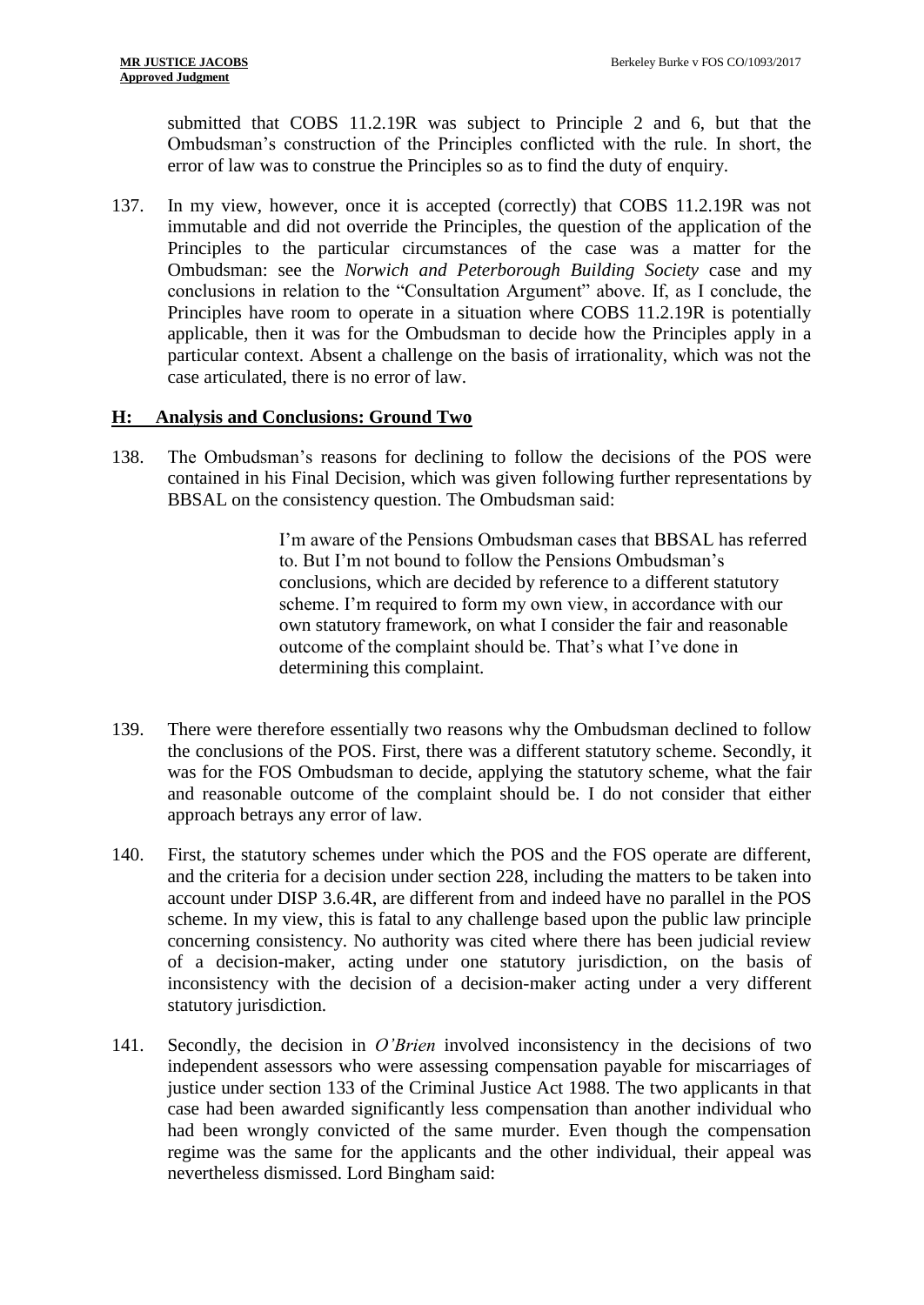[30] It is generally desirable that decision-makers, whether administrative or judicial, should act in a broadly consistent manner. If they do, reasonable hopes will not be disappointed. But the assessor's task in this case was to assess fair compensation for each of the appellants. He was not entitled to award more or less than, in his considered judgment, they deserved. He was not bound, and in my opinion was not entitled, to follow a previous decision which he considered erroneous and which would yield what he judged to be an excessive award. While he did not, in his initial assessments, refer to Sir David's [i.e. the first assessor's] 10% deduction, he made plain that he regarded the deductions he did make as the permissible minimum. In his addendum his disagreement with Sir David was express. Since the appropriate deduction is a highly judgmental matter and the assessor's deductions are not in themselves impugned, I would reject the appeal on this ground also.

#### 142. Lord Carswell said:

[88] I agree that the inconsistency in the level of deduction between Robinson's case and those of the appellants does not vitiate the assessor's conclusions. Consistency in the award of damages is a very desirable feature, just as it is in sentencing criminals-the recognition of which has produced such valuable works as *Kemp & Kemp, The Quantum of Damages.* That is because it is a facet of justice, to both payer and recipient, that like cases should attract like amounts. But it is only one facet, and the imperative of consistency may have to yield to the larger imperative of justice in the particular case, achieving a result which is proper and fair to the interests of both payer and recipient.

- 143. This authority provides support for the Ombudsman's approach in this case, namely to consider the relevant facts in the case before him, and come to a conclusion applying the FOS statutory scheme as to what, in his opinion, was "fair and reasonable in all the circumstances of the case". He considered that it was and he expressed his reasons in a lengthy and cogent decision. In reaching his conclusion, he took into account (as he was entitled to do under DISP 3.6.4R) what he considered "to have been good industry practice at the relevant time". There is no challenge to any aspect of his decision on the basis that it was not reasoned, or on the basis of irrationality. It was also common ground that he was not bound to follow the decisions of the POS. Against this background, there can in my view be no sustainable challenge on the basis of a lack of consistency with the decisions of the POS.
- 144. In view of these conclusions, it is not necessary for me to express a concluded view as to the extent to which the three decisions of the POS were cases sufficiently similar to Mr. Charlton's case. It is not clear to me that the facts of any of the cases were quite as stark as Mr. Charlton's case, where the underlying assets did not exist. It is fair to say, however, that the approach taken by the Ombudsman in the present case as to